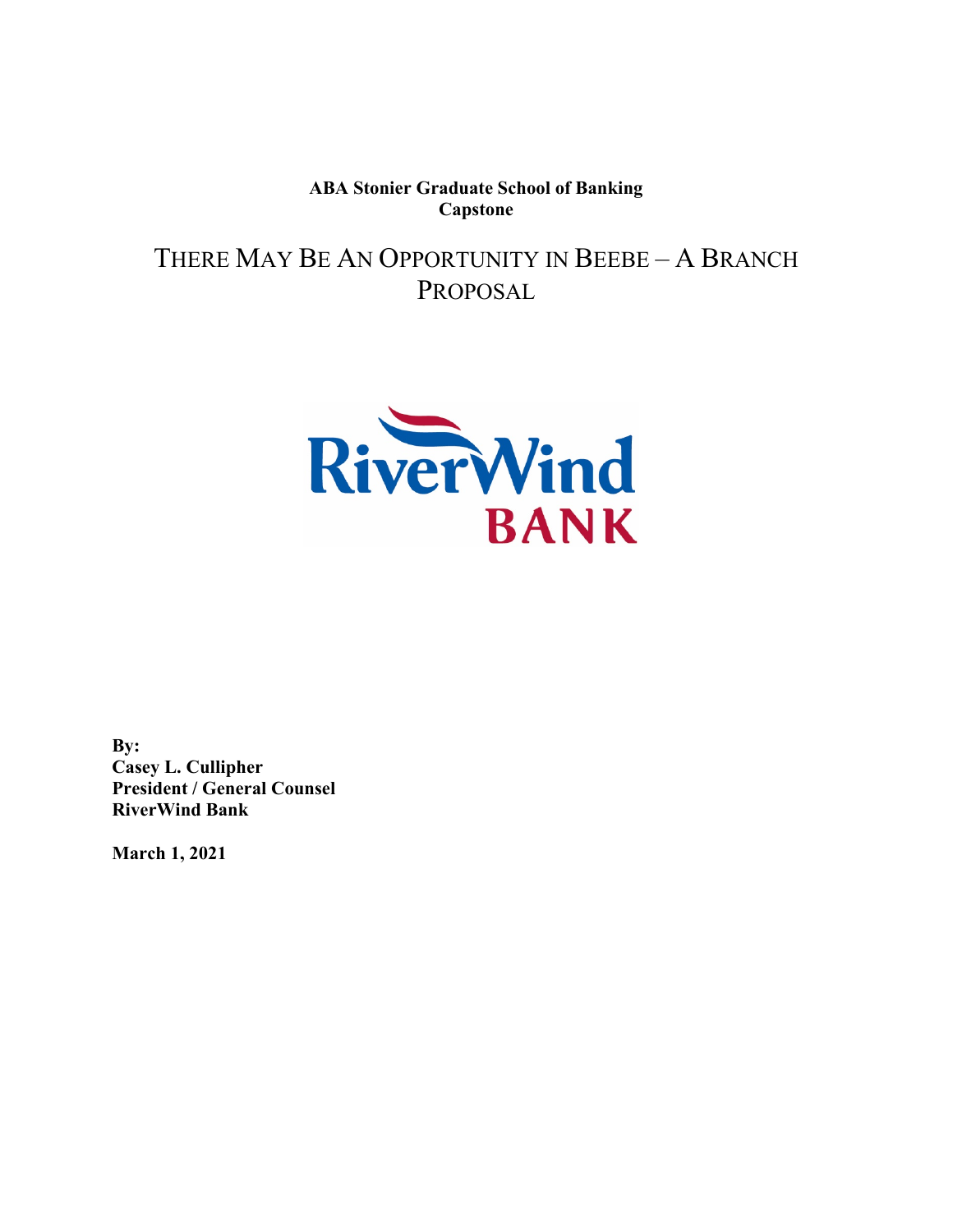## TABLE OF CONTENTS

| $\mathbf{I}$ . |                |  |
|----------------|----------------|--|
| II.            |                |  |
|                | $\mathsf{A}$ . |  |
|                | <b>B.</b>      |  |
|                | $C_{\cdot}$    |  |
|                | D.             |  |
| III.           |                |  |
|                | A.             |  |
|                | <b>B.</b>      |  |
|                | $C_{\cdot}$    |  |
|                | D.             |  |
|                | E.             |  |
|                | F.             |  |
|                | G.             |  |
| IV.            |                |  |
|                | A.             |  |
|                | <b>B.</b>      |  |
|                | C.             |  |
|                | D.             |  |
| V.             |                |  |
|                | A.             |  |
|                | <b>B.</b>      |  |
|                | $C_{\cdot}$    |  |
| VI.            |                |  |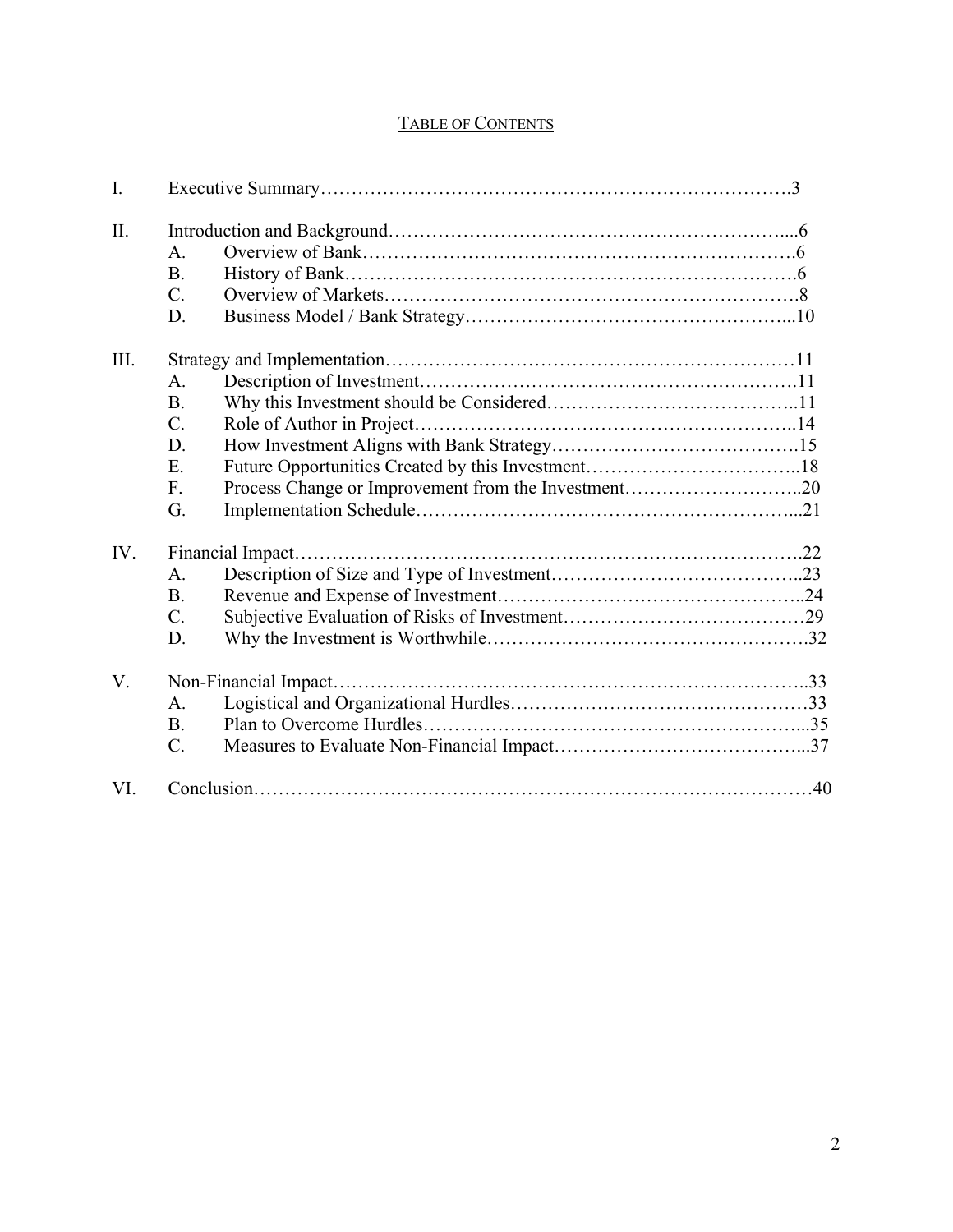#### I. **EXECUTIVE SUMMARY:**

This presentation is focused generally on whether RiverWind Bank (the "Bank") should open a new branch in the City of Beebe. More specifically, author proposes acquiring property located on DeWitt Henry Drive in Beebe and building a new, full-service branch on the acquired property. The total estimated cost of construction of the new facility is \$810,000, which includes the acquisition cost of the site (\$300,000) and construction of a 2,000 square foot building (\$300,000). The expected timeline for implementation of the project is approximately 10-12 months. This includes time for due diligence, site acquisition, regulatory approval and construction of the new location.

The Bank should, in the opinion of the author, expand into the Beebe market for a number of reasons, including:

1. **Growth**: Asset growth has been, and continues to be, one of the main objectives of the Bank, and a new location in Beebe provides enhanced growth opportunities for the Bank, inasmuch as the City of Beebe is growing and is, arguably, underbanked at present.

2. **Profitability**: An expansion into the Beebe market is also a profitable move. Author prepared three separate Pro Formas to assess the desirability of the proposed investment. They are attached as Exhibits 2-4, respectively. Pro Forma 3 (Exhibit 4) is likely the most instructive and reasonable pro forma, and the calculations of this pro forma reflect very profitable numbers over a 10 year period, to wit: (1) NPV of nearly \$1,000,000 for the investment cash flows, representing an IRR of nearly 18%, (2) Branch profitability by Year 3, and (3) payback of the initial investment by Year 6.

3. **Future Opportunities**: The move to Beebe likely represents future growth opportunities for the Bank. A move to Beebe would open up future moves down the Highway 167

3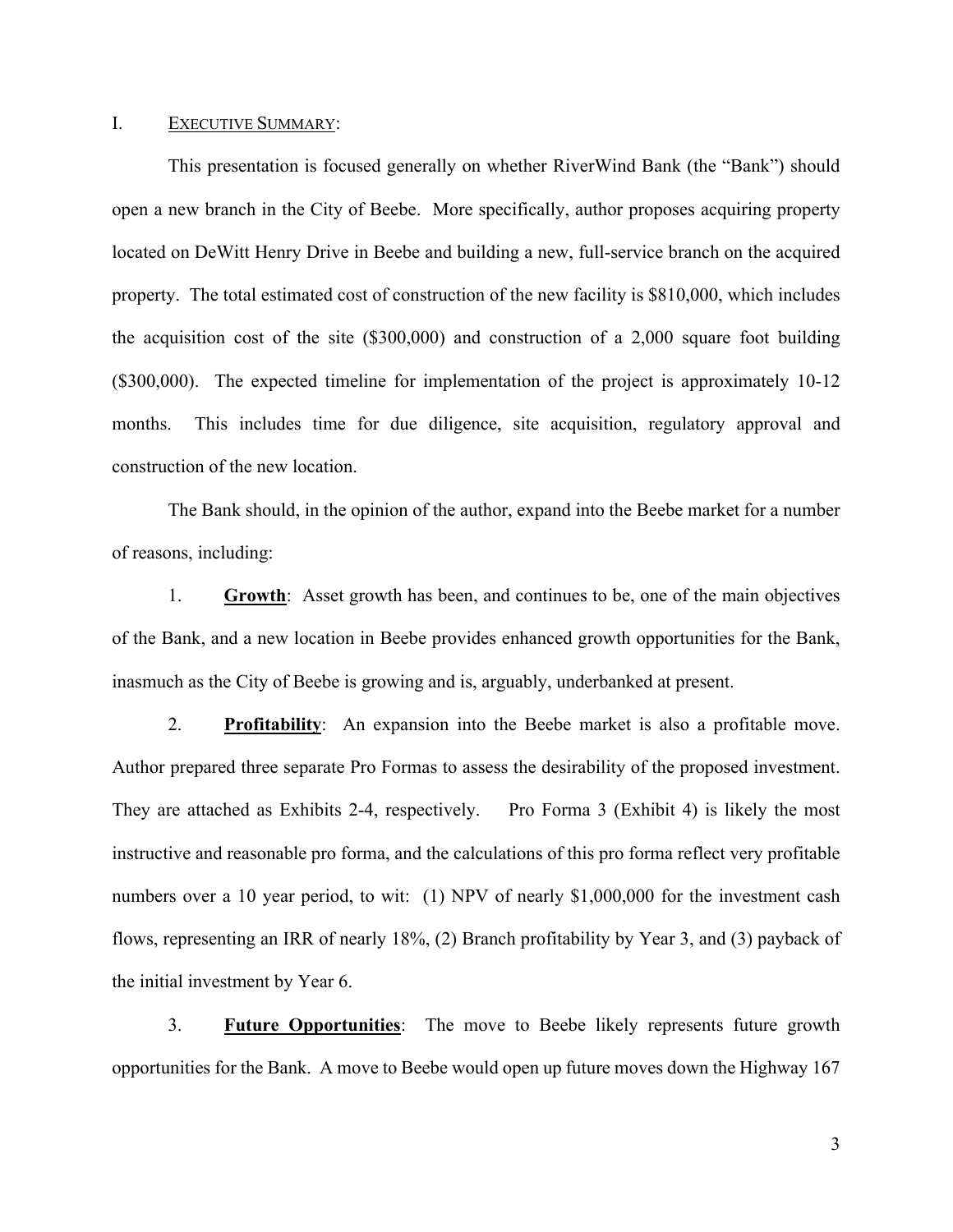corridor towards Little Rock, or along the Highway 64 area towards growth markets of Vilonia and Conway. Expanding the footprint of the Bank also may increase the attractiveness of the Bank for banks considering mergers and acquisitions. This could increase long-term shareholder value.

4. **Timing**: The timing of a move to the Beebe market is ripe now with the weakening of the market champion, due to the departure of its long-term market president. Local customers are now open to moving relationships to a new bank, as evidenced by the new business acquired by Bank in the last 12 months, but this window of opportunity could close if the Bank waits too long to open a new branch.

In the event the Board of Directors approves this proposal, certain initiatives should start taking place now, including the following:

1. **Recruitment of Staff**: It is anticipated that a total number of 4 FTE will be required to operate this new branch, and it is highly recommended that one of the employees should be a lender with ties to the community. The success of this branch will hinge directly on whether this location can generate a high volume of quality loans. Having a lender with ties to the community will assist with this. Finding such a lender will take time.

2. **Engage Beebe Stakeholders**: Generating loans is one thing; generating quality loans is another. The Bank has always had board members and management living and working within the communities it serves. This has assisted the Bank, throughout the years, in assessing credit quality – both from the standpoint of the individuals behind the credit to the proposed use of funds. This will not be the case in Beebe. To mitigate this risk, Bank must endeavor to forge relationships with stakeholders in the community who may act as advisors to the Bank with respect to certain local decisions. It may also be necessary to formalize this relationship by creating a bank advisory group with some of the individuals from the Beebe community. These relationships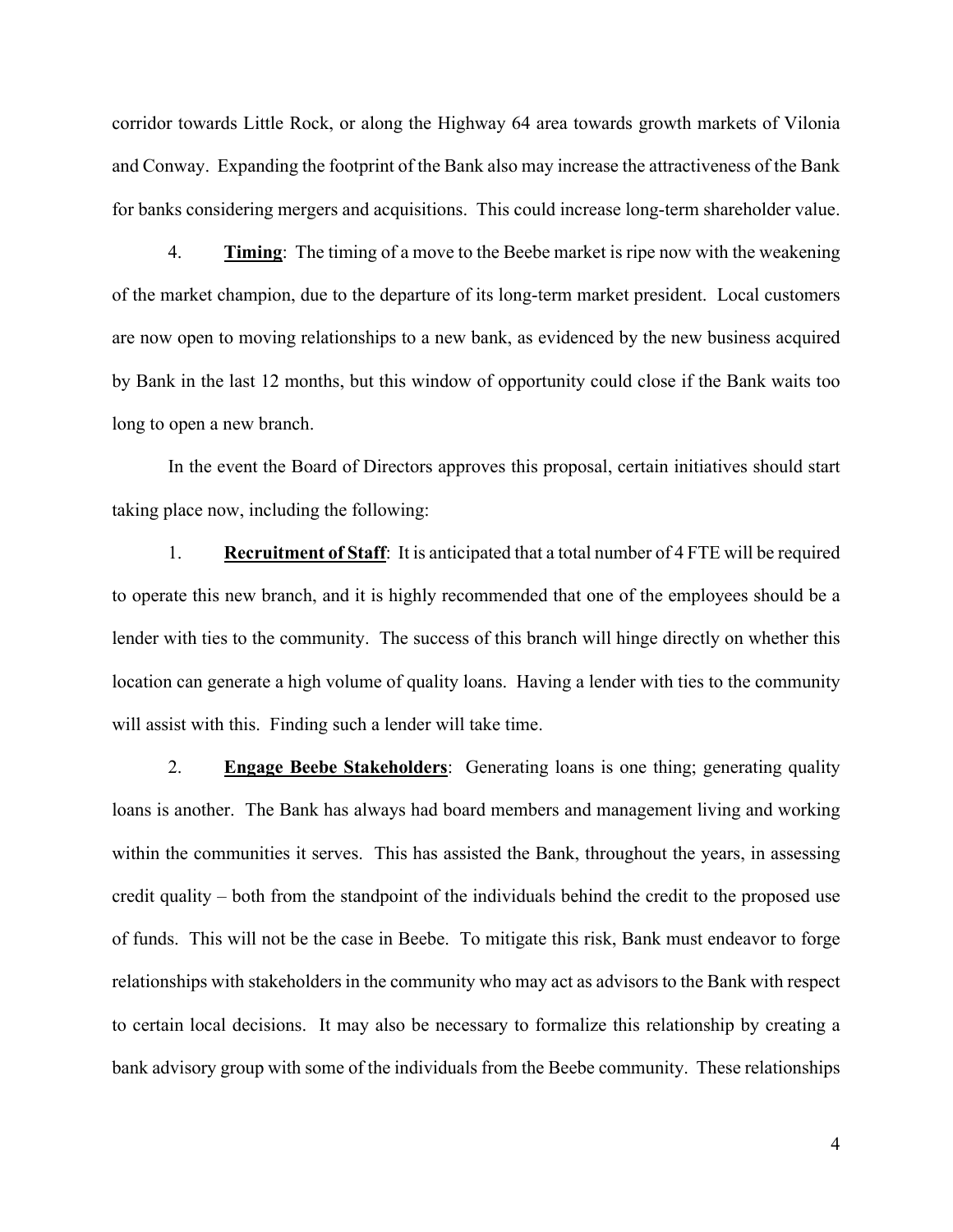should also have the additional benefit of creating some loyalty with strong Beebe customers and obtaining assistance with other matters (e.g., potential employees, referrals of customers, etc.).

3. **Management Commitment**: In order to successfully expand into the Beebe market, management must be committed to the project. Management must commit to delay discretionary projects (e.g., ITM's, renovation of Main Bank). Management must also commit to executing upon the employee engagement initiative, previously discussed by Management, and continuing the efforts to streamline the Operations Department.

It is also important to commit to certain back-end and ongoing initiatives, following this investment, including the following:

1. **Monitoring Performance of New Branch**: The Bank must monitor the growth of loans in the new location and also the profitability of the new branch. As seen in the various pro formas, the viability of this investment is directly related to loan growth. If acceptable levels of loan growth are not being achieved, it may be necessary for the Bank to adjust personnel.

2. **Monitoring of Employees and Customers**: The Bank must also commit to the ongoing monitoring of employee morale, stress levels of Bank management, and customer perception. As was seen by the Bank with the expansion into the Searcy market, certain threats to overall culture can be precipitated by a move into a new market. Employees can feel alienated, or feel that the "new" market is more important. Customers from existing markets may also exhibit resistance or resentment to this change. The Bank must proactively survey employees and customers, providing them with a means to express their feelings, so that the Bank can address these threats to culture.

With the appropriate amount of attention to the initial implementation of the project, and the continued diligence of management to assess the backend criteria, and adjust as necessary, the

5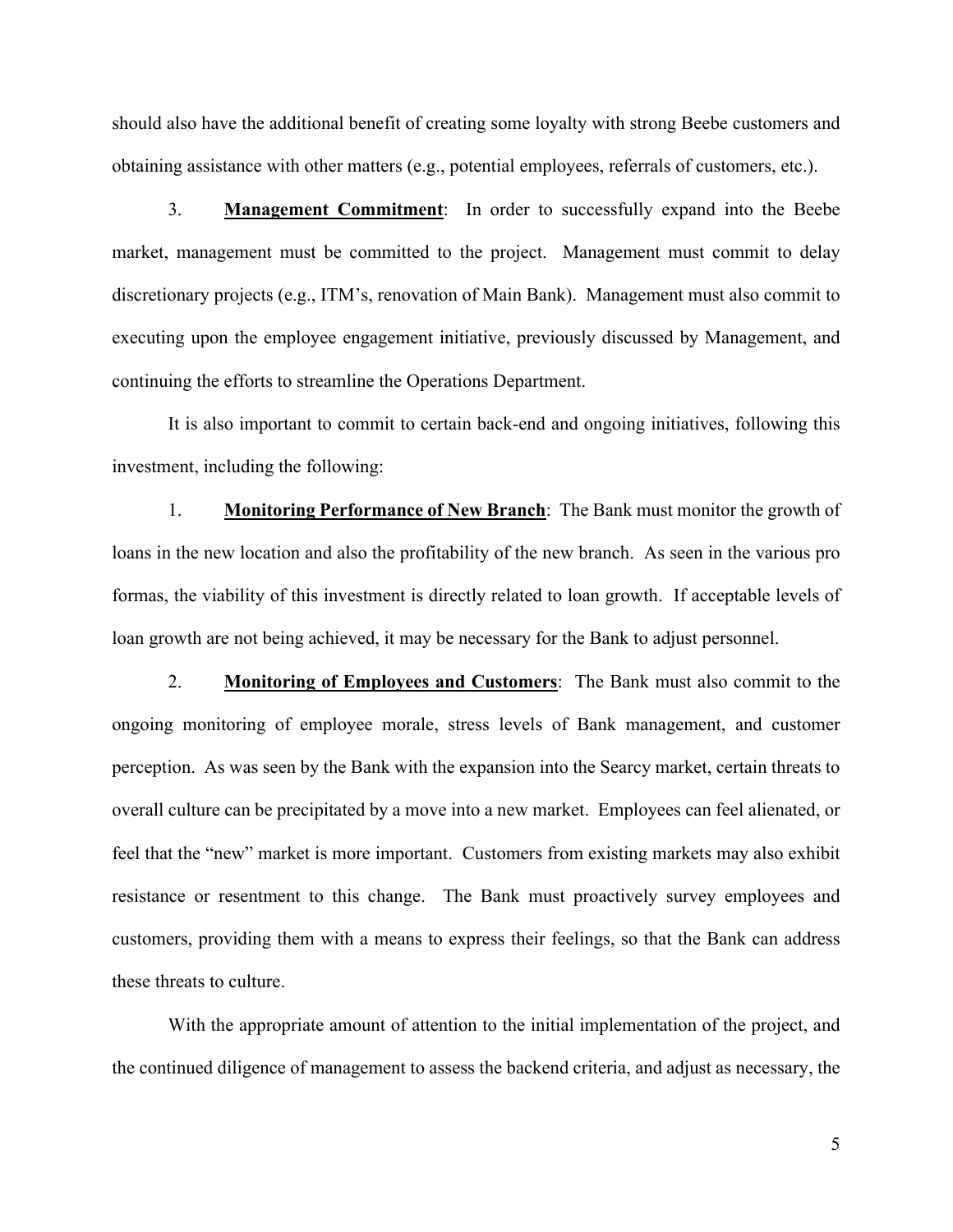investment in a new branch location in Beebe should be successful and provide the Bank with an additional area of growth, profitability and future expansion potential.

#### II. INTRODUCTION AND BACKGROUND:

#### A. Overview of the Bank:

The Bank is a small, locally owned private institution with all of its board members and a majority of its shareholders living and working in either Woodruff or White County, Arkansas. By far, the Bank is the smallest bank operating in both White and Woodruff Counties. As of 12/31/19, the Bank had assets of \$104,894,000, with the next closest bank operating within the White and Woodruff Counties being approximately three times larger in terms of asset size. The Bank is primarily an asset-based lending institution, with an emphasis in real estate lending.

The headquarters of the Bank is located in the City of Augusta, Woodruff County, Arkansas, with two branch locations of the Bank located in the City of Searcy, White County, Arkansas. Woodruff County and White County lie immediately adjacent to each other in Central Arkansas. The question examined herein is whether the Bank should expand to another city located in White County, Arkansas – the City of Beebe.

#### B. History of the Bank:

The City of Augusta is the county seat of Woodruff County, Arkansas, and is perched atop a high bluff located on the east side of the White River upon a spot originally referred to as Chickasaw Crossing.<sup>[1](#page-5-0)</sup> Subsequent to the settlement and establishment of the City of Augusta in 1860, two separate financial institutions – Woodruff County Bank and Bank of Augusta and Trust– operated in the City of Augusta. Unfortunately, both of these institutions closed during the Great

<span id="page-5-0"></span><sup>&</sup>lt;sup>1</sup> The traditional understanding is that a Native American Tribe – the Chickasaw – settled this area many years prior to European settlement, and they utilized this area as a crossing to the western side of the White River.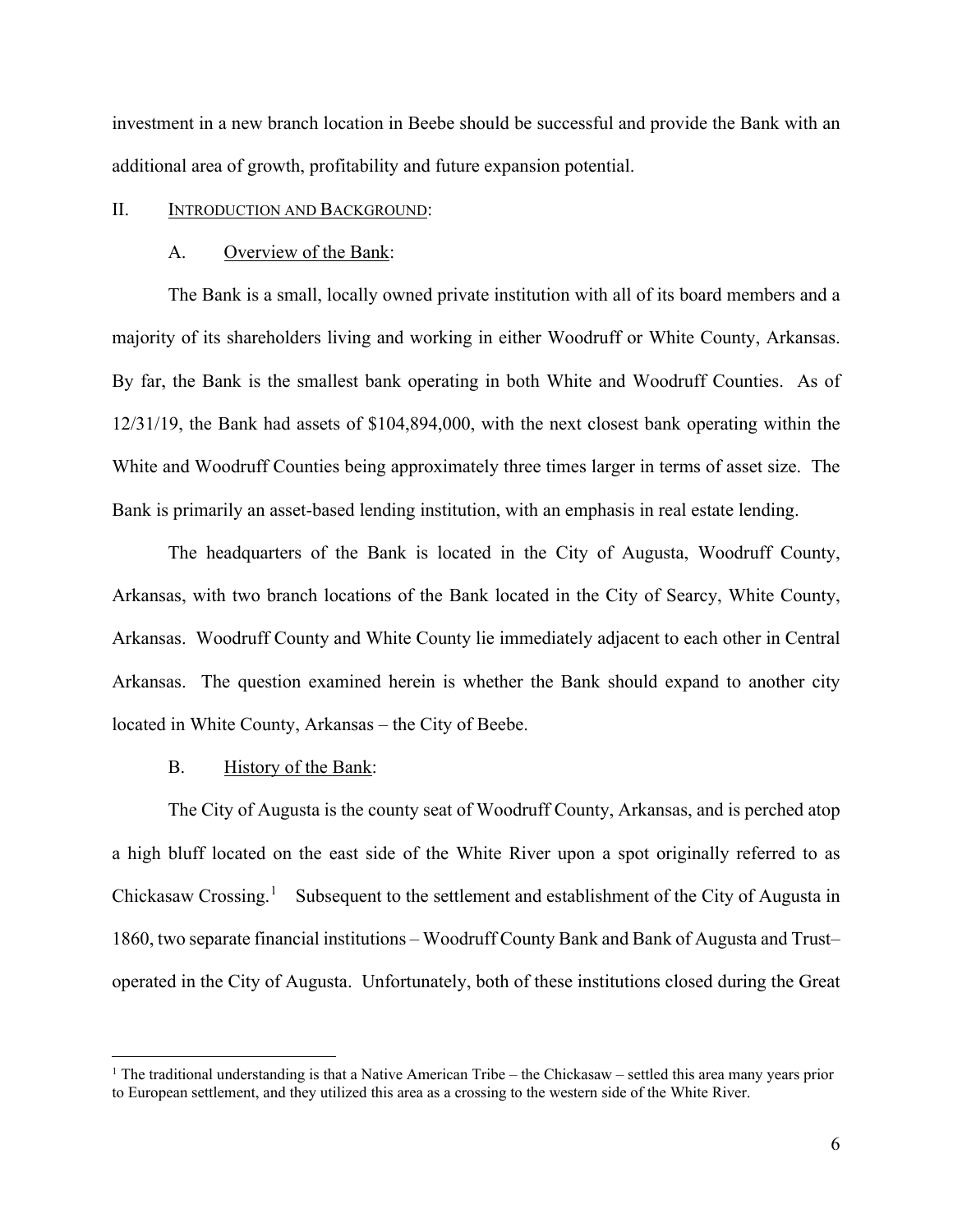Depression, and, in response to these closures, and the resounding need of a bank in the area, the Bank of Augusta opened on March 4, 1935. The City of Augusta enthusiastically embraced the opening of the Bank "with an avalanche of deposits amounting to \$120,653.75 which was far more than was expected the first day."<sup>[2](#page-6-0)</sup>

From 1935 until 2011, the Bank continued to operate solely within the Woodruff County market, with the only significant move being the opening of a branch bank in a grocery store on the east side of Augusta in 1996. [3](#page-6-1) Woodruff County is located in the Mississippi River Delta region of Arkansas, which has historically been known for its fertile soil, accessible underground aquifers, and significant contribution to the agricultural industry of the State of Arkansas. Over the last few decades, however, it has also been recognized for declining economic conditions, including loss of population and industry, and Woodruff County is no exception to this trend.

While the Bank was profitable and otherwise successful during this timeframe, the asset growth of the Bank was very slight, due, at least in part in recent times, to the stagnant economic conditions of Woodruff County. For many reasons, including, specifically, a desire for asset growth, the Bank hired Bill Patton as its President in 2011. Mr. Patton, who at that time had 35 years of banking experience, all of it in neighboring White County, Arkansas, led the Bank on an expansion campaign, beginning with the hiring of staff from White County and thereafter, in 2012, opening a branch bank in Searcy, White County, Arkansas. [4](#page-6-2)

<span id="page-6-0"></span><sup>2</sup> "\$120,653.75 Deposited in The Bank of Augusta the Opening Day for Business," *The Augusta Advocate*, March 7, 1935.

<span id="page-6-1"></span><sup>&</sup>lt;sup>3</sup> This Branch was closed temporarily, first, in early 2020, in response to the COVID-19 pandemic, but subsequently closed permanently, as the owner of the grocery store closed the store location permanently, largely due to COVID-19. At present, the grocery store building remains vacant and represents a local casualty of this global pandemic.

<span id="page-6-2"></span><sup>4</sup> This move necessitated a name change for the Bank, for obvious reasons, and, after much discussion and deliberation, RiverWind Bank was selected as an appropriate name, as it incorporated a nod to the ever important White River which appeased the local customers and shareholders of the Bank.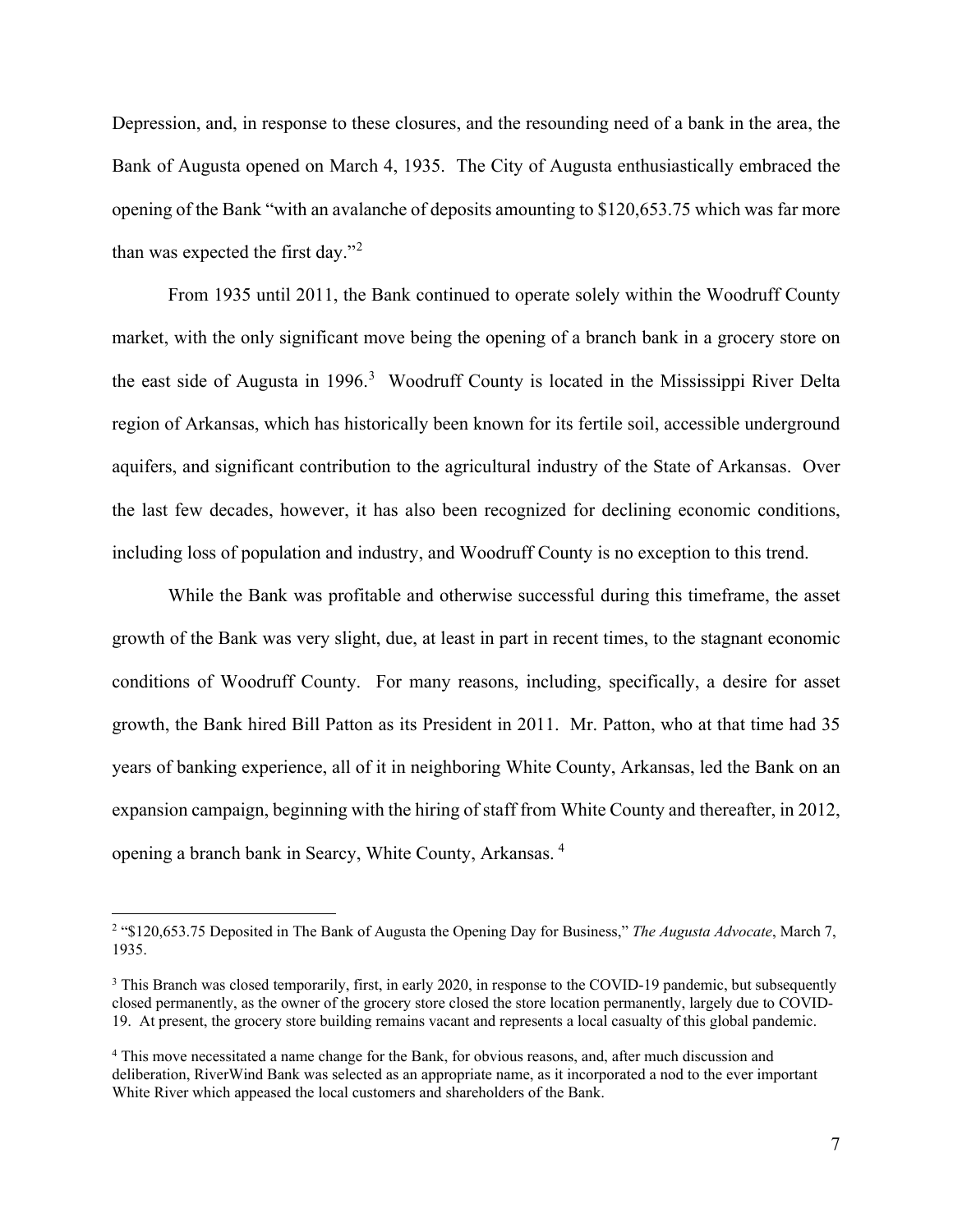The expansion into White County proved to be effective with respect to asset growth of the Bank, as the Bank grew from \$62,368,000 in assets, as of 12/31/2011, to \$79,029,000 in assets, as of 12/31/2014. The successful growth of the Bank from 2011 to 2014 led to the opening of a second branch location in Searcy, Arkansas, in 2015, and the Bank, thereafter, continued its growth trend – increasing its assets to \$104,584,000, as of 12/31/2019. In summary, in the eight years since the expansion of the operations of the Bank into White County, the assets of the Bank grew in excess of \$42,000,000, representing a growth rate of 67.68% over this time frame.

Underlying this growth strategy was the understanding that, to remain a viable community bank going forward, the Bank must increase its asset size. At the same time, however, it was imperative that asset growth not impair profitability and capitalization of the Bank. Since the initiation of this market expansion, the Bank has successfully grown its asset size, but it has also maintained acceptable profitability and capital levels, posting a Return on Average Assets of 0.69, a Return on Equity of 6.40%, and a Tier I Capital Ratio of 10.82%, as of 12/31/2019. All are respectable numbers for a small, growing community bank.

C. Overview of Markets:

| <b>Economic Data</b>         | <b>Woodruff County</b> | <b>White County</b> |
|------------------------------|------------------------|---------------------|
| 1960 Population <sup>5</sup> | 13,954                 | 32,745              |
| 2019 Population <sup>6</sup> | 6,490                  | 78,727              |

#### **Economic Data for Woodruff County and White County:**

<span id="page-7-0"></span><sup>5</sup> "Arkansas 2000: Census of Population and Housing", US Census Bureau, issued June 2003.

<span id="page-7-1"></span><sup>6</sup> US Census Bureau [\(https://www.census.gov/quickfacts/woodruffcountyarkansas\)](https://www.census.gov/quickfacts/woodruffcountyarkansas) and US Census Bureau [\(https://www.census.gov/quickfacts/fact/table/whitecountyarkansas,US/PST045219\)](https://www.census.gov/quickfacts/fact/table/whitecountyarkansas,US/PST045219)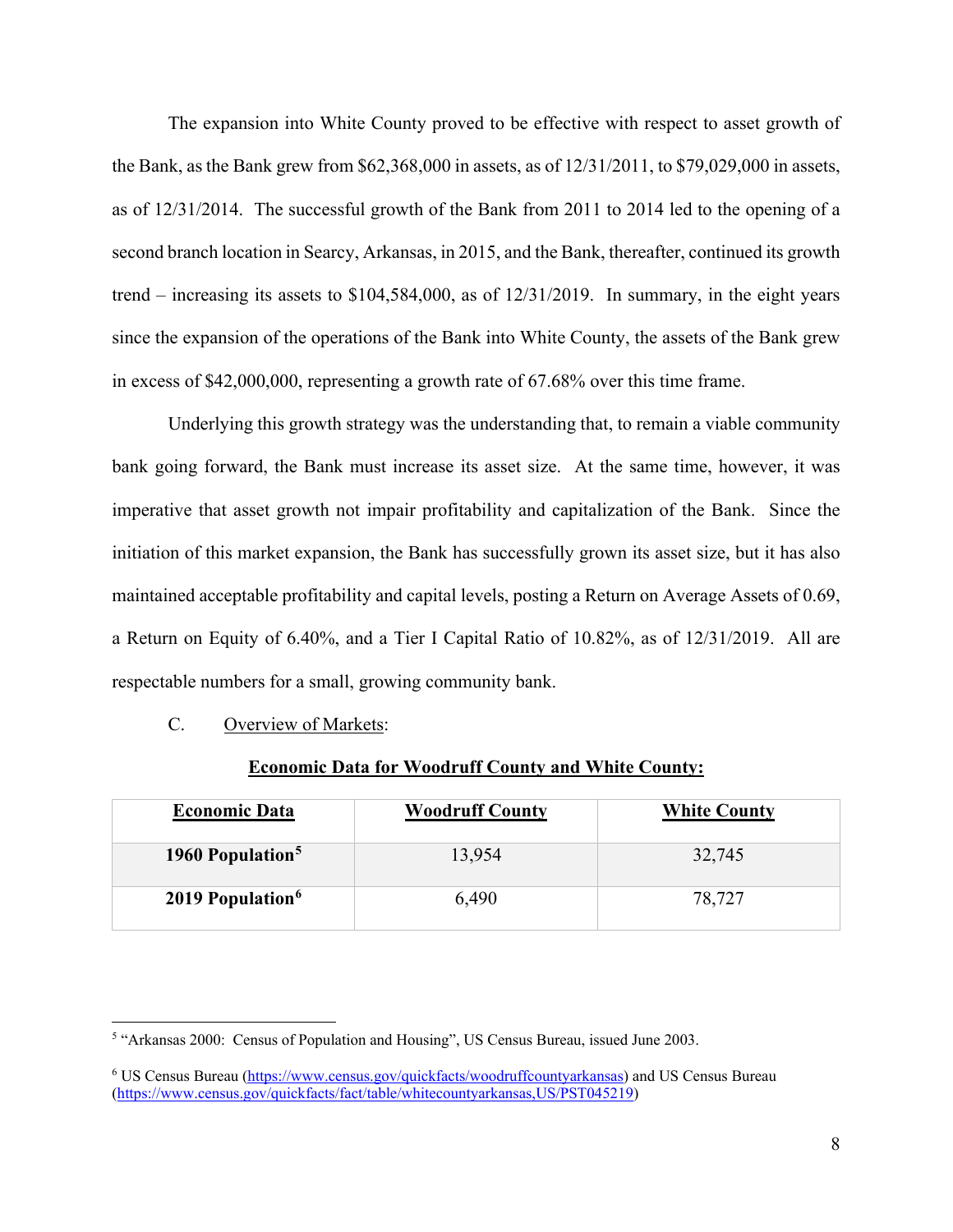| Median Household Income <sup>7</sup>                                        | \$32,271      | \$42,270        |  |
|-----------------------------------------------------------------------------|---------------|-----------------|--|
| <b>Total Deposits in Market<sup>8</sup></b>                                 | \$144,284,000 | \$1,519,999,000 |  |
| Number of Housing Units <sup>9</sup>                                        | 3,896         | 33,954          |  |
| <b>Median Value of Owner-</b><br><b>Occupied Housing Units<sup>10</sup></b> | \$66,200      | \$123,300       |  |

## **Woodruff County Banks, as of June 30, 2019[11:](#page-8-4)**

| <b>Institution Name</b>         | <b>Offices in Market</b> | <b>Deposits in Market</b> | <b>Market Share</b> |
|---------------------------------|--------------------------|---------------------------|---------------------|
| <b>RiverWind Bank</b>           | 2                        | 65,558                    | 45.44%              |
| <b>First Financial Bank</b>     |                          | 54,885                    | 38.04%              |
| <b>Merchants &amp; Planters</b> | - 1                      | 23,841                    | 16.52%              |
| <b>Totals</b>                   | 4                        | 144,284                   | $100\%$             |

# **White County Banks, as of June 30, 2019[12](#page-8-5):**

| <b>Institution Name</b>       |   | <b>Offices in Market</b> Deposits in Market | <b>Market Share</b> |
|-------------------------------|---|---------------------------------------------|---------------------|
| <b>First Security Bank</b>    |   | 744,606                                     | 48.99%              |
| <b>First Community Bank</b> 4 |   | 256,645                                     | 16.88%              |
| <b>Regions Bank</b>           | 6 | 150,764                                     | $9.92\%$            |

<span id="page-8-0"></span><sup>7</sup> USDA, citing Bureau of Labor Statistics, Local Area Unemployment Statistics (LAUS), and Census Bureau, Small Area and Poverty Estimates (SAIPE) Program

<span id="page-8-1"></span><sup>8</sup> *See infra*, discussion of Deposit Market Share for both counties.

<span id="page-8-2"></span><sup>9</sup> US Census Bureau, 2018 American Community Survey [\(https://www.census.gov/acs/www/data/data-tables-and](https://www.census.gov/acs/www/data/data-tables-and-tools/data-profiles/2018/)[tools/data-profiles/2018/\)](https://www.census.gov/acs/www/data/data-tables-and-tools/data-profiles/2018/)

<span id="page-8-3"></span><sup>10</sup> US Census Bureau, 2018 American Community Survey [\(https://www.census.gov/acs/www/data/data-tables-and](https://www.census.gov/acs/www/data/data-tables-and-tools/data-profiles/2018/)[tools/data-profiles/2018/\)](https://www.census.gov/acs/www/data/data-tables-and-tools/data-profiles/2018/)

<span id="page-8-4"></span><sup>11</sup> Federal Deposit Insurance Corporation, Deposit Market Share Report for Woodruff County, Arkansas (June 30, 2019). <https://www7.fdic.gov/sod/sodMarketRpt.asp?barItem=2>

<span id="page-8-5"></span><sup>12</sup> Federal Deposit Insurance Corporation, Deposit Market Share Report for White County, Arkansas (June 30, 2019). <https://www7.fdic.gov/sod/sodMarketRpt.asp?barItem=2>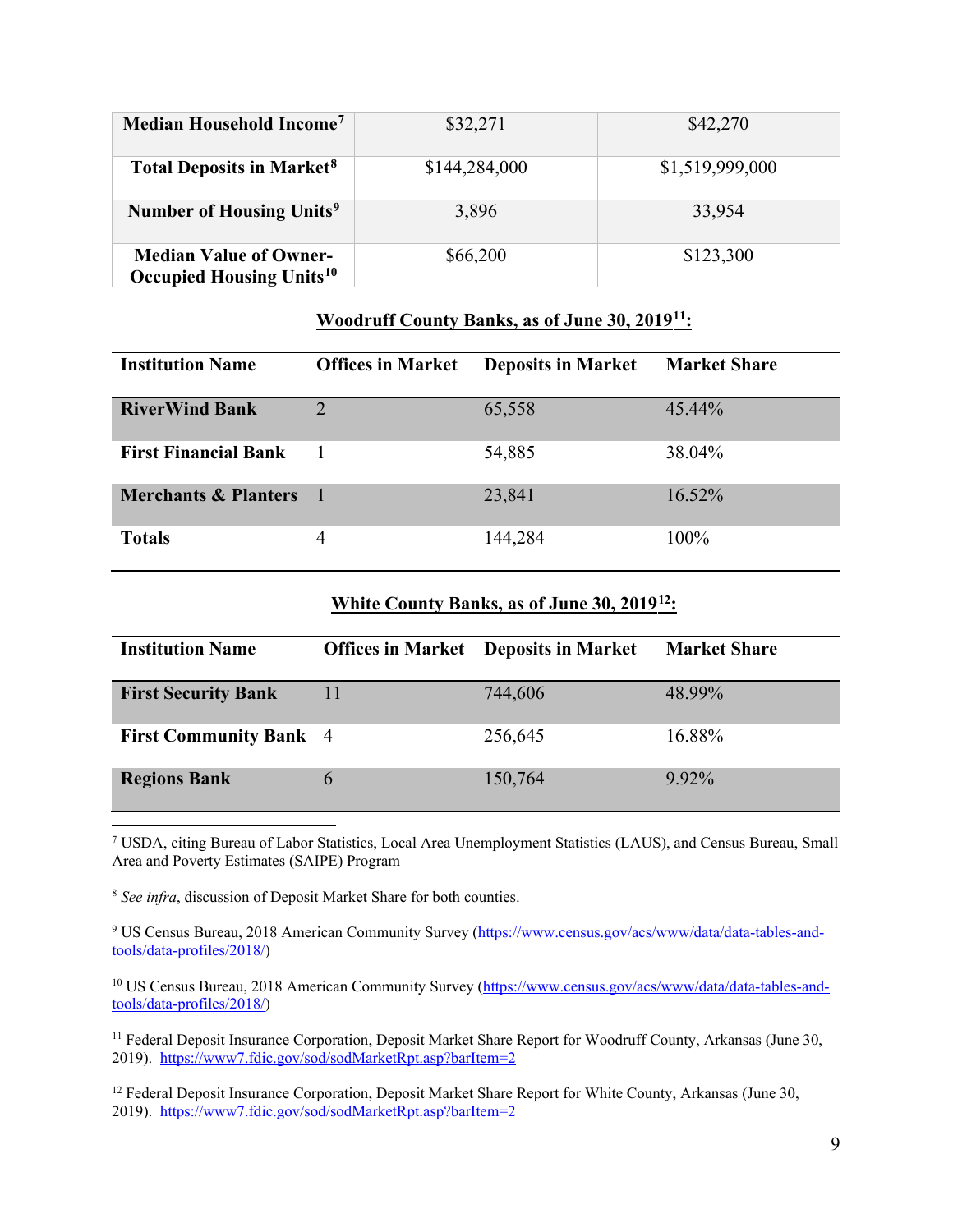| <b>Simmons Bank</b>             | 3              | 117,380   | 7.72%    |
|---------------------------------|----------------|-----------|----------|
| <b>Centennial Bank</b>          | 5              | 115,034   | $7.57\%$ |
| <b>Southern Bank</b>            | 3              | 103,826   | 6.83%    |
| <b>RiverWind Bank</b>           | $\overline{2}$ | 22,578    | 1.49%    |
| <b>Eagle Bank and Trust</b>     | 1              | 5,903     | $0.39\%$ |
| <b>Merchants &amp; Planters</b> | $\mathbf{1}$   | 3,263     | 0.21%    |
| <b>Totals</b>                   | 36             | 1,519,999 | 100%     |

In summary, the Bank has a much higher market share in a market with much less deposits, and declining economic factors, and the Bank has a very low, but significantly increasing, share in a market with much higher deposits, and increasing economic factors. This makes it very apparent that the White County market represents the much better growth opportunity for the Bank.

## D. Business Model / Bank Strategy:

 While the move to White County certainly assisted in the significant growth of the Bank from 2012 to current, part of this growth can also be attributed to the overall strategy, if not the essence, of the Bank. Being a small bank is challenging, but it also allows the Bank to be nimble, flexible, efficient and strategic as it relates to customer service and customer acquisition. This is the strategy of the Bank in a nutshell – proactive, personal and flexible customer service in a world that is constantly moving away from this paradigm to a more digital, less personal service model.

 Management of the Bank are also lenders who are tasked with not only managing the financials of the Bank but also with customer acquisition and business development. If a customer has a problem or a question, whether it is related to a loan, the online banking application, a deposit product, or any other banking question, that customer typically knows a person at the bank that he or she can call or text to get an answer – quickly. Loan decisions, even those that require board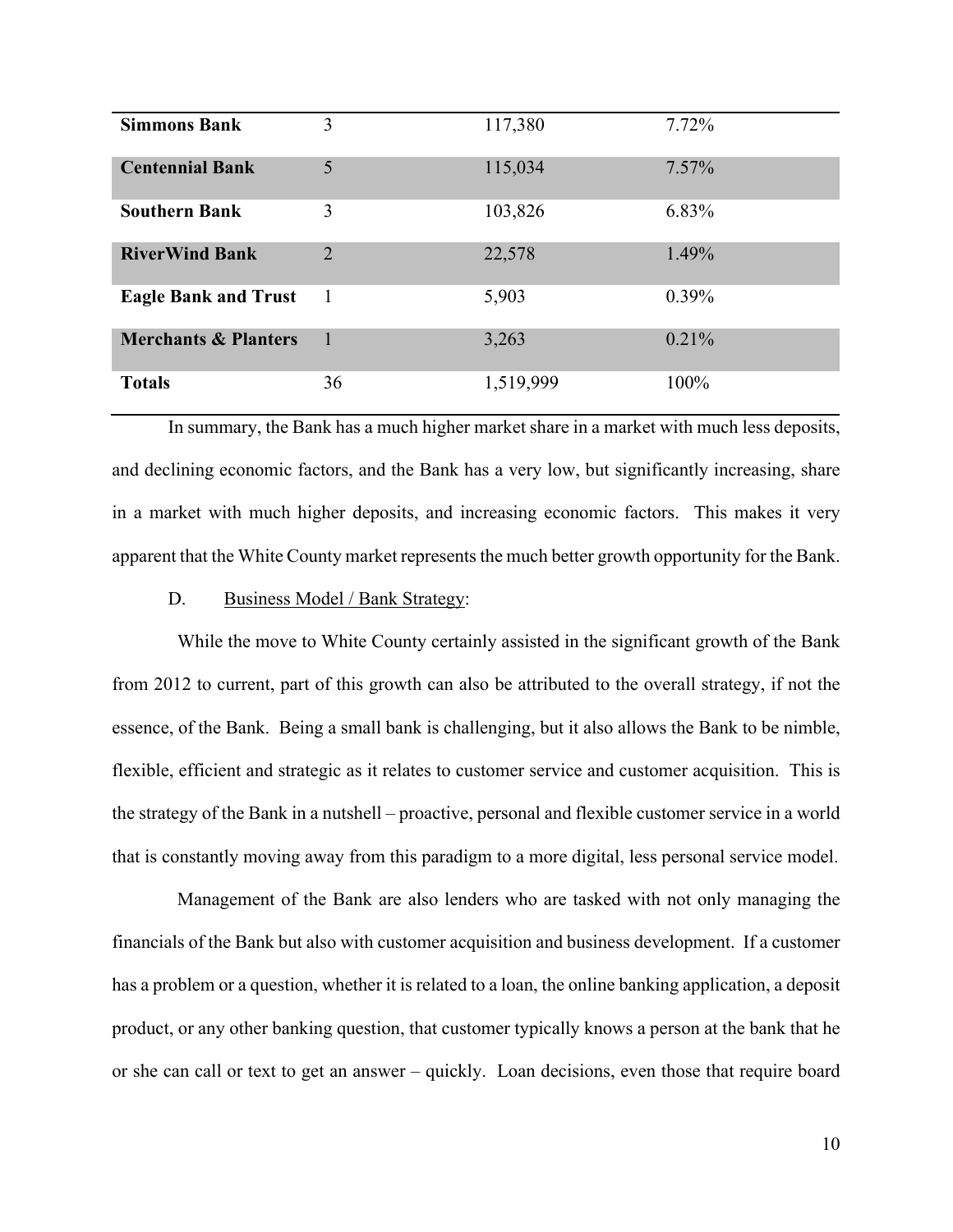approval, can typically be turned around in 24-48 hours. While other larger institutions may have to restrict or prohibit certain loans – e.g., construction or mobile home lending – the Bank, due to its size, can assess each request separately, in light of local economic factors and the character of the individual customers, to determine whether a loan should be made.

#### III. STRATEGY AND IMPLEMENTATION:

#### A. Description of Investment:

The investment under consideration is the opening of a new, full-service branch of the Bank in the City of Beebe, Arkansas. Specifically, the proposed investment is to acquire property somewhere along the DeWitt Henry roadway, which lies south of, and parallels, Highway 67/167, and on this property construct a full-service bank branch.<sup>13</sup> In addition to acquisition and construction costs, the investment would include the purchase of furniture, fixtures and equipment, and the hiring of additional staff. The Branch will be staffed with approximately 4 Full Time Equivalent (FTE) employees, who can handle all aspects of banking from taking deposits, opening consumer and business deposit accounts, and lending money.

The author is specifically proposing purchasing property and constructing a new facility, as opposed to renting a smaller location for a new branch (lease option), which would likely be a lower-cost alternative. The primary reason for the ownership option proposal is the site availability and the lack of desirable rental options. In the event a more desirable lease option is identified, Author would support the lease option. Aside from the cost estimates of this paper attributable to the ownership option, the balance of this presentation would apply equally to the lease option.

#### B. Why this Investment Should be Considered:

<span id="page-10-0"></span><sup>&</sup>lt;sup>13</sup> See Exhibit 1 -- Map of Proposed Site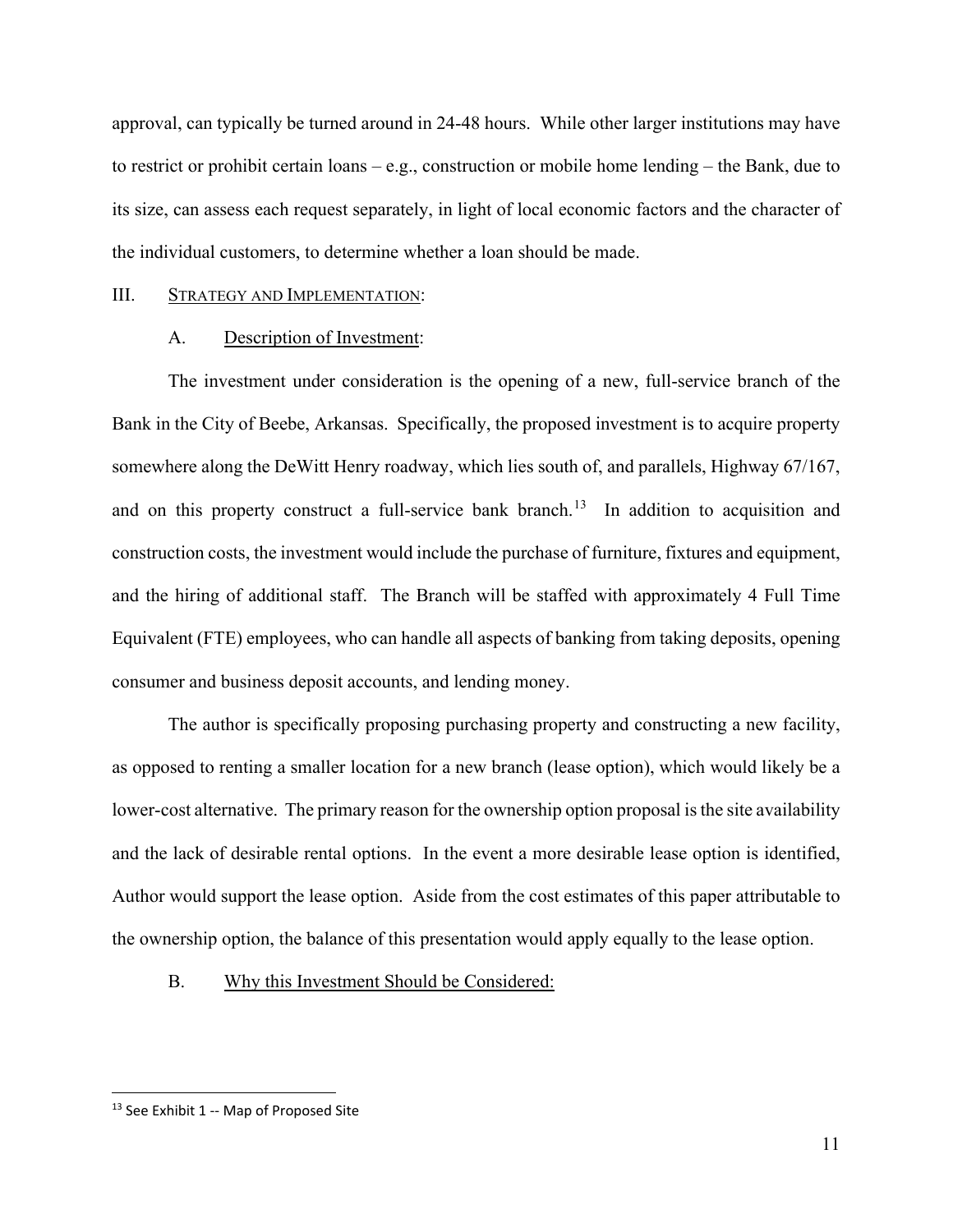An expansion into the Beebe market is attractive for a number of reasons, including its proximity to current branches, infrastructure and staff, its relative location to the City of Little Rock, various economic trends, a relatively lower level of competition, as compared to the Searcy market, and existing customer relationships. All of these factors, more particularly described below, will contribute to the long-term growth strategy of the Bank.

Beebe is located in White County, Arkansas, and is approximately 20 miles from the City of Searcy, also located in White County, Arkansas, and approximately 40 miles from the City of Augusta, Woodruff County, the main headquarters of the Bank. It is located in the Searcy, AR Micropolitan Statistical Area, and is included in the Little Rock-North Little Rock, AR Combined Statistical Area, the total estimated population of which is 905,000.

Beebe has an increasing population and is the second most populous city in White County. The population of Beebe, as of 1990, was  $4,455^{14}$ , and, as of 2019, the estimated population of Beebe was 8,168, representing a population increase of 83.34%.<sup>[15](#page-11-1)</sup> Part of this population increase can be attributed to its location. Beebe is located at the southwestern corner of White County and is situated directly on the Highway 67/167 corridor which connects Little Rock Metro area with the northeastern part of the state. This corridor is an important artery for commuters who work in the Little Rock / North Little Rock metro area but choose to reside in small towns outside of the metro area, seeking better quality of family life and better public schools. Cities such as Cabot, which is south and west of Beebe, also located on the Highway 67/167 corridor, have experienced tremendous growth as a result of the urban flight from the Little Rock / North Little Rock metro area. It has been observed that some of the smaller cities are now, as a result, much larger,

<span id="page-11-0"></span><sup>&</sup>lt;sup>14</sup> US Census Bureau, Arkansas 2010, Population and Housing Unit Counts, 2010 Census of Population and Housing, Issued August, 2012.

<span id="page-11-1"></span><sup>15</sup> US Census Bureau [\(https://www.census.gov/quickfacts/fact/table/beebecityarkansas,US/PST045219\)](https://www.census.gov/quickfacts/fact/table/beebecityarkansas,US/PST045219)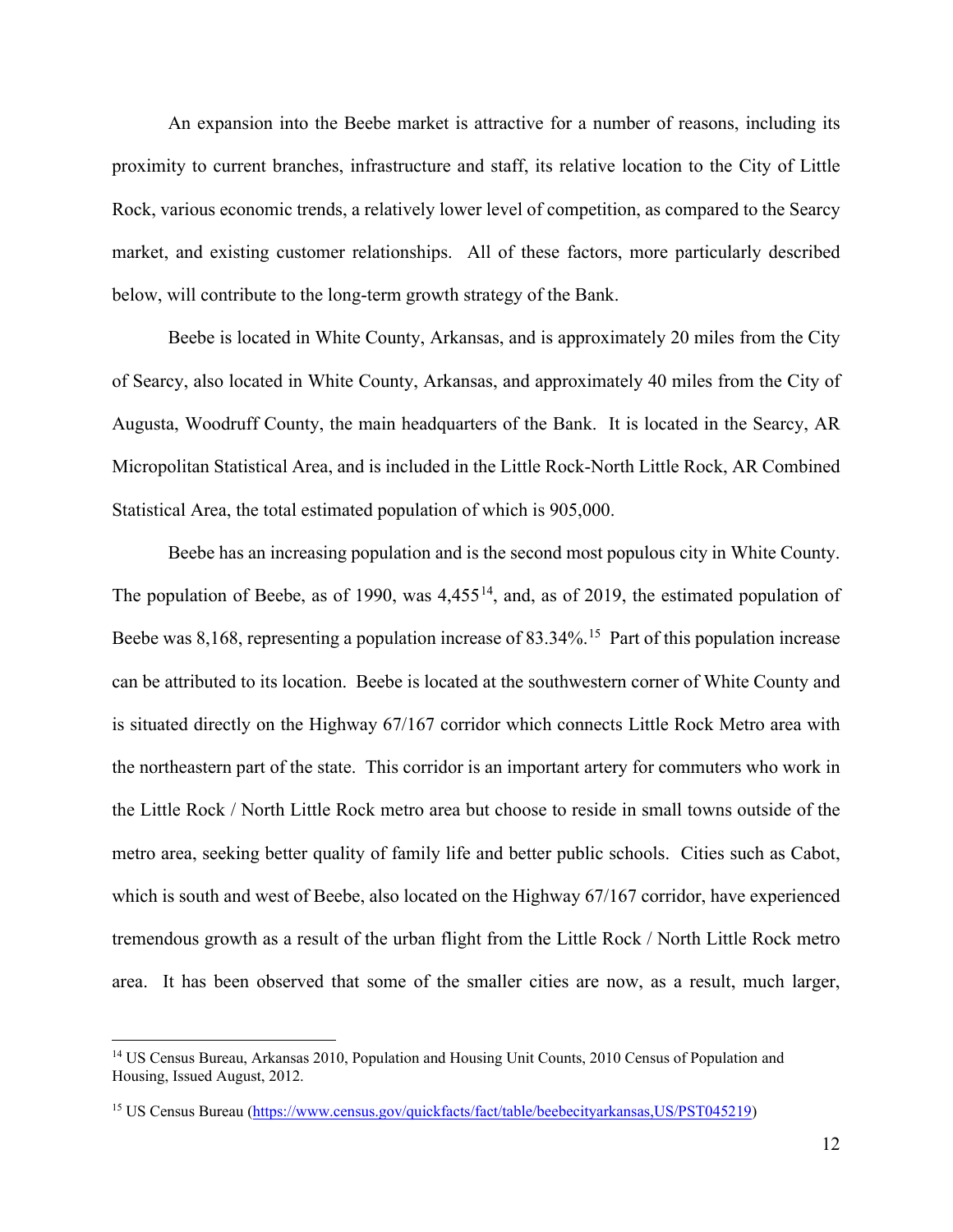prompting farther moves to further communities. The City of Beebe has likely seen an increase in population due to its location and will likely continue to see growth for this reason.

Another positive economic generator for the City of Beebe is the presence of Arkansas State University – Beebe. ASU-Beebe is a community college located in Beebe with approximately 3,500 enrolled students, which offers a variety of degrees for both full-time and part-time students. With an increasing need for flexible and affordable secondary education, the importance of this institution has increased, attracting more students and likely contributing to the overall population increase to the city. Additionally, the students, professors and other staff of the school present ideal customer profiles for the Bank, and students of the school might present the Bank with potential staff.

Another positive factor for the City of Beebe is the school system. The Beebe School District currently serves a majority of the southwestern portion of White County. Total enrollment of the Beebe School District is 3,259. Beebe High School was ranked 38<sup>th</sup> out of 301 High Schools in the Best Arkansas High Schools rankings by US News and World Report, citing a graduation rate of 87% and a college readiness of 25.0.<sup>[16](#page-12-0)</sup> A thriving school district is important for long-term growth of any community, and the City of Beebe appears to be well-positioned in this area.

In addition to strategic location, and an increasing population, Beebe has other positive economic trends<sup>17</sup> The median household income for the City of Beebe is \$51,783, which is higher than the Arkansas median household income of \$45,726. The median value of owner-occupied households is \$124,800, which is also higher than the state median of \$123,300. This is positive

<span id="page-12-0"></span><sup>16</sup> U.S. News & World Report, Best Arkansas High Schools. [https://www.usnews.com/education/best-high](https://www.usnews.com/education/best-high-schools/arkansas/rankings)[schools/arkansas/rankings](https://www.usnews.com/education/best-high-schools/arkansas/rankings)

<span id="page-12-1"></span><sup>17</sup> US Census Bureau [\(https://www.census.gov/quickfacts/beebecityarkansas\)](https://www.census.gov/quickfacts/beebecityarkansas).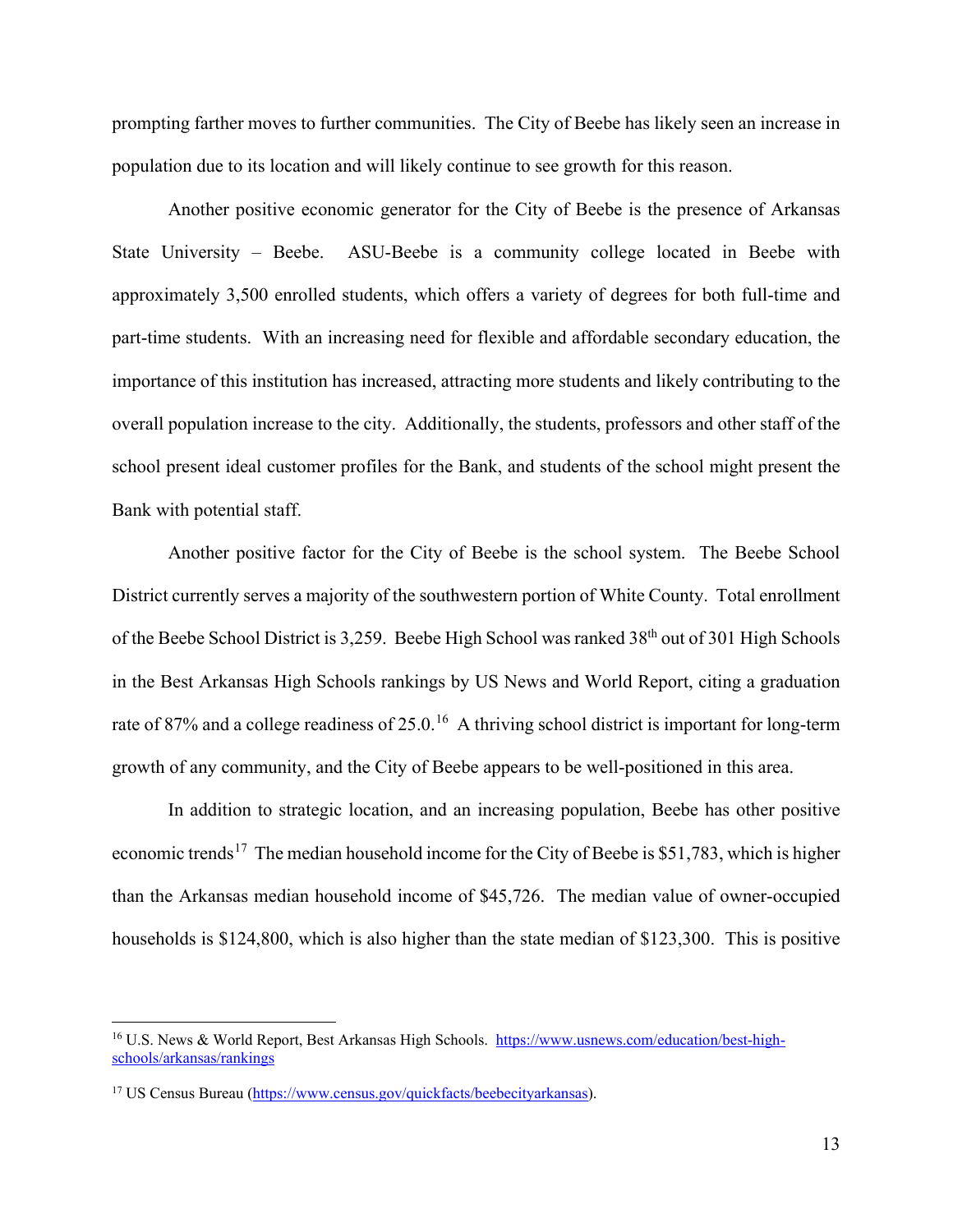for the Bank, considering the amount of real estate secured lending conducted by the Bank. 92.7% of the population of Beebe has a high school education and 25.6% of the population has a bachelor's degree or higher, both of which are higher than average for the State of Arkansas.

By opening a new branch in the Beebe market, the Bank should experience continued growth in assets, both near-term and long-term. The Beebe market is conducive to short-term growth of the Bank, due to the weakening of local competitor (i.e., closure of Bank B and loss of key employee for Bank A). Additionally, planting a branch in a market today that is clearly on a growth trend will allow the Bank to continue its growth, as the community grows.

#### C. Role of Author in Project:

The author is the President & General Counsel of Bank, and, in this role, is primarily tasked with managing the lending activities of the Bank, providing general oversight of the financials of the Bank, and managing day to day operations of the Bank. Author is a non-voting, ex-officio member of the Board of Directors of the Bank. Author will advise the Board of Directors with respect to this proposal, including specific location, type of location, staffing, and the financial and non-financial impact of this investment. The Board of Directors will ultimately decide whether the Bank will invest in a branch location in Beebe, and, if so, the timing and type of this investment. It is assumed that, if this proposal is accepted, the author will be authorized to work with regulators to receive approval of this new location, in addition to execution of the overall plan, including negotiating of site acquisition, design of the new building, construction of the location and selection of staff. It is also possible that author will be requested to work at the new location for a period of time, pending the placement of permanent staff.

Author has been with the Bank for  $4\frac{1}{2}$  years, and, during this time, has acquired a number of key relationships with individuals in the Beebe area, including local business owners and centers

14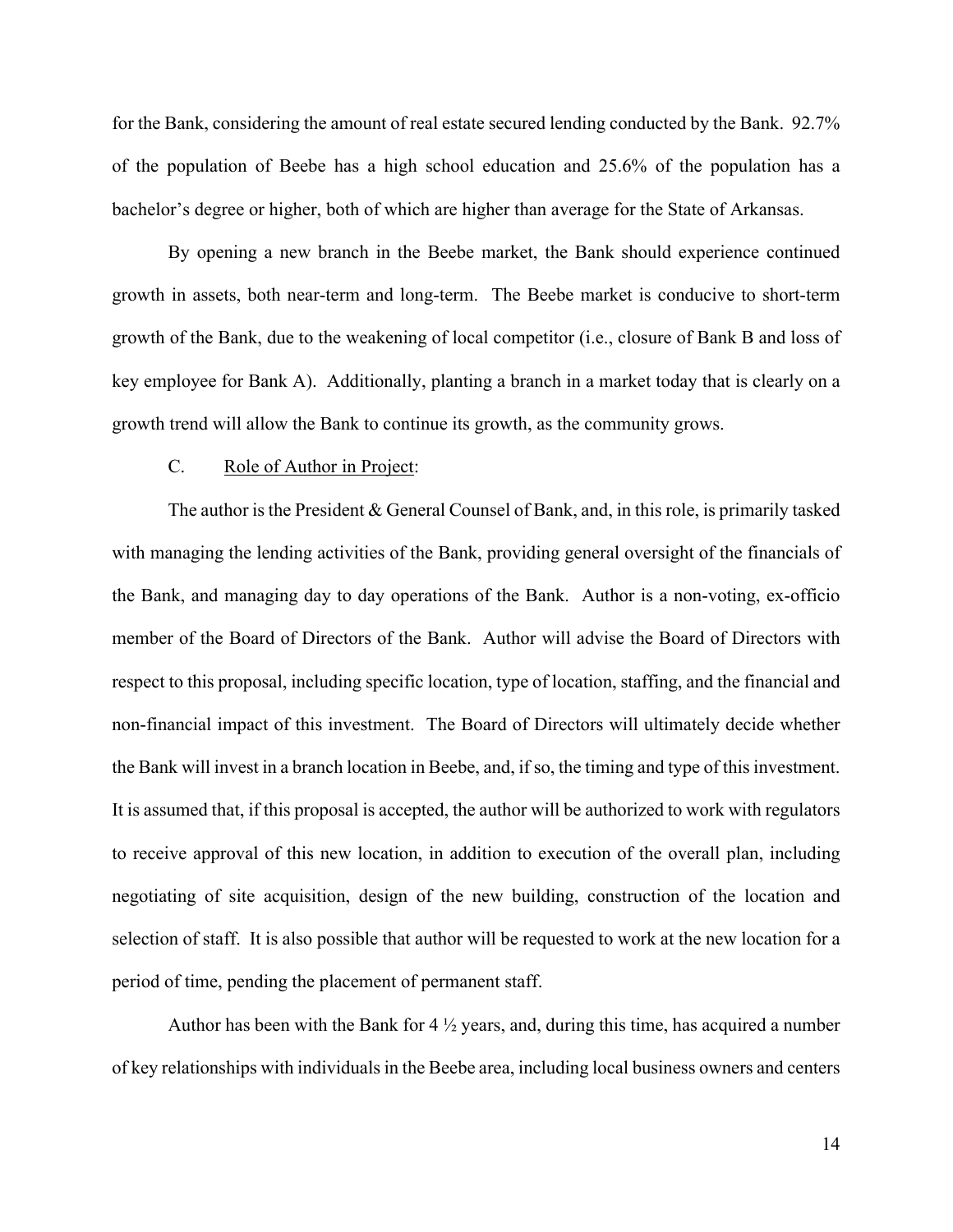of influence. Many of these individuals have suggested to the author that the Bank should open a branch in Beebe. In addition to proposing this new branch location to the Board, and execution of the strategy, assuming it is approved, the work of author with key individuals in the Beebe area will be critical to the acquisition of new business. It is noted that, while author has obtained new loan relationships with individuals in the Beebe market, and a few key deposit accounts, a new branch location is likely key to obtaining overall relationships – i.e., those that bring not only loans but also deposit accounts and other incidental services.

#### D. How the Investment Aligns with Strategy of Bank / Competitive Advantages:

The overall objective of the Bank is growth of assets by customer acquisition and overall organic growth. The strategy of the Bank to meet this goal of organic growth is the delivery of small bank services with proactive customer service to obtain new core banking relationships in the areas serviced by the Bank. The Beebe market is independent of the Searcy market and represents untapped customer relationships that could assist in the continued growth of the Bank, and the market appears to be one that would respond well to the small-bank strategy of the Bank.

| <b>Institution Name</b> |                | <b>Offices in Market</b> Deposits in Market | <b>Market Share</b> |
|-------------------------|----------------|---------------------------------------------|---------------------|
| <b>Bank A</b>           | 3              | 112,143                                     | 59.63%              |
| <b>Bank B</b>           | $\overline{2}$ | 48,090                                      | 25.57%              |
| <b>Bank C</b>           |                | 14,118                                      | $7.51\%$            |
| <b>Bank D</b>           |                | 13,707                                      | 7.29%               |
| <b>Totals</b>           | 7              | 188,058                                     | 100%                |

#### **Beebe Banks, as of June 30, 2019[18](#page-14-0):**

<span id="page-14-0"></span><sup>&</sup>lt;sup>18</sup> Federal Deposit Insurance Corporation, Deposit Market Share Report for Beebe, Arkansas (June 30, 2019). <https://www7.fdic.gov/sod/sodMarketRpt.asp?barItem=2>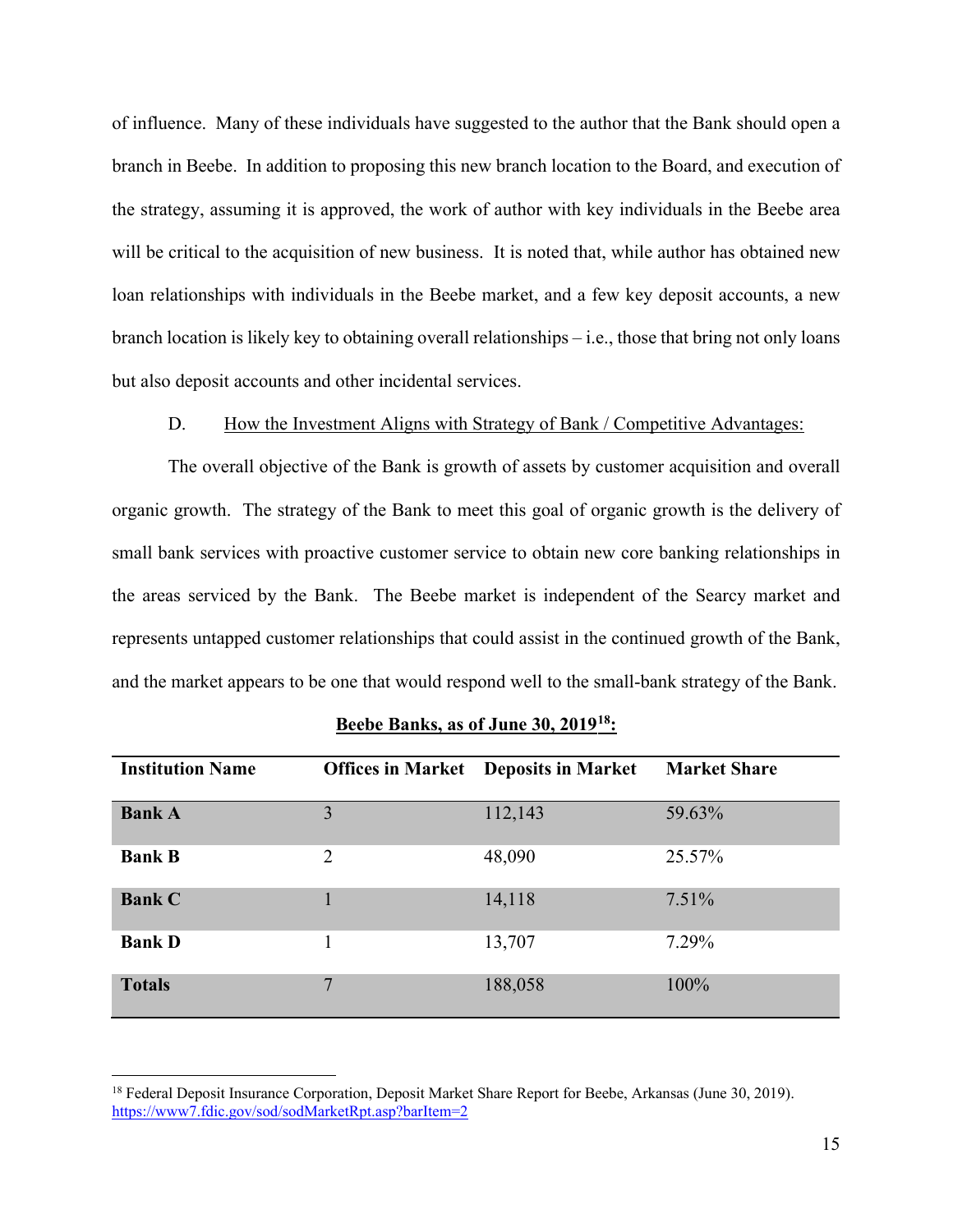The list above reflects the total deposits available in Beebe outnumber the total deposit market for Woodruff County, supporting the proposal that a new location in Beebe provides more upside than a new location in Augusta or anywhere else in Woodruff County.

Acting on this proposal soon will also provide Bank with certain competitive advantages with respect to competitors within the Beebe market. First of all, one of the banks identified in the above list – Bank C – has since closed its location in Beebe. Bank C is a regional bank, with assets of approximately 129 billion, and seemingly no longer provides the community bank model that a small community such as Beebe desires. This marks an opportunity, as this move leaves approximately 14 million in deposits susceptible to acquisition by the Bank.

And, secondly, the recent departure of the market president of Bank A – the clear champion of deposits in the Beebe market – has created a significant opportunity in this market. Beebe is a community that was for years served by a financial institution, which was locally owned, staffed and managed by individuals from the Beebe market. In the 1990's, Bank A purchased Citizens Bank, and it obtained significant market share in Beebe with the purchase of Citizens Bank. In the opinion of the author, Bank A was able to retain and grow the market base by continuing to utilize a localized strategy<sup>19</sup>. This localized strategy essentially ceased with the departure of the market president.

Since the departure of the market president, Bank A has not replaced him with a local person; rather, Bank A has opted to utilize managers from neighboring community, Cabot, to manage this market. According to several contacts in the Beebe area, this disruption has created a

<span id="page-15-0"></span> $19$  For years, Bank A maintained a local loan committee, staffed with former owners of Citizens Bank. Additionally, Darrell Hall, a former shareholder and president of Citizens Bank, was the market president of Bank A for many years, and, following his departure, another Beebe native and member of another family owning significant shares in Citizens Bank, served in this capacity. These individual ties to the community, in the opinion of the author, created significant stakeholders in the community of Beebe.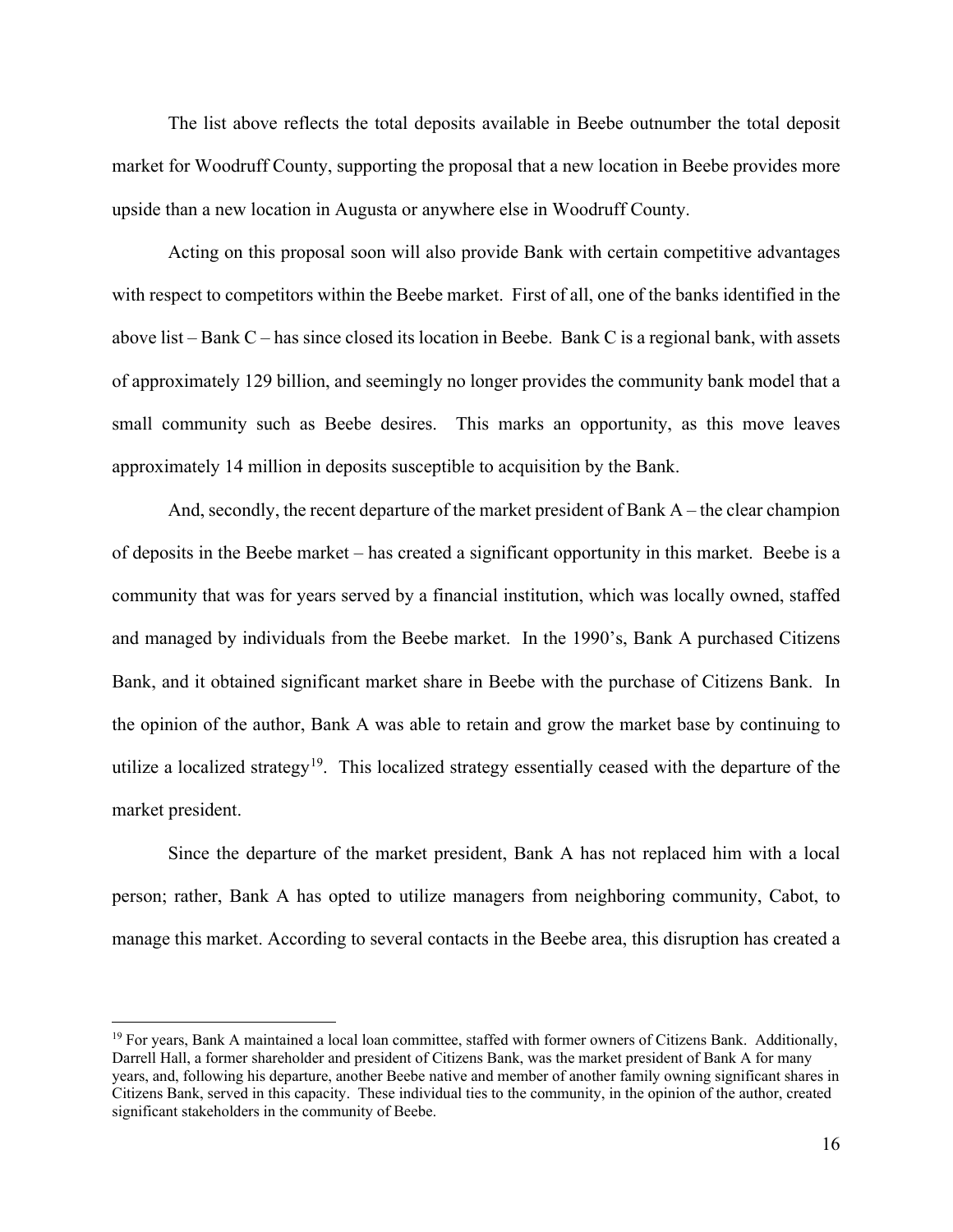lot of unrest among the customer base of Bank A, as they desire the localized customer service to which they have been accustomed over the years. This presents a clear competitive advantage for the Bank in Beebe, as the Bank's strategy of providing proactive, small community bank customer service fits the vacuum created by this change.

Generally speaking, the Bank can take its perceived weakness (small asset sized) and utilize it as its strength. The Bank has been successful with this in the Searcy market. The market share of Bank in the deposit market of Searcy has increased from 0.25% of the market, in 2012 when the Bank first opened a branch in the Searcy market, to a 2.01% share, as of June 30, 2020. While the "small bank" approach can be a strength, the potential weakness of a "small bank" must also be examined – in terms of products and technology offered to customers.

While the Bank may not have all the customer-friendly technology offered by other larger banks, the Bank is overall competitive in this area. The Bank offers online loan applications, remote deposit capture, online and mobile banking, mobile wallet, a mobile app for management of debit cards, instant issue debit cards, and an online money management tool, online external transfers, among others. A few weaknesses are apparent, however. The Bank lacks a robust business banking online platform and online account opening. These products are on the future roadmap for the Bank. In short, the customer technology offered by the Bank may not present a clear competitive advantage, in the Beebe market, or any other market, but it should not be a significant impediment to future growth.

A quick review of the deposit products of the banks in Beebe – excluding Bank B due to its closure of its banking facility – reveals that the deposit products of Bank are competitive, if not superior in certain aspects. Many of the deposit products of the other banks reflect fees for checking accounts. Most of the deposit products of Bank are completely free. Bank also offers a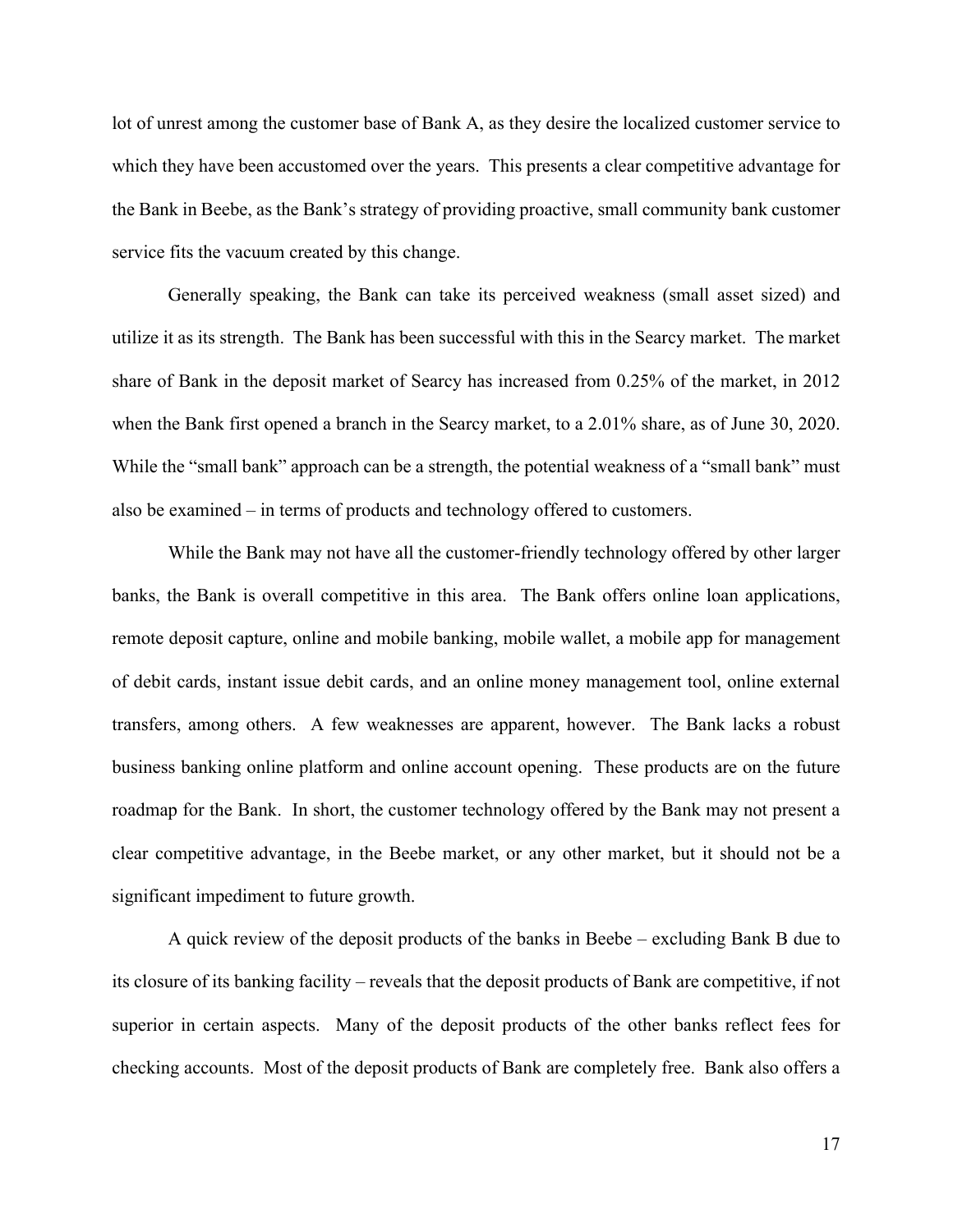high reward checking account that appears to be superior to any of the accounts offered by competitor banks in the Beebe market, at least in terms of rewards/interest paid to the customers. The specific product offered by Bank pays either 2.25% APY on the average balance of the checking account during the month (up to \$25,000) or 2% cash back on all debit card purchases (up to \$8 monthly), provided certain conditions are met by the customer. The high rewards checking product would likely be attractive to the student base of the ASU-Beebe campus, particularly the cash back account. Most other comparative products pay a set interest rate. These student-customers likely will not carry large balances, so the cash-back product would likely yield these customers more return.

In summary, the Bank's strategy of small-bank service and comparable products will give it a competitive advantage in the Beebe market, particularly if this move is made in the near future, as the closure of the Bank B branch, and the changes in local management of Bank A, present a window of opportunity for the Bank. Leveraging this competitive advantage, in this new untapped market, should allow the Bank to continue to further its strategy of asset growth by acquisition of core deposits and banking relationships and lending opportunities.

#### E. Future Opportunities Created by this Investment:

Expanding the operations of the Bank to Beebe is another step toward the larger populated areas of Central Arkansas. Should the Bank continue its growth pattern to different markets in the future, the next logical steps would exist down the Highway 67/167 corridor towards the Little Rock Metro area, or, alternatively, along the Highway 64 artery, which extends North from Beebe and passes through Vilonia and Conway. While Vilonia is only 4,623 in current population, it is only 20 miles from the City of Beebe, and is recognized as one of the faster growing communities in this area of Arkansas, as the City of Vilonia cites that it grew 82% in population from 2000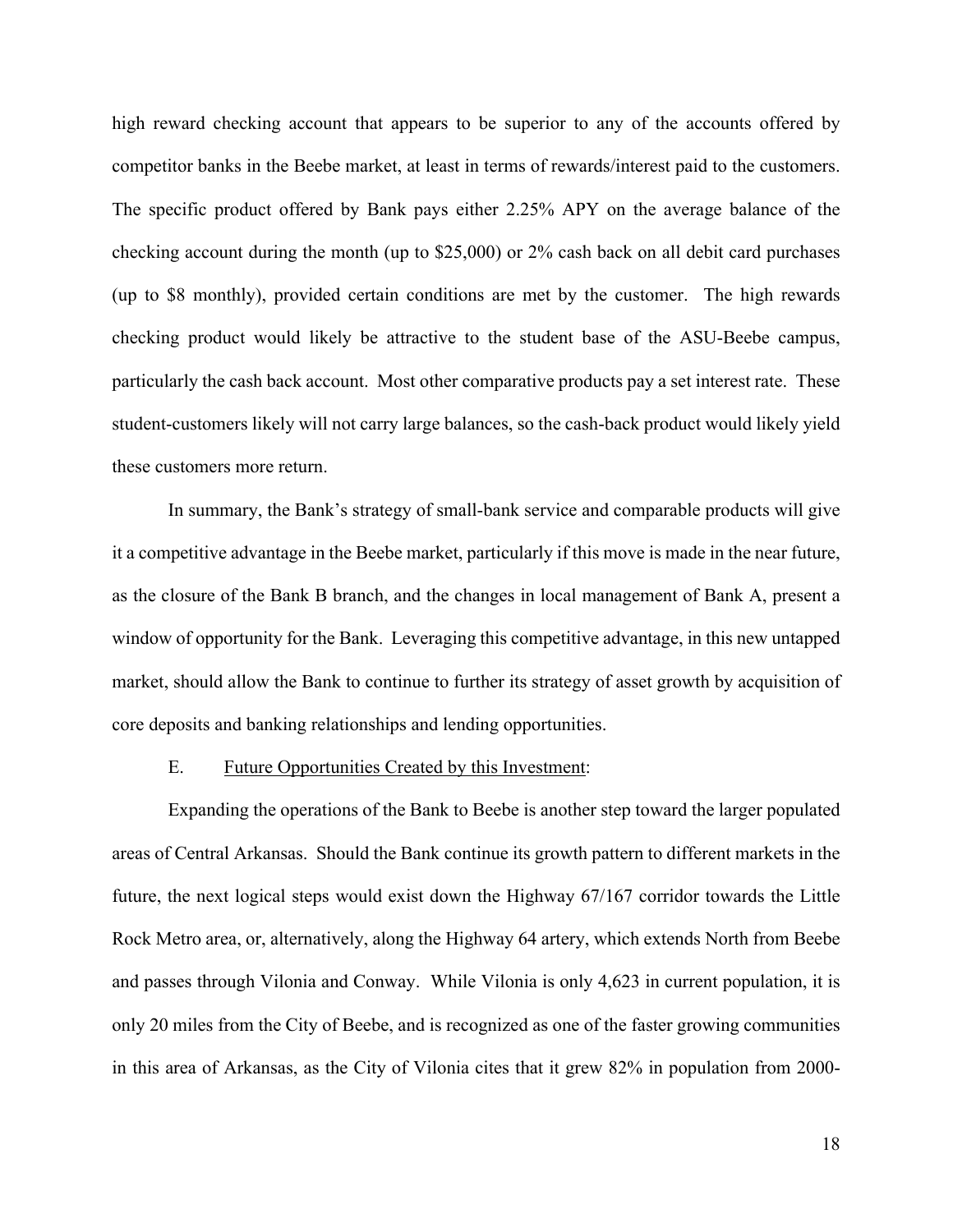$2010^{20}$ . Additionally, Conway is approximately 35 miles from the City of Beebe. Conway is home to 3 accredited universities, a number of fortune 500 companies and a robust population of 66,127. All of these represent possible future growth expansions for the Bank.

A possibility that any small, community bank must face is the possibility of acquisition or merger by a larger bank. While this is not in any strategic plan of the Bank, it is a reality that, if management is successful in operating the Bank, larger banks looking to expand their balance sheet and/or footprint might be enticed to consider purchasing the Bank. Adding a location in the Beebe market would likely make the Bank more appealing to certain banks, particularly those with locations in or around the Little Rock metro area that would like to expand operations along the Highway 67/167 corridor towards the Searcy area. A move to Beebe, therefore, could positively impact future shareholder value.

An expansion of the Bank into the Beebe market would be an investment of both capital and time. This presents an opportunity cost associated with this proposal – i.e., time and money diverted to this project could not be deployed to other opportunities. One such opportunity that could be delayed is the implementation of Interactive Teller Machines (ITM's). The Bank has considered this investment over the last couple of years, and it is very appealing. By deploying a network of ITM's, the Bank would likely be enabled to reduce overhead costs, extend operating hours and possibly extending its service footprint. However, this expense of this project may not be justifiable for the first 1-2 years following the expansion into Beebe.

The Bank has also considered significant renovations to the main location in Augusta to accommodate a growing operations department. This project may have to be delayed, mainly due to lack of management time to handle two ongoing construction projects.

<span id="page-18-0"></span><sup>&</sup>lt;sup>20</sup> City of Vilonia, Arkansas, Economic Development. [\(https://www.cityofvilonia.net/economic-development\)](https://www.cityofvilonia.net/economic-development)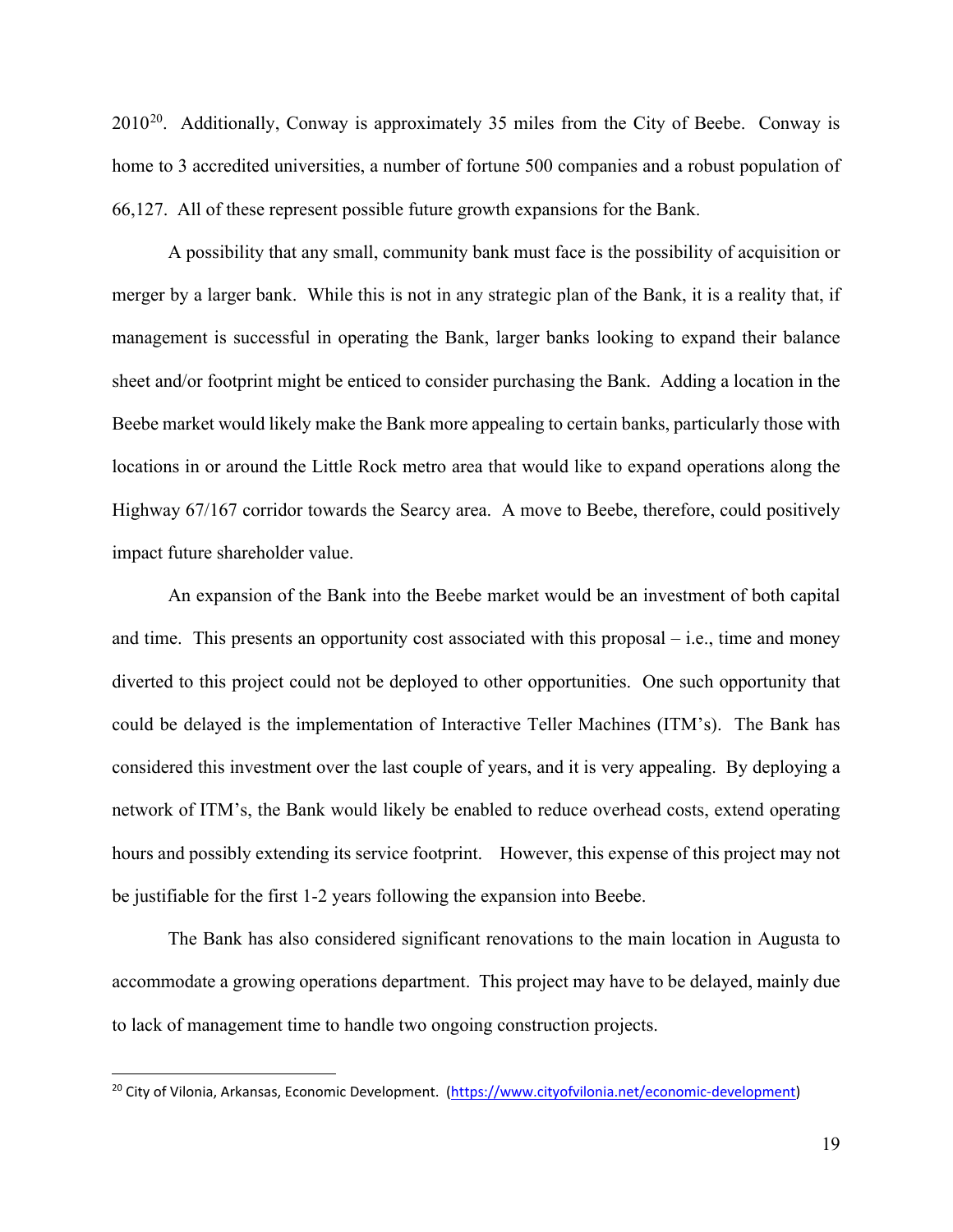#### F. Process Change or Improvement from the Investment:

An increase in staffing will be required for this investment. A minimum of three full-time equivalents (FTE) will be required for this investment, initially, but likely a total of four FTE's will ultimately be needed. In addition to an increase in quantity, there is a need for an increase in quality – in terms of having staff qualified to manage a new branch. This will require a strong branch manager with experience in all retail functions, and, ideally, some lending experience.

In the short-term, author and other personnel can likely oversee the Beebe Branch, including loan decisions, staff scheduling decisions, and even community outreach efforts. This, however, is not a long-term sustainable approach. It will be necessary, in the opinion of the author, to hire a loan officer who can serve as the main lender, and community representative, of the Bank in the Beebe community. Ideally, this person will have both banking experience and a relationship to the Beebe community. Finding both of these traits in an individual may prove difficult, if not impossible. In this event, finding an individual with ties to the community and training them to be a lender may be required, which will be an expense to the Bank.

Obtaining local, specific knowledge of the Beebe market, and its residents and history, is critical for the Bank. Ever since the beginning, the Bank has always had stakeholders – whether management, board members or stockholders – that lived in the community served by the Bank. That will not be the case in the Beebe market. Currently, there are no board members or management that lives or works in the Beebe area. The local knowledge of the community and residents has always served the Bank well, allowing for very specific credit decisions, based upon personal knowledge of individuals, their businesses or the collateral involved. It will be very important for the Bank to continue to cultivate relationships with local stakeholders; otherwise, this could be a blind spot for the Bank in this new market.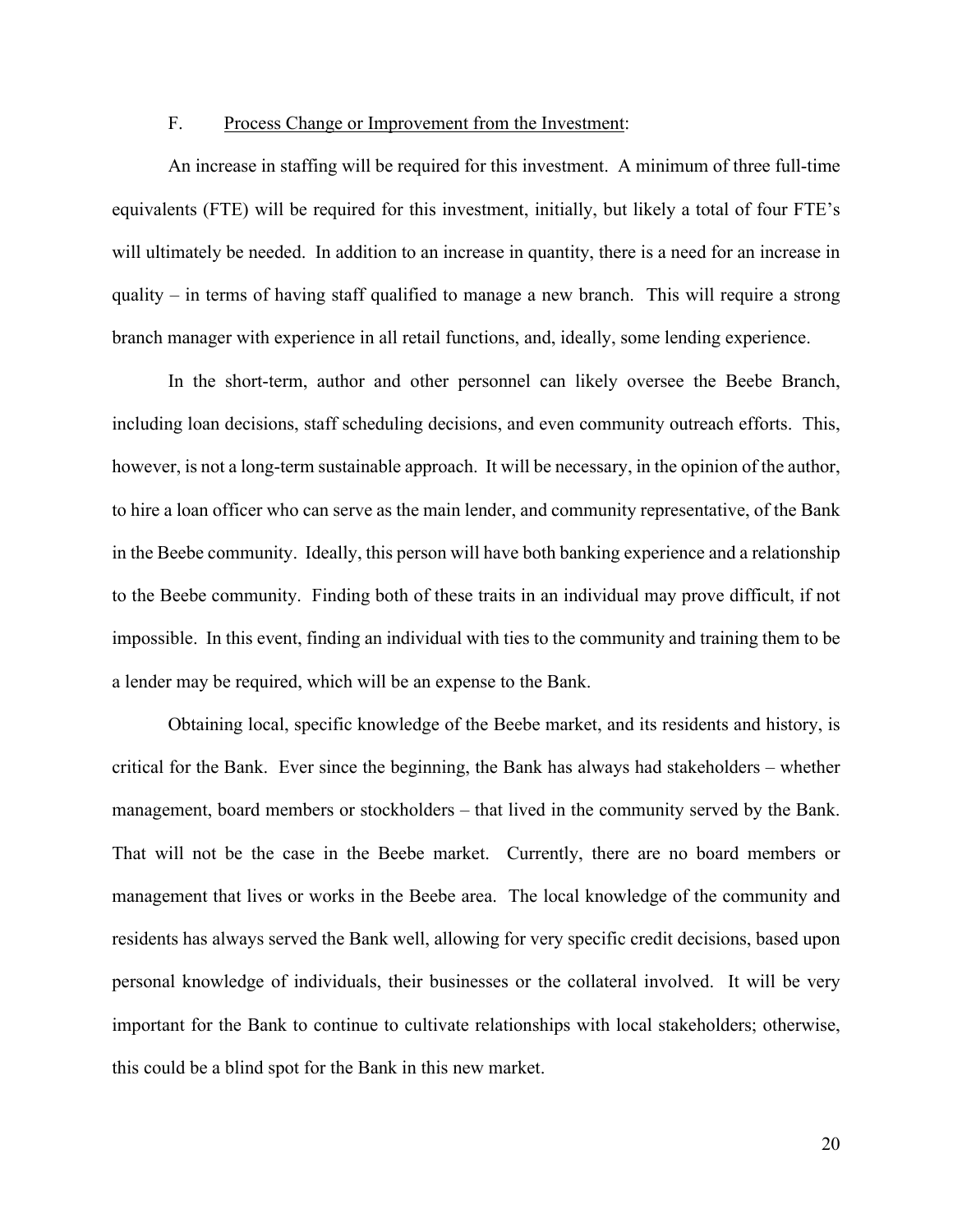A process change that the Bank has recently been focused on is a continued move to digital – not just for customer convenience but for the movement of items and processes (even workflows) virtually. In particular is a new system that was recently implemented that allows documents to be scanned into a database which triggers subsequent tasks or reviews (e.g., credit denials scanned into the system can be secondarily reviewed by senior officers). Certain processes and workflows have not yet been adopted into this format, and, to successfully make this expansion, a continued focus on a more digital workplace will be required, as the physical movement of documents and items becomes even more unreasonable in a wider footprint.

G. Implementation Schedule:

## *Phase I – 1 Month*

Preliminary Due Diligence: Parties responsible – Author, CEO, Management Team and Board of Directors. Timeframe – 1 month. This project paper should serve as the foundation for the preliminary due diligence, which should include a business case for a new branch, inclusive of estimated fixed costs associated with the investment, alternatives as to site selection, staffing and projected revenue, over time, as a result of this investment. This proposal will ultimately be submitted to the Board of Directors for approval of the proposal, at least in concept.

#### *Phase II – 4 Months*

Identification of Site: Parties responsible – Author and CEO. Timeframe – 1 month. This phase will begin immediately after the Preliminary Due Diligence Phase. A site will be identified, followed by all appropriate inspections and finalization of an agreement for purchase.

Cost Budgeting / Design: Parties responsible – Author and CEO. Timeframe – 2 months. Author and CEO will likely engage an architect to assist in the design of a building and, thereafter, bids will be solicited from a general contractor for the construction of the new facility. Estimates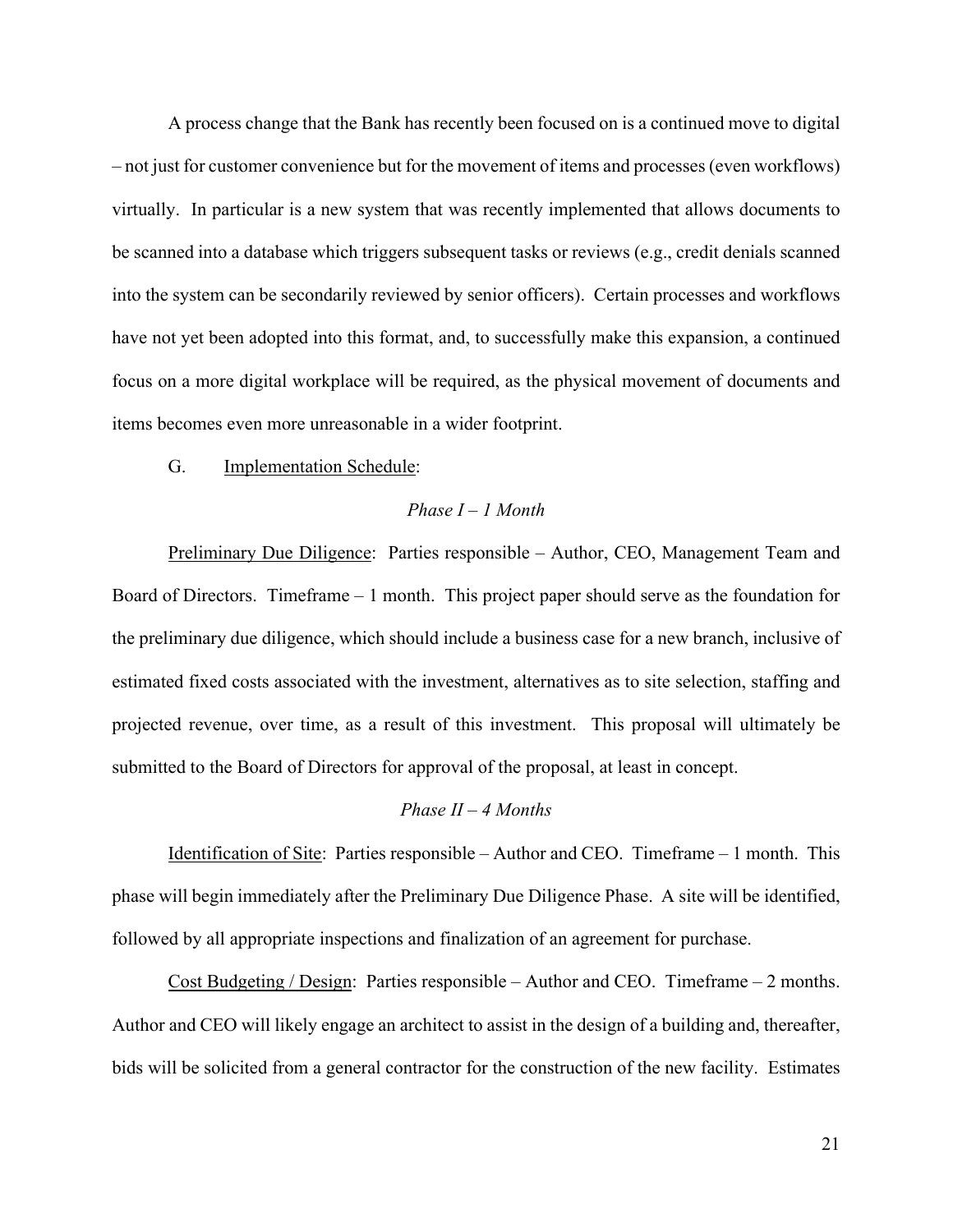will also be obtained from QSI (for ATM, under-counter steel, safe deposit box vault, cash vaults, security systems, etc), Kalmer Solutions (for computers and network connections) and other vendors (for other furniture, fixtures and equipment).

Final Board Approval: Parties responsible – Author, CEO and Board. The site selection, design of the branch building, together with all cost estimates of buildout and furniture, fixtures and equipment will be submitted to the Board for final approval.

Regulatory Approval: Parties responsible – Author. Timeframe – 3 months. As soon as practical, once the site has been selected, an application will be made for regulatory approval of the new location. According to Arkansas State Bank regulations, the Bank is a "Healthy Bank" and is, consequently, allowed to file for an expedited application, which, according to the rules, will be processed within sixty days of the filing. Prior to filing the application, however, the rules require the Bank seeking a new branch application to publish notice in a local newspaper for four weeks. Altogether, the Arkansas State Bank Department process requires, at a minimum, three months to process the application. The FDIC regulations will also be consulted in this process.

#### *Phase III – 6 Months*

Construction / Build Out: Parties responsible – Author, CEO, Contractors. It is likely that the construction of the building, and furnishing of the branch with all furniture, fixtures and equipment will take 5-6 months.

Staffing and Launch: Parties responsible – Management Team. The hiring and training of staff will occur simultaneously with the construction of the facility and will be overseen by members of the Management Team. The launch of the new location will be meticulously planned out by the Management Team.

IV. FINANCIAL IMPACT: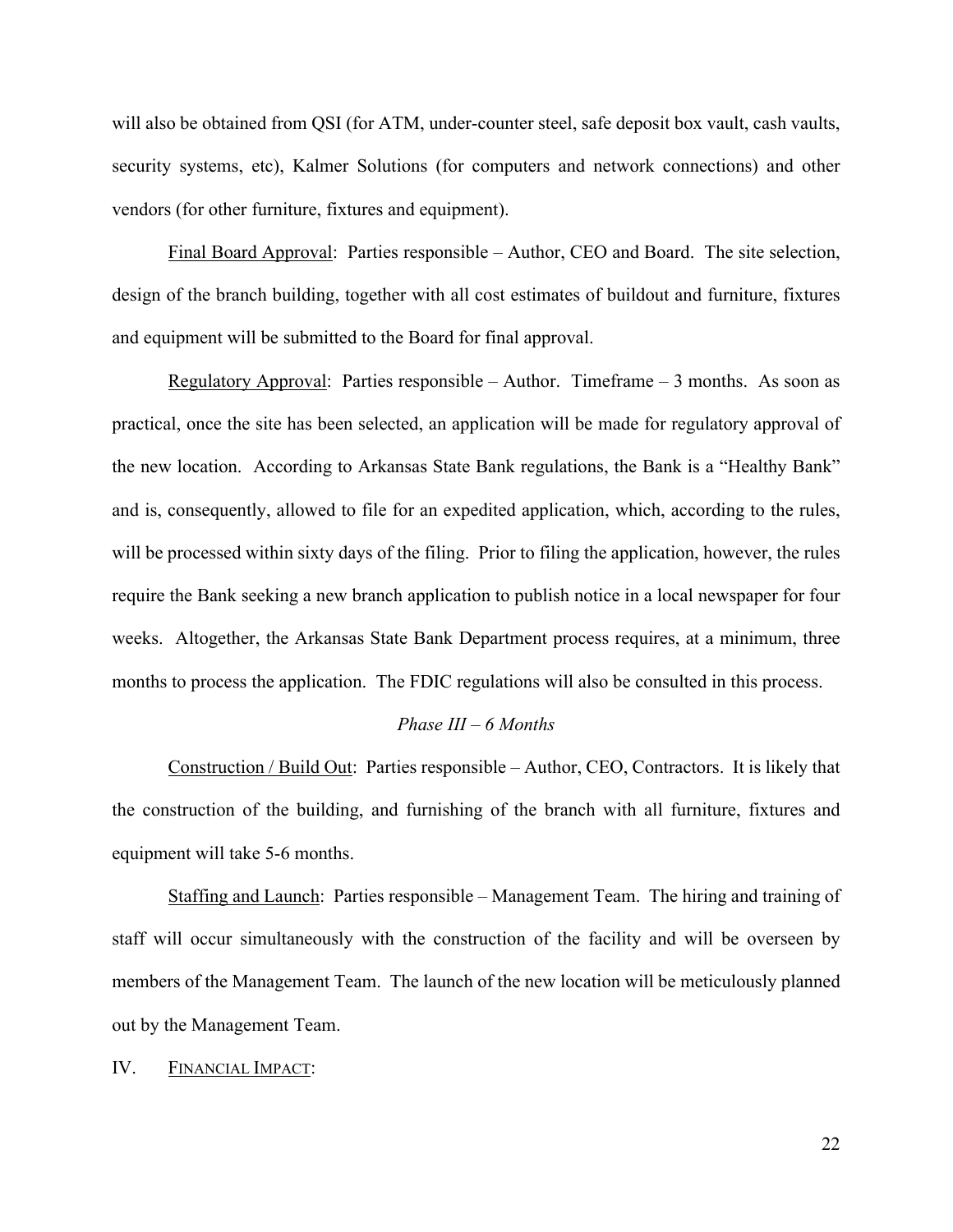### A. Description of Size and Type of Investment:

The proposed investment includes acquisition of a site, construction of a new branch building, and installation of furniture, fixtures and equipment for a new branch location in Beebe, Arkansas. The site under consideration is a 2 acre tract, which is a corner lot at the intersection of DeWitt Henry Drive and McAfee Medical Circle. There is approximately 288 feet of frontage on DeWitt Henry Drive and 317 feet of frontage on McAfee Medical Circle. The author estimates that a 2,000 square foot building should be sufficient. An estimate of cost of each piece of this construction is identified below:

| <b>ITEM</b>                                                                                | <b>ESTIMATED COST</b> | <b>SOURCE</b>                                                                                                    |
|--------------------------------------------------------------------------------------------|-----------------------|------------------------------------------------------------------------------------------------------------------|
| <b>LAND COST</b>                                                                           | \$300,000             | Specific site has been offered<br>to Bank for this price                                                         |
| <b>INSPECTION</b><br><b>LAND</b><br><b>SURVEY</b><br><b>DESIGN</b><br><b>CLOSING COSTS</b> | \$10,000              | <b>Author Estimate</b>                                                                                           |
| <b>CONSTRUCTION</b>                                                                        | \$300,000             | $2,000$ square foot building /<br>estimated at \$150 per square<br>foot / Estimated<br>by<br>experienced sources |
| <b>SIGNAGE</b>                                                                             | \$45,000              | Author Estimate based off of<br>recent purchases                                                                 |
| <b>FURNITURE</b>                                                                           | \$25,000              | Author Estimate based off of<br>recent purchases                                                                 |
| <b>COMPUTER/ NETWORK</b>                                                                   | \$40,000              | Author Estimate based off of<br>recent purchases                                                                 |
| <b>ATM</b>                                                                                 | \$50,000              | Rough Estimate provided by<br>vendor                                                                             |
| <b>SECURITY / VAULTS</b>                                                                   | \$30,000              | Rough Estimate provided by<br>vendor                                                                             |
| <b>OVERRUNS / MISC</b>                                                                     | \$10,000              |                                                                                                                  |
| <b>TOTAL COST</b>                                                                          | \$810,000             |                                                                                                                  |

It is noted that the Bank recently purchased and renovated a new branch location (Beebe Capps location) in Searcy within the last year. A lot of the assumptions related to capital expenditures were derived from the expenses related to this branch renovation.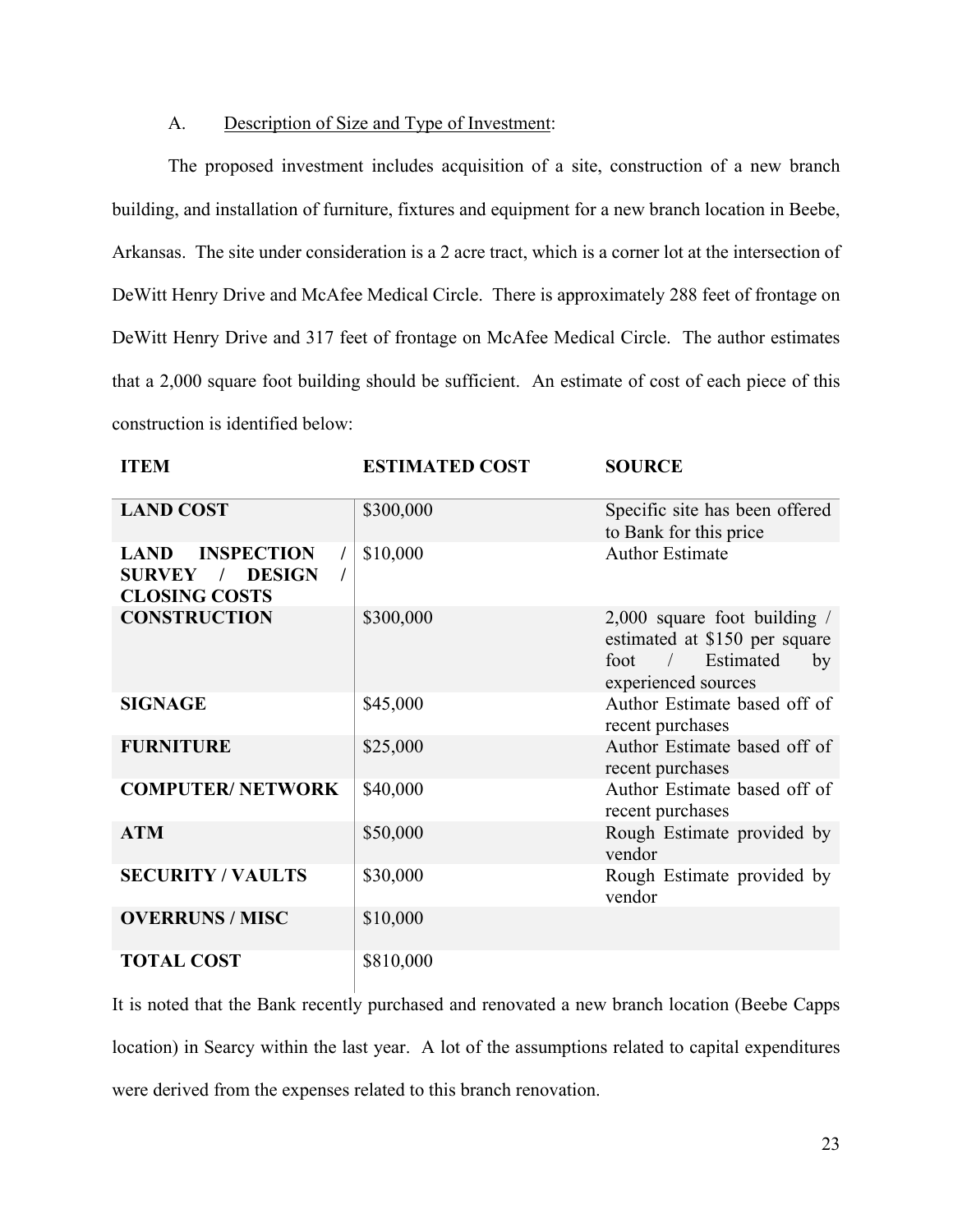As set forth above, the total estimated cost for the physical structure and all infrastructure is \$810,000. It is noted that this total cost will immediately be diverted from a potential earning asset to a non-earning asset, which represents a loss of potential earnings. Assuming a net interest margin of 3.50%, the estimated loss of earnings on this investment would be \$28,350 annually. This is the immediate opportunity cost of this proposed investment. A more complete analysis of the return on this proposed capital investment follows below.

#### B. Revenue and Expenses of Investment:

A pro forma is attached to the Appendix as Exhibit 2, identified as **Pro Forma 1**, which illustrates the conclusions of author related to revenue and expenses over a five-year period for the new branch. Included within this pro forma is the annual taxable income and a net cash flow. It is noted that, for purposes of this pro forma, it has been determined that the Bank currently has \$2,000,000 in current deposits and \$3,000,000 in current loans attributable to the Beebe market. This was the starting point for the pro forma, to which growth rates were applied.

#### **Net Interest Income Projection:**

To project Interest Income, it was, first, imperative to determine whether the new market location will produce more deposits or more loans. Based upon experience of management in new markets, particularly the Searcy market, loans will come more quickly than deposits, due to the stickiness of deposits. This assumption is buttressed by the limited experience of Bank in the Beebe market in particular, as the loans obtained in the last 12 months in this market have outnumbered the deposits obtained. For this reason, it has been assumed that the new Beebe branch will be a net loan producer, which will drive the revenue of the branch.

The next step is to approximate the annual growth. The best resource to determine approximate growth in a new market is the relatively recent experience of the Bank in the Searcy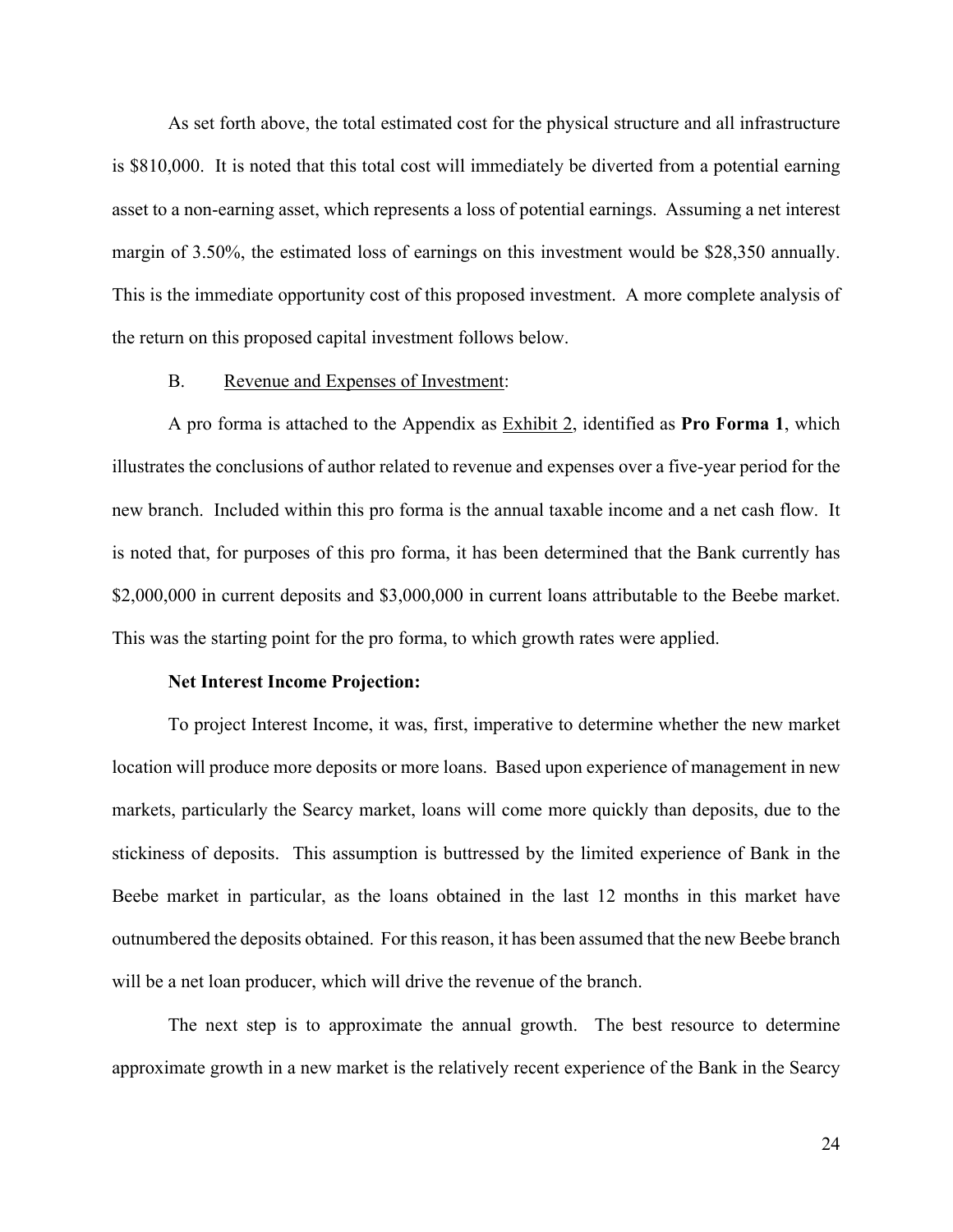market, which it entered in 2012. While there are no records maintained either by regulators or the Bank internally to assess overall loan growth in the Searcy market, the growth of deposits in the Searcy market is an acceptable proxy to illustrate growth of loans.

| Year | <b>Searcy Market Deposits</b> | <b>Market Share</b> |
|------|-------------------------------|---------------------|
| 2012 | \$2,660,000                   | 0.25%               |
| 2013 | \$10,399,000                  | 0.95%               |
| 2014 | \$16,688,000                  | 1.57%               |
| 2015 | \$18,512,000                  | 1.69%               |
| 2016 | \$22,379,000                  | 2.03%               |
| 2017 | \$18,018,000                  | 1.51%               |
| 2018 | \$18,158,000                  | 1.51%               |
| 2019 | \$22,578,000                  | 1.93%               |

Growth of deposits in the Searcy market over the years is set forth below:

To levelize the growth illustrated above, a Compound Annual Growth Rate (CAGR) was calculated. For the full seven-year period examined, the CAGR was 35.73%. For the first five years, the CAGR was 46.61%. It was assumed, therefore, that a 50% CAGR was reasonable for a five-year projection. This CAGR was applied to the existing \$2,000,000 in deposits and \$3,000,000 in loans attributable to the Beebe market for this five-year period.

For the calculation of Interest Income, the current Weighted Average Yield of Bank (which, as of 9/30/20, was 4.90%) was applied to the projected loan balance of the new location. Interest Expense was calculated similarly; the current Cost of Funds of Bank (which, as of 09/30/2020 was 0.64%) was applied to the deposits necessary to fund the loans. Note that this is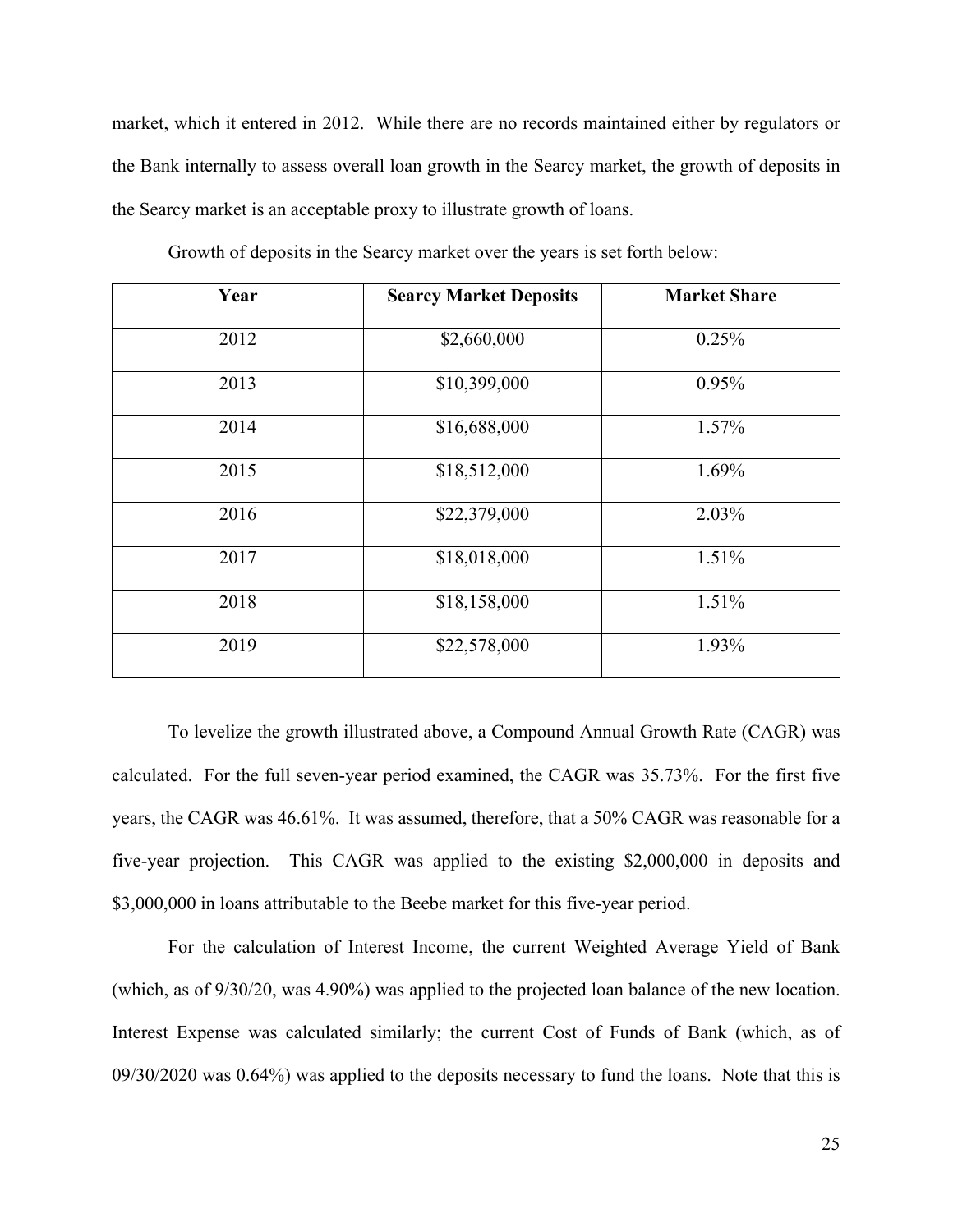more than the interest expense for the deposits attributable to this branch, inasmuch as deposits from other locations will be necessary to fund the loan balance, as this new branch location is anticipated to produce more loans than deposits. The Net Interest Income of each year is calculated as the difference between Interest Income and Interest Expense.

#### **Non-Interest Income Projection**:

The 2021 Budget for the Bank projects Non-Interest Income in the amount of \$323,500 in deposit related categories, which are more particularly described below:

| Service Charges                | \$46,000   |
|--------------------------------|------------|
| NSF Fees                       | \$110,000  |
| ATM / Interchange              | \$164,000  |
| Early Redemption / Check Sales | \$3,500    |
| Subtotal:                      | \$323,5000 |

It is assumed that the new Beebe location will have approximately 3% of the deposit share of the Bank at the end of Year 1. This assumption is based on the 2021 Budget of Bank projecting total deposits of Bank at approximately \$102,000,000, and the assumption that the new Beebe location will produce \$4,500,000 in deposits by the end of Year 1. For purposes of Non-Interest Income, author allocated 3% of deposit related Non-Interest Income to the new Beebe location for Year 1, and, thereafter, applied a CAGR of 50%. It is noted that this does not include Loan Fee Non-Interest Income, but, given the speculative nature of the assumptions related to Non-Interest Income, in general, and the fact that loan-related Not Interest Income contributes a much less amount to total Non-Interest Income, it is assumed that starting with 3% of deposit related Non-Interest Income is a conservative figure encompassing all Non-Interest Income for this new location.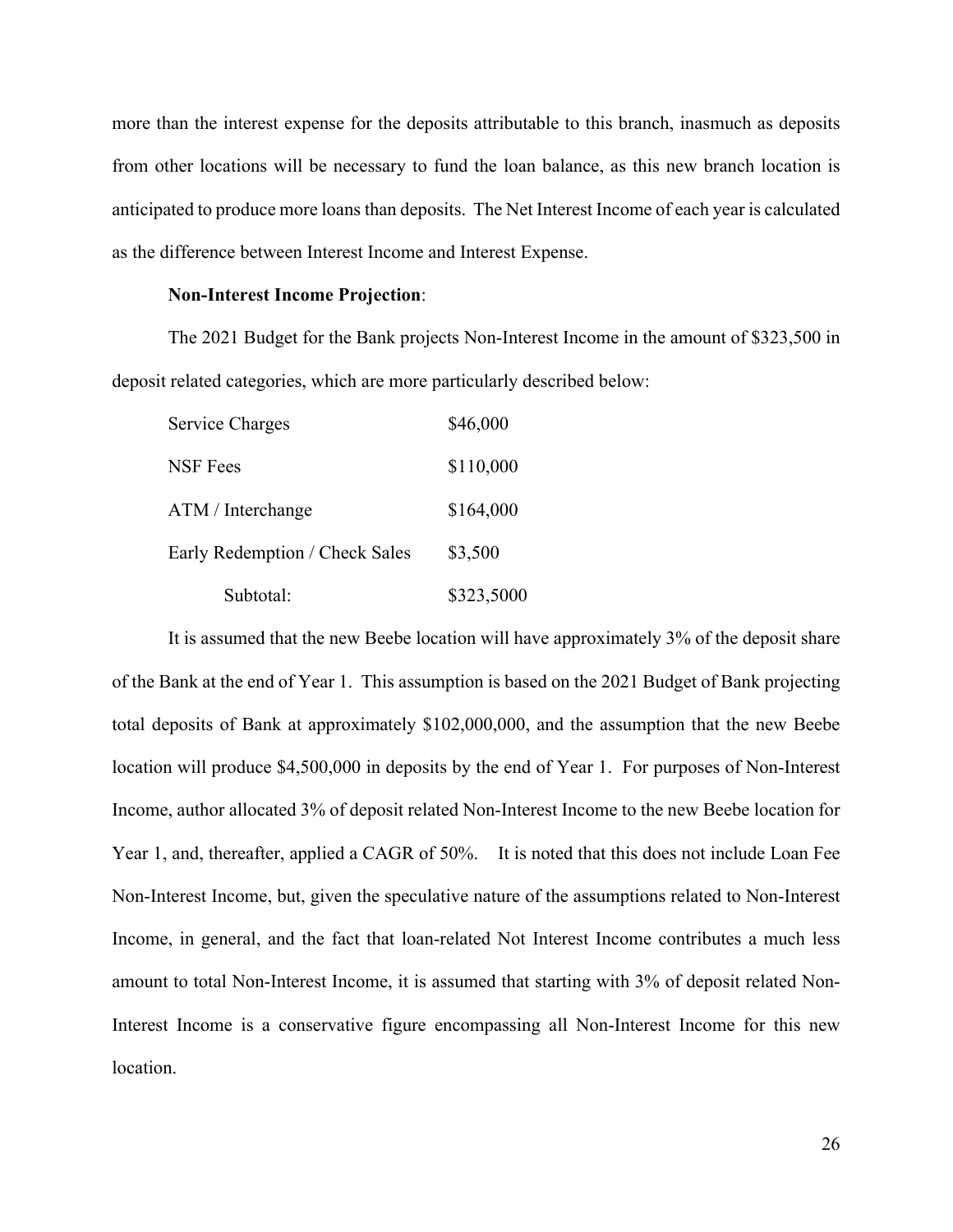#### **Operating Expenses:**

The most significant operating expense for the new Beebe location will be Salaries and Benefits to staff the location. It has been assumed that, when fully staffed, this new location would require four full-time employees, including two tellers, one CSR/Loan Assistant, and one loan officer/branch manager. It has been assumed, based on current payroll, that the cost of these four positions would be \$190,000 for Year 1. For the following years, this amount has been increased by 5% each year to account for anticipated pay increases.

The second most significant expense category is the Loan Loss Provision expense. It has been assumed that provisions to Loan Loss Reserve will equal 1% of incremental loan growth. Other operating expenses are more nominal and are based upon experience with other locations and are proportionally allocated to this new branch.

#### **Pre-Tax Cash Flow / Net Cash Flow:**

The Pre-Tax Cash Flow for each year of the Pro Forma is the difference in the Total Income and Total Operating Expenses. This reflects profitability of the new branch, or lack thereof, but does not take into account taxes. To calculate Net Cash Flow – which is true cash flow net of taxes – the applicable depreciation of the investment has been included, as set forth below:

| <b>Building Expense</b> | \$300,000 | 39 Year Depreciation Schedule |
|-------------------------|-----------|-------------------------------|
| FF&E                    | \$150,000 | 7 Year Depreciation Schedule  |
| Computers               | \$40,000  | 5 Year Depreciation Schedule  |

The depreciation expense has been deducted from Pre-Tax Cash Flow to derive Taxable Income. The Tax Rate utilized for the Pro Forma was 27.50%, which is the total of the federal tax rate for C Corporations and the AR state income tax. Applying this rate to the Taxable Income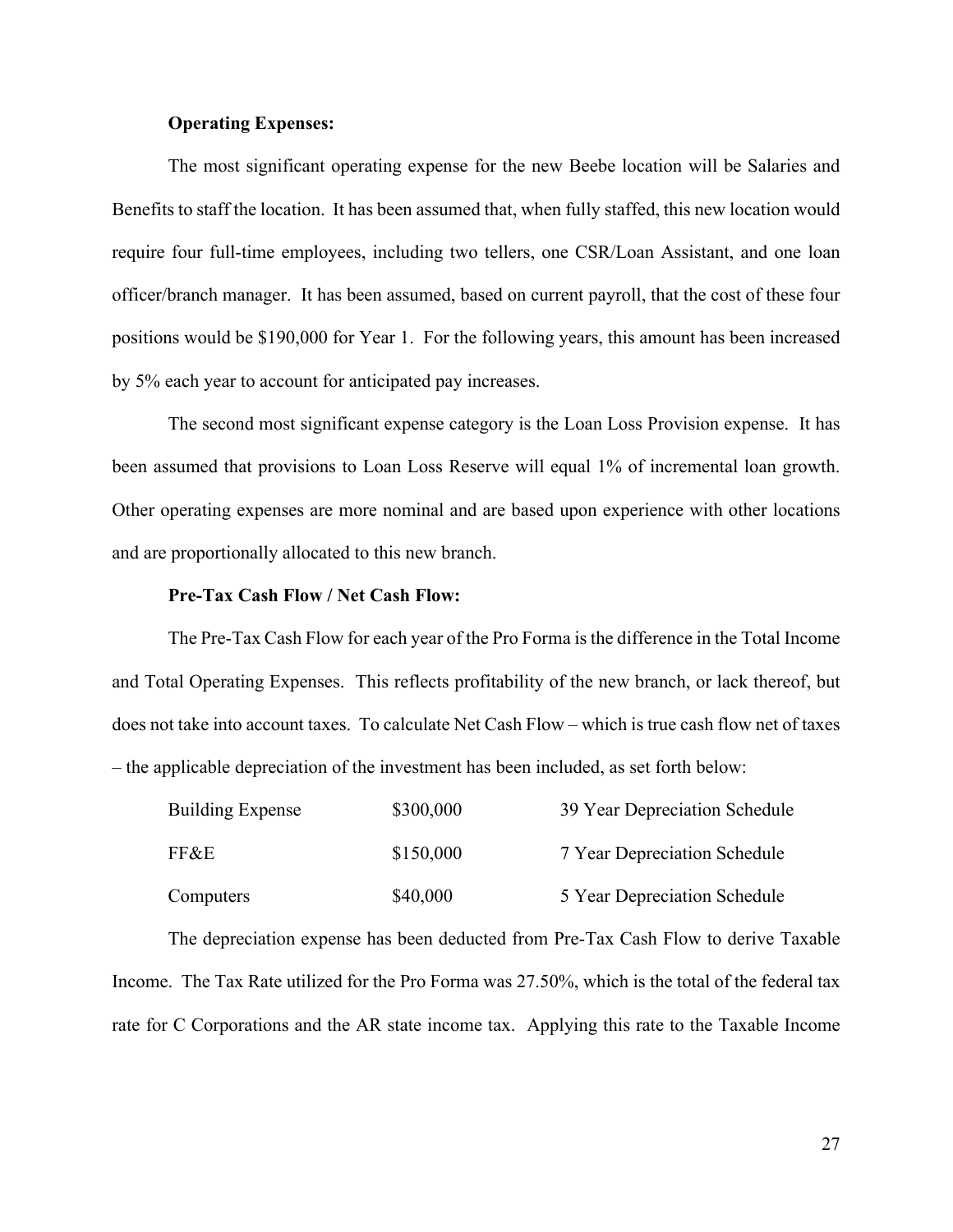yields the Taxes Attributable to Income. The final calculation is the Net Cash Flow which is the difference of Pre-Tax Cash Flow and Taxes Attributable to Income.

#### **Analysis of Net Cash Flows:**

According to Pro Forma 1, the new branch location becomes profitable after Year 2, but it is important to note that the recoupment of the initial capital expenditure of \$810,000 does not occur until after Year 5, as set forth below:

| Net Cash Flow        | (539,095.00)   | \$42,548.68 | \$136,674.52 | \$281.117.63 | \$501,199.36 |
|----------------------|----------------|-------------|--------------|--------------|--------------|
|                      |                |             |              |              |              |
|                      |                |             |              |              |              |
| Cumulative Cash Flow | ( \$39,095.00) | \$3,453.68  | \$140,128.20 | \$421,245.83 | \$922,445.19 |

Assessing this investment from a discounted cash flow perspective, one can compare this overall capital expenditure with other alternative investments. While 5% is less than the traditional Return on Equity of the Bank, this rate was utilized to analyze this investment from a discounted cash flow analysis perspective, as set forth below:

| Discount Rate | 5%              |
|---------------|-----------------|
| Period        | Cash Flow       |
| Investment    | ( \$810,000.00) |
| Year 1        | ( \$39,095.00)  |
| Year 2        | \$42,548.68     |
| Year 3        | \$136,674.52    |
| Year 4        | \$281,117.63    |
| Year 5        | \$501,199.36    |
|               |                 |
|               |                 |
| NPV           | (\$66,596.85)   |

As reflected in the discounted cash flow analysis above, the Net Present Value of the initial investment is a negative number, indicating a non-desirable investment. It is noteworthy that the Internal Rate of Return on this investment is approximately 3%, meaning that the Net Present Value of this investment would be \$0 utilizing this rate; or, stated differently, if 3% was an acceptable IRR for the Bank, then this would be an acceptable investment for the Bank.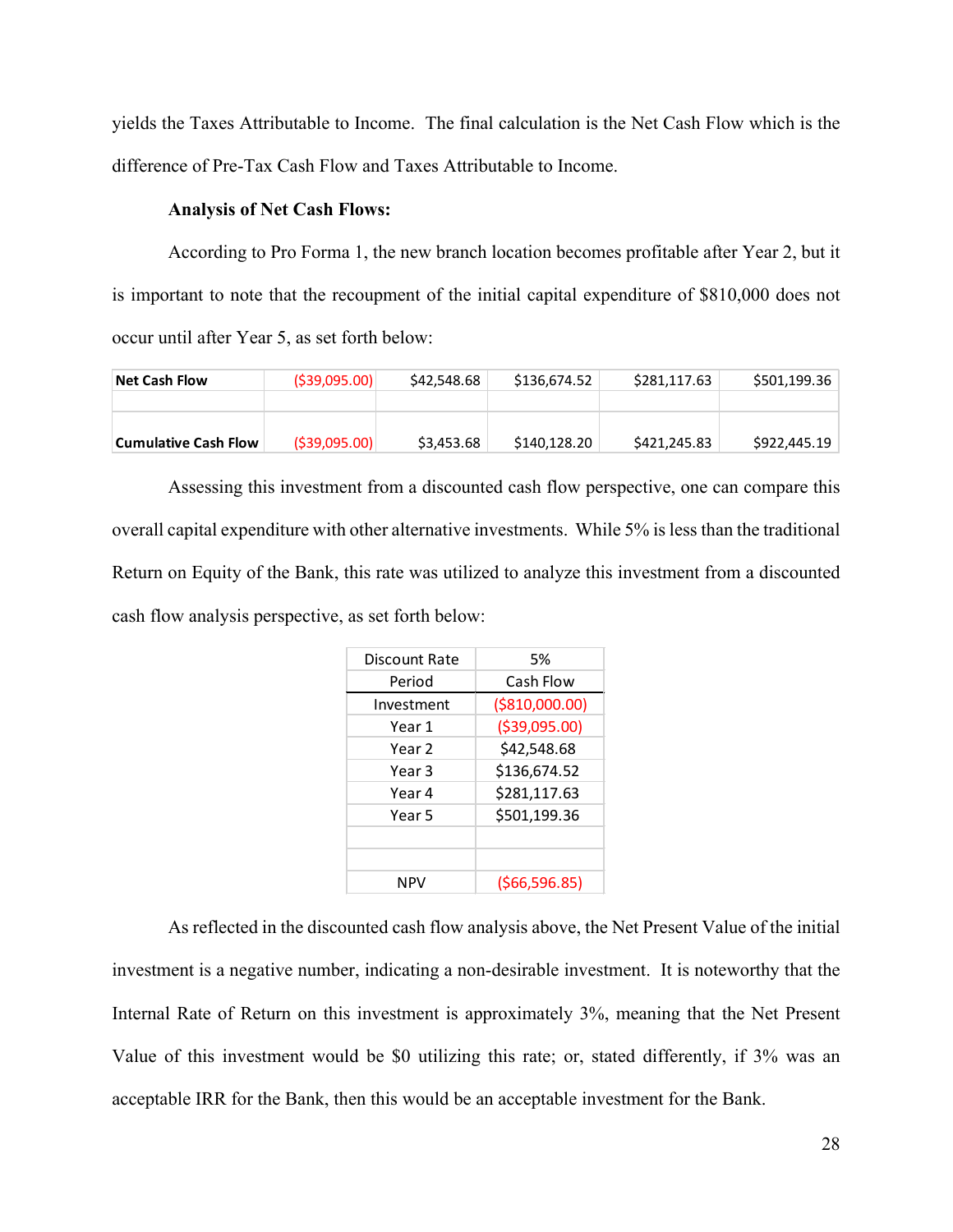While 3% IRR is low, it is noteworthy that this is a five year look at this investment, which is a relatively short timeframe to consider such a large investment of capital. More specifically, extending Pro Forma 1 out one additional year, and assuming the same net cash flow for Year 6 as Year 5, the resulting NPV, utilizing a 5% discount rate, would be a positive \$307,405.83, and the IRR would be 12.09%. Expanding the scope of the pro forma, therefore, would support this as a viable, profitable capital expenditure. These calculations are set forth below:

| Discount Rate | 5%              |            |                 |
|---------------|-----------------|------------|-----------------|
| Period        | Cash Flow       | Period     | Cash Flow       |
| Investment    | ( \$810,000.00) | Investment | ( \$810,000.00) |
| Year 1        | ( \$39,095.00)  | Year 1     | ( \$39,095.00)  |
| Year 2        | \$42,548.68     | Year 2     | \$42,548.68     |
| Year 3        | \$136,674.52    | Year 3     | \$136,674.52    |
| Year 4        | \$281,117.63    | Year 4     | \$281,117.63    |
| Year 5        | \$501,199.36    | Year 5     | \$501,199.36    |
| Year 6        | \$501,199.36    | Year 6     | \$501,199.36    |
|               |                 |            |                 |
| <b>NPV</b>    | \$307,405.83    | IRR        | 12.09%          |

In any plan it is advisable to hope for the best – but plan for the worst. With this in mind, it is instructive to consider what assumptions could be wrong, and, if so, how we might mitigate this risk and what negative impacts could flow from incorrect assumptions or unforeseen risks.

Project Cost: One obvious example of an incorrect assumption is the construction expense of the bank branch, or assumed costs of the furniture, fixtures and equipment, could be incorrect. This could be due to construction overruns or simply poor budgeting. The effect of this would be to negatively skew the discounted cash flow analysis, inasmuch the initial investment would be more than used in the pro forma. This potential is mitigated by the experience of bank management in constructing bank branches and relationships with vendors.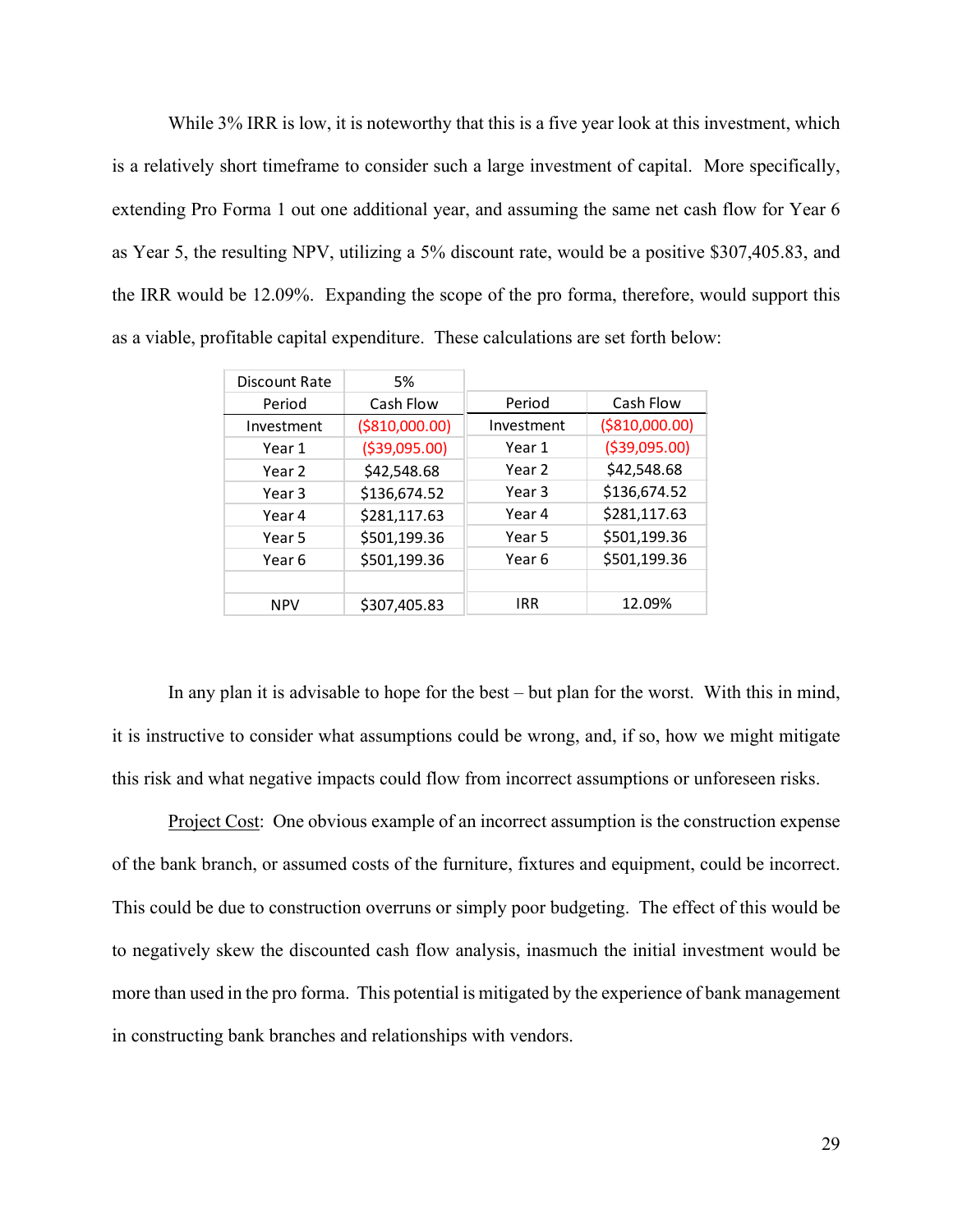Anticipated Growth: Admittedly, an aggressive growth rate (CAGR of 50%) has been assumed for purposes of the pro forma. Factors supporting this CAGR include the recent growth in deposits and loans from Beebe over the last 12 months, the weakened competition in the market, and the experience of Bank in Searcy. By Year 5, under these assumptions, the Bank would have an approximate 8% share of the Beebe deposit market, assuming the total deposits of the market remained constant. This would, indeed, be tremendous growth in a short period of time.

To consider the ultimate impact of this assumption, and particularly if it were incorrect, author prepared a second pro forma (**Pro Forma 2**) to incorporate a lower growth rate, but also extended the horizon of the pro forma through 10 years.  $2^1$  The anticipated growth rate utilized was 25% CAGR for the first five years, with a CAGR of 10% for Years 6-10. This truly would make a significant impact on this proposed investment. In this instance, the new location is not profitable until Year 4, and the ultimate payback of the initial capital expenditure does not occur until after Year 10. This likely would is not a good investment for the Bank. To monitor this risk, the Bank must be diligent in measuring the growth of loans for the new location, and, in the event, loan growth is not occurring at an acceptable rate, Bank should consider alternatives, including potentially hiring a replacement lender.

Staffing: One of the most critical assumptions, and one that very much will dictate whether the desired growth rate can be achieved, is that the Bank has adequate staffing for this location. In order for this investment to be successful, the correct hires must be made – from a loan officer to the tellers. The Bank will be marketing its difference from other institutions in the area, and its difference is the proactive, personal service of a small community bank. Without competent, if not exceptional, staff, this cannot be achieved. This issue merits immediate attention, and the Bank

<span id="page-29-0"></span><sup>21</sup> See Exhibit 3 -- Pro Forma 2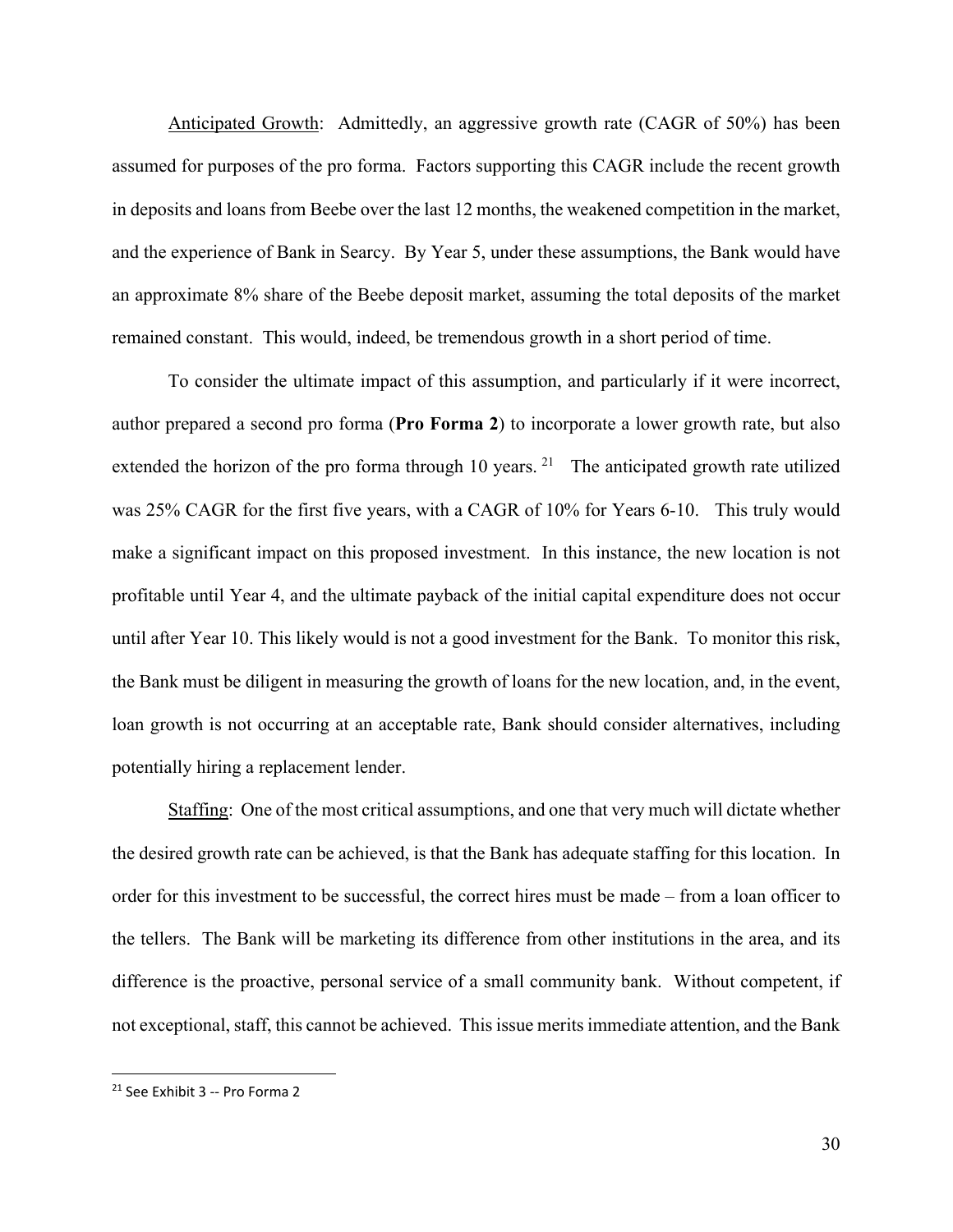should start recruitment immediately of potential staff members. Surveying known stakeholders in the Beebe market for employee suggestions should also be utilized to mitigate some of the risks of hiring unknown individuals for an unknown market.

Local Stakeholders: One of the assumptions underlying this entire proposal is that the Beebe market will be accepting of Bank. This assumption is based upon our recent success in this market and other market indications (i.e., weakening of competitors and closing of banks), but, prior to making this investment, it would be wise to survey known stakeholders in the area to better inform some of the assumptions. In this regard, it should also be considered how relationships can be strengthened with these stakeholders, in the form of advisory committees or other types of relationships.

Higher Loan and Deposit Costs: It has been assumed that loan rates and deposit rates, similar to what are being offered in our current markets, will be successful in obtaining both loans and deposits in the new market. It is possible, given that we are a challenger in a new market, that more competitive rates may be required in order to obtain the desired market share.

Higher Credit Risks: With a move to a new market, there might be a risk of inadequate knowledge of the market and customers to appropriately identify risk. This may have the effect of increasing chargeoffs and losses, which would negatively impact this investment. One of the strategies intended to address this possibility is to identify a strong lender with ties to the area, and to potentially enlist other stakeholders from the community – either through stock ownership or the creation of an advisory board – who can advise the Bank with respect to credit decisions.

All of the foregoing assumptions, and other assumptions not discussed (e.g., higher than expected operating expenses, increased need for operational overhead, etc.) will be monitored by management, and strategies will be developed to address incorrect assumptions.

31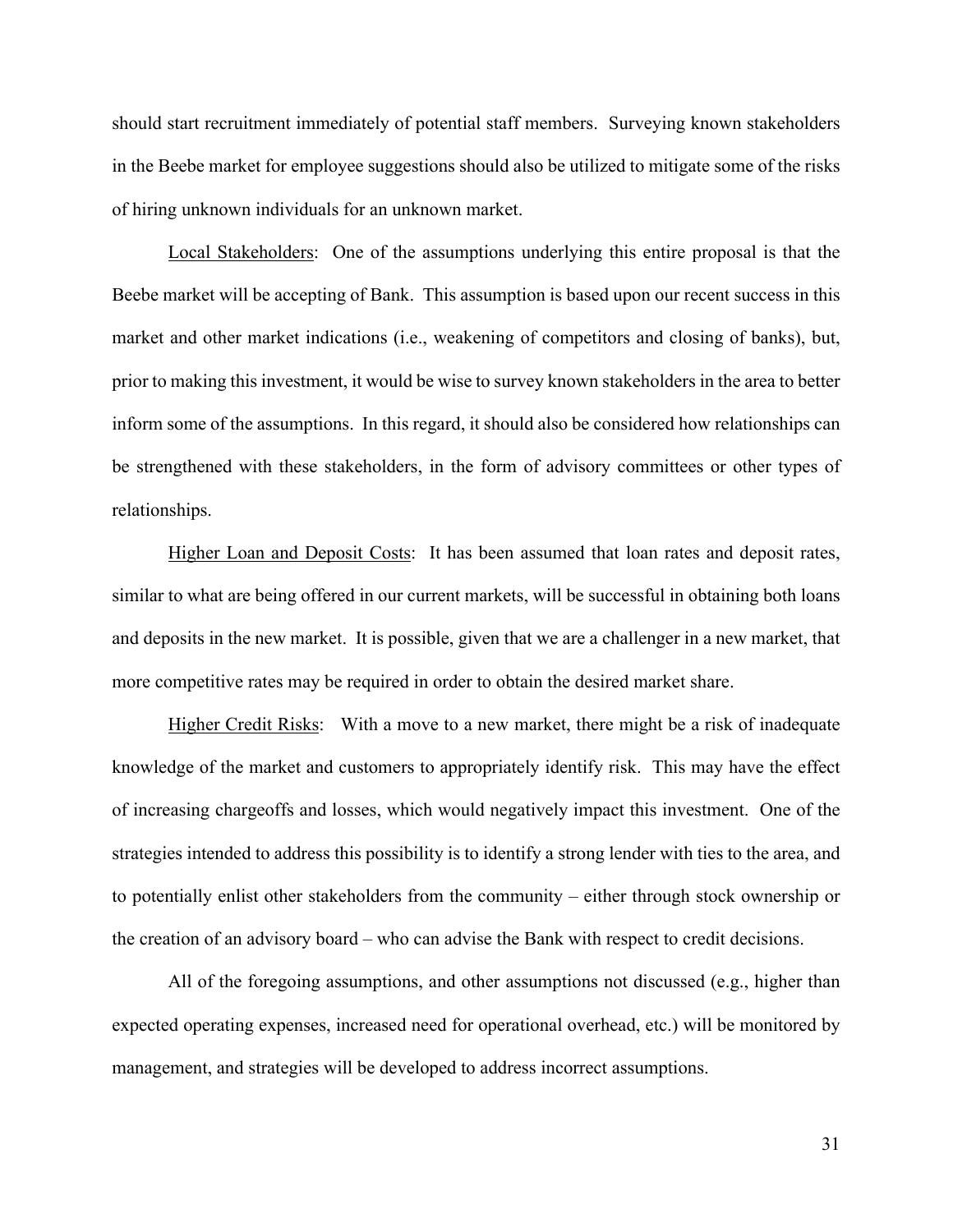#### D. Why the Investment is Worthwhile:

So far, two separate pro formas have been discussed in this analysis. Pro Forma 1 reflects a positive Net Present Value of the investment by Year 6, but it also assumed a large growth rate, which might be considered too aggressive of a growth rate. Pro Forma 2 reflects a negative Net Present Value of this investment after Year 10, indicating that this may not be a prudent investment of funds. The growth rate used in this second projection is likely too conservative, however.

To better analyze the proposal, author prepared a third pro forma (**Pro Forma 3**) to act as a conservative middle ground between the previous two pro formas.<sup>22</sup> Pro Forma 3 utilizes a 40% CAGR for the first five years, with a 10% CAGR for Years  $6 - 10$ , recognizing that growth may start to slow over time and also recognizing that a 10 year view of this investment is likely more realistic than a 5 year view. In Pro Forma 3, the new location is profitable in Year 2 – with a total Pre-Tax Cash Flow of \$8,075, and a payback of the initial capital investment by Year 6.

A few other noteworthy observations from Pro Forma 3 are as follows:

- 1. \$26mm Loan Portfolio: The total loan portfolio for the new location is approximately \$26mm by the end of Year 10. This seems very reasonable to expect a loan officer, in a small market, to produce a loan portfolio of this amount over this horizon.
- 2. **\$541K Branch Profitability:** By the end of Year 10, the new location is projected to produce \$541K of net income.
- 3. Discounted Cash Flow Analysis: Using a 5% discount rate, the initial investment has a NPV of approximately \$1,047,587.39 over a 10-year period, and the IRR is 17.80%.

The growth rate assumptions of Pro Form 3 are achievable, in the opinion of the author, and, inasmuch as the third pro forma reflects a positive NPV at the end of the ten-year period and

<span id="page-31-0"></span><sup>&</sup>lt;sup>22</sup> See Exhibit  $4$  – Pro Forma 3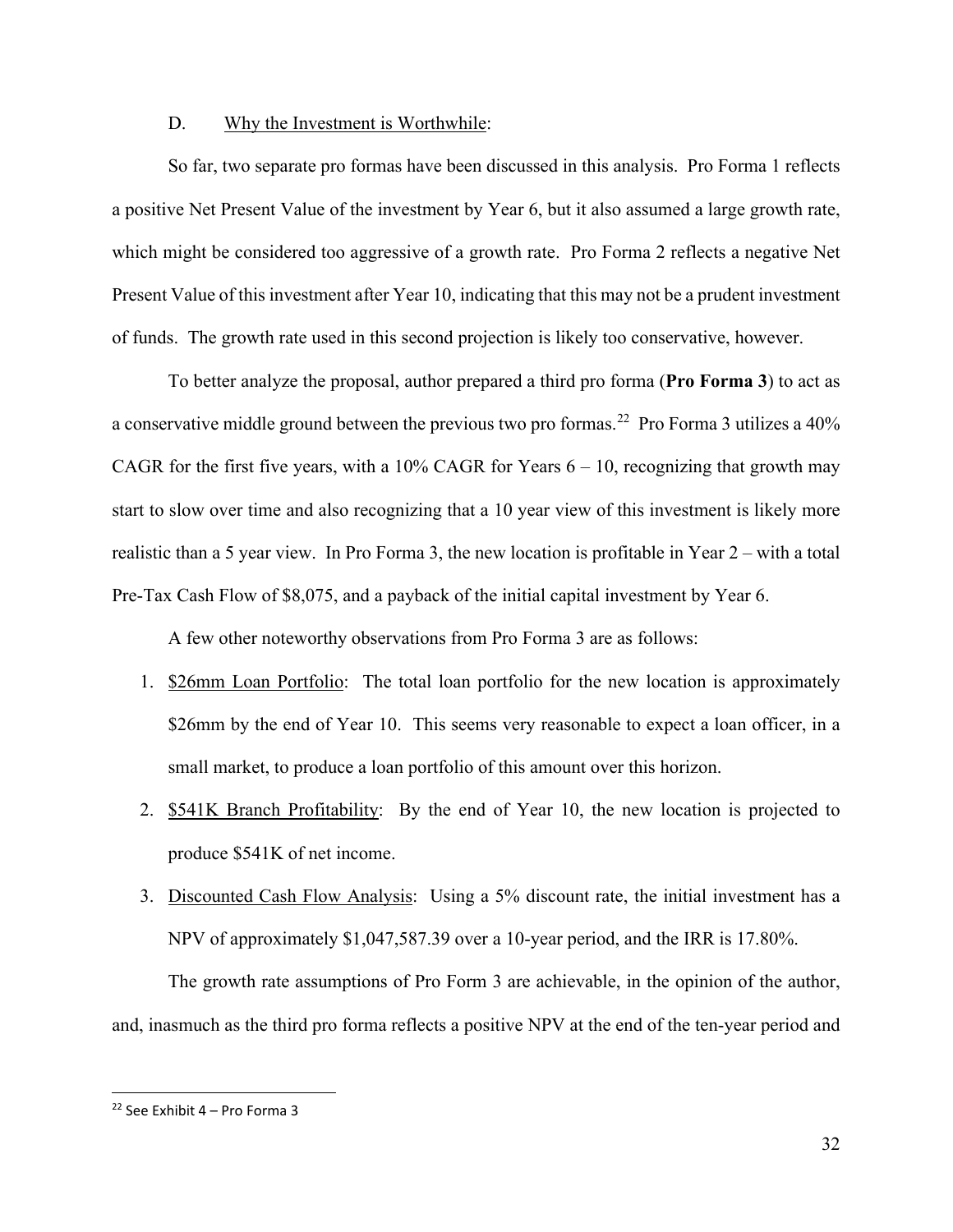a very desirable 17.80% IRR, the author is ultimately of the opinion that this investment is advisable for the Bank. This capital investment will assist the Bank in its continued efforts to scale the size of the Bank while also increasing profitability.

The success of this investment, as illustrated in the various pro formas, is dependent upon the ability of the Bank to consistently grow its loan portfolio over an extended period of time. Given the experience of the Bank in successfully growing its loan portfolio in the Searcy market, author is of the opinion that the Bank is capable of this growth rate. It will take an extreme amount of focus and discipline in order to achieve the desired growth, and the most critical part of this investment will be in the hiring of a lender with the resources and relationships necessary to achieve this goal. It will also be imperative to track the progress of the new location very closely.

#### V. NON-FINANCIAL IMPACT:

#### A. Logistical and Organizational Hurdles:

Not all points of concern regarding a significant proposal, such as an expansion of the Bank into a new market, can be quantified or calculated with spreadsheets and formulas. However, the inability to quantify the impact of these "Non-Financial" factors does not render them inconsequential. A discussion of some of these factors follows below.

As stated previously, the Bank made a move to a new market (the Searcy Market) less than ten years ago. It has been observed, at times, a slight "Us versus Them" mentality among employees following this new market expansion. For instance, a dollar spent in one market was a dollar not spent in the other market and with some employees bred jealousy. This is damaging to the overall culture of the Bank if left unchecked. If employees from either the Searcy or Augusta market feel overlooked, or less valued than the Beebe market, the bottom-line financials of the new market expansion, and likely the overall bank, will be impacted negatively.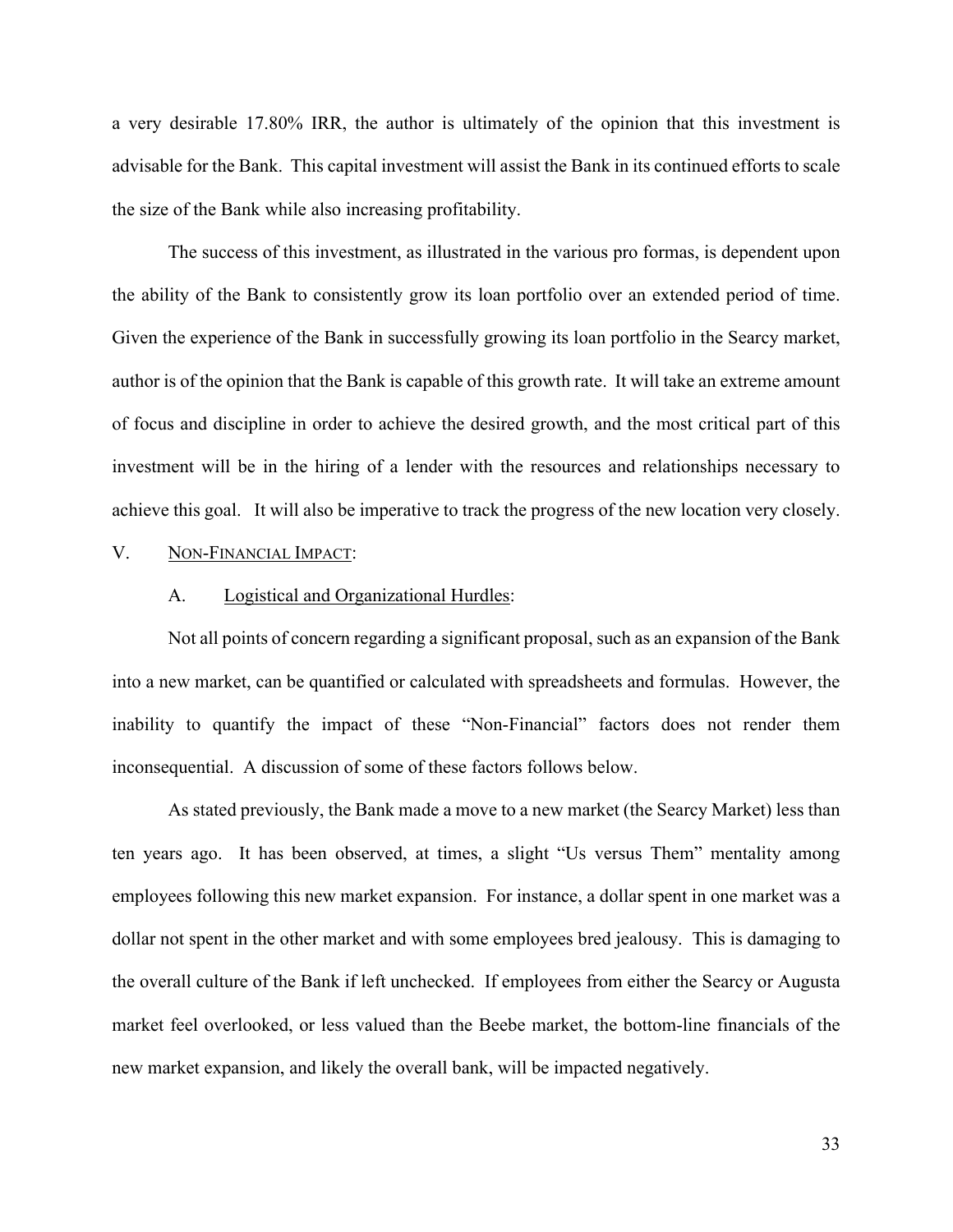In a slightly different variation of the "Us versus Them" challenge, it was observed, following the move to Searcy, that some of the local customers of Augusta had a feeling that the Bank was leaving its roots. This feeling was prevalent when the name of the Bank changed from The Bank of Augusta to RiverWind Bank. Long-time customers were offended by this change, and also took offense to some of the Bank officers spending more time in the new market. Perception is reality, and, if customers of Augusta or Searcy perceive that the Bank is diverting time or resources away from them, the Bank will experience customer complaints and potentially the loss of long-term customers.

Overall bandwidth overload is a potential issue. Stated differently, the operations department and management team are currently operating, in the opinion of the author, at maximum levels. Adding a new location will add new staff members, new processes, more volume, and, essentially, more projects. The ability of management and operations to implement this new market expansion, while managing existing tasks and duties, is an area of non-financial concern. Failures could be catastrophic and could significantly impact the financial operations of the Bank. Even without a failure, the stretching and pulling of the already stretched time and attention of management and leaders could negatively impact employee morale.

Other non-financial concerns include infrastructure concerns, such as the increased demand on the IT Network and Operations Department. Additionally, expanding the footprint of the Bank will also add complexity, and time demands, on physically moving items between locations.

Another non-financial concern is the identification and employment of staff for the new Beebe market. The City of Beebe, while growing, is still a small town with a lot of community identity. Finding staff, particularly a branch manager or lender, that integrates into the community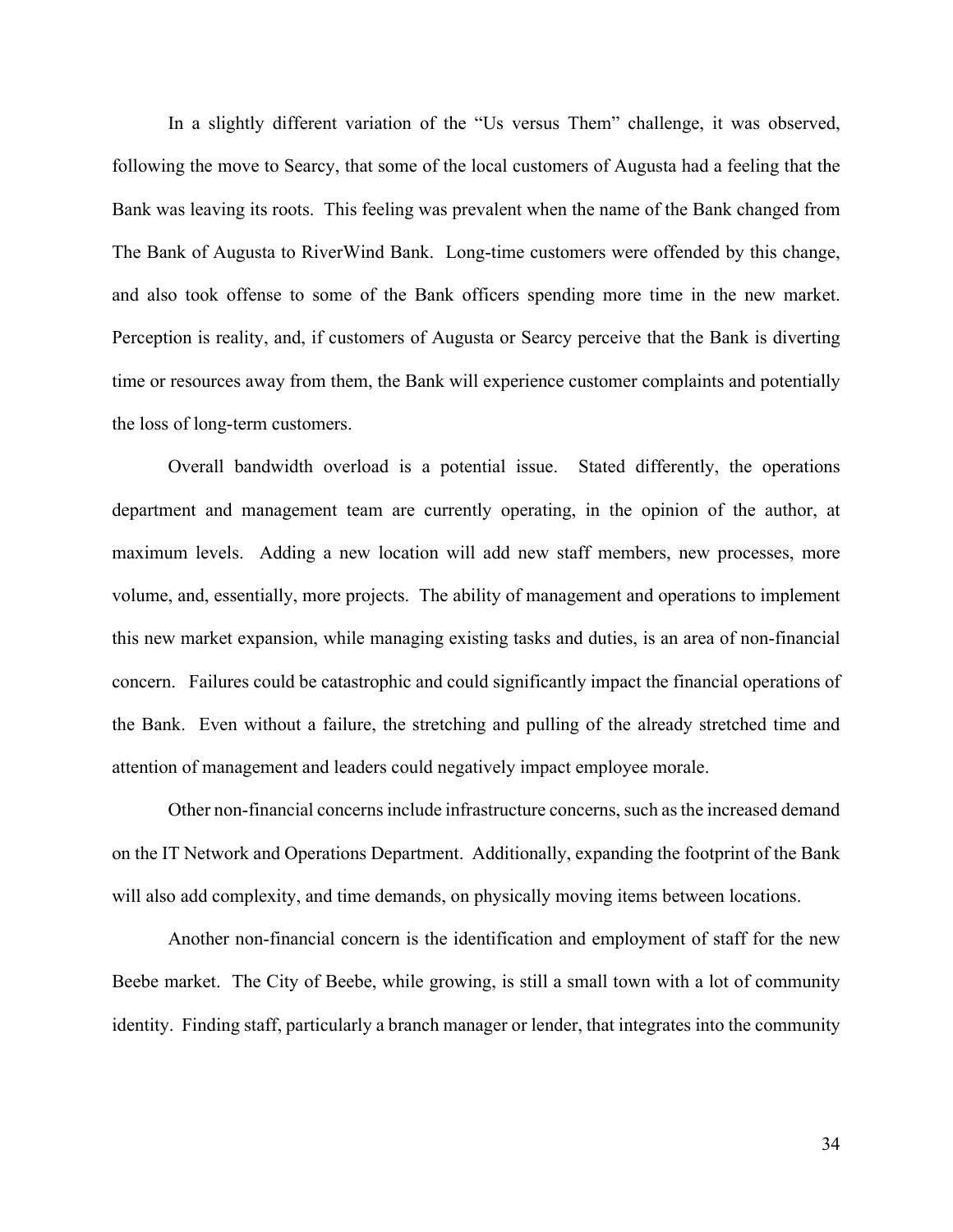well enough to be accepted is a potential hurdle to the success of this project. This will be a critical part of implementation of this project.

#### B. Plan to Overcome Hurdles:

One method to address the cultural issues noted above is to implement the employee engagement action plan recently proposed by Author to management. The proposed action plan outlines intangible attributes and actions of employees, the purpose of which is to set a baseline for how employees interact with customers, coworkers, and the communities served by the Bank. Implementation of this action plan, if successful, should increase interpersonal relationships within the Bank and thwart tribalism that can result from the expansion of the Bank into a new market.

Additionally, the proposed employee engagement action plan focuses on the communities served by the Bank. Specifically, the action plan notes that the "Bank is a product of the communities it serves" and directs that "we will actively engage in activities to benefit our communities'. Again, if this engagement action plan can be successfully implemented, the "leaving our roots" concern, which was evident in prior moves, might be mitigated, inasmuch as employee engagement within the community (particularly Augusta) will be stressed, and heightened, at the same time this market expansion is occurring. The lift in that community might offset the feeling that the Bank is leaving its home.

Additionally, Bank management must completely buy-in to this new market expansion and the successful implementation of it. To do so, there must be short-term commitment to clearing the schedule of discretionary projects and replacing those projects with mission-critical projects – particularly those projects needed to assess current infrastructure and processes to determine if changes are needed. Essentially, the focus will need to be on streamlining processes to increase efficiencies, which will allow current processes and staff to handle additional loads. It will be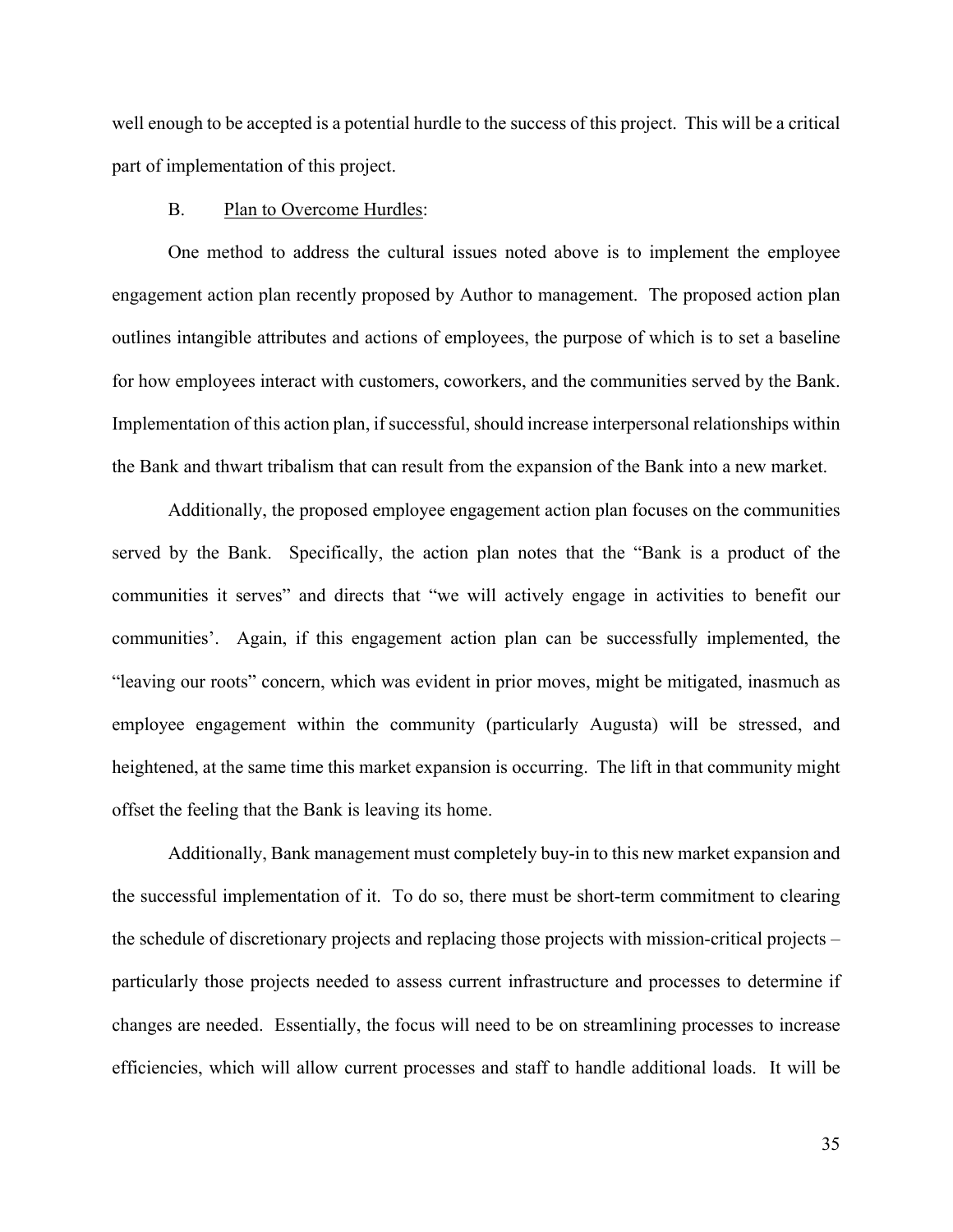incumbent upon the author, and the management team, to vigilantly guard against taking on unnecessary projects during implementation and immediately thereafter. If the appropriate focus, and restraint on discretionary projects, can be attained, management of the Bank will ensure a more seamless implementation of this project while also avoiding the bandwidth/morale issues discussed above.

It is possible that marketing can be used to meld these markets together and to proactively address some of the concerns regarding perception of this move within existing markets. For example, the Bank has, in the past, used "employee highlights" in its social media marketing, which included a picture of the employee and a short story about that employee and what they do for the Bank. These social media posts typically prove to be the most engaging to the public. Utilizing these "employee highlight" posts would allow us to introduce new market employees to existing markets – in essence, humanize them to current customers.

One project that was recently thrust upon the Bank, following the death of a critical employee of our operations department, was a reorganization of our operations area. New employees were moved into this area, and duties have been reassigned as a part of this process. The Bank is still in the process of this reorganization. It is critical that this process continue and that the operations area is fully staffed, cross-trained with appropriate redundancies, prior to undertaking this new market expansion.

While this paper has assessed the number of staff needed to operate the new branch location, it has not addressed the potential need for new staff in other areas of the Bank, as a result of this expansion. It is likely advisable to consider hiring a new lender (for the Searcy market) and/or a new operations team member (someone with an IT foundation) prior to this new market expansion. Assessing our employment needs, and either hiring or training current staff to help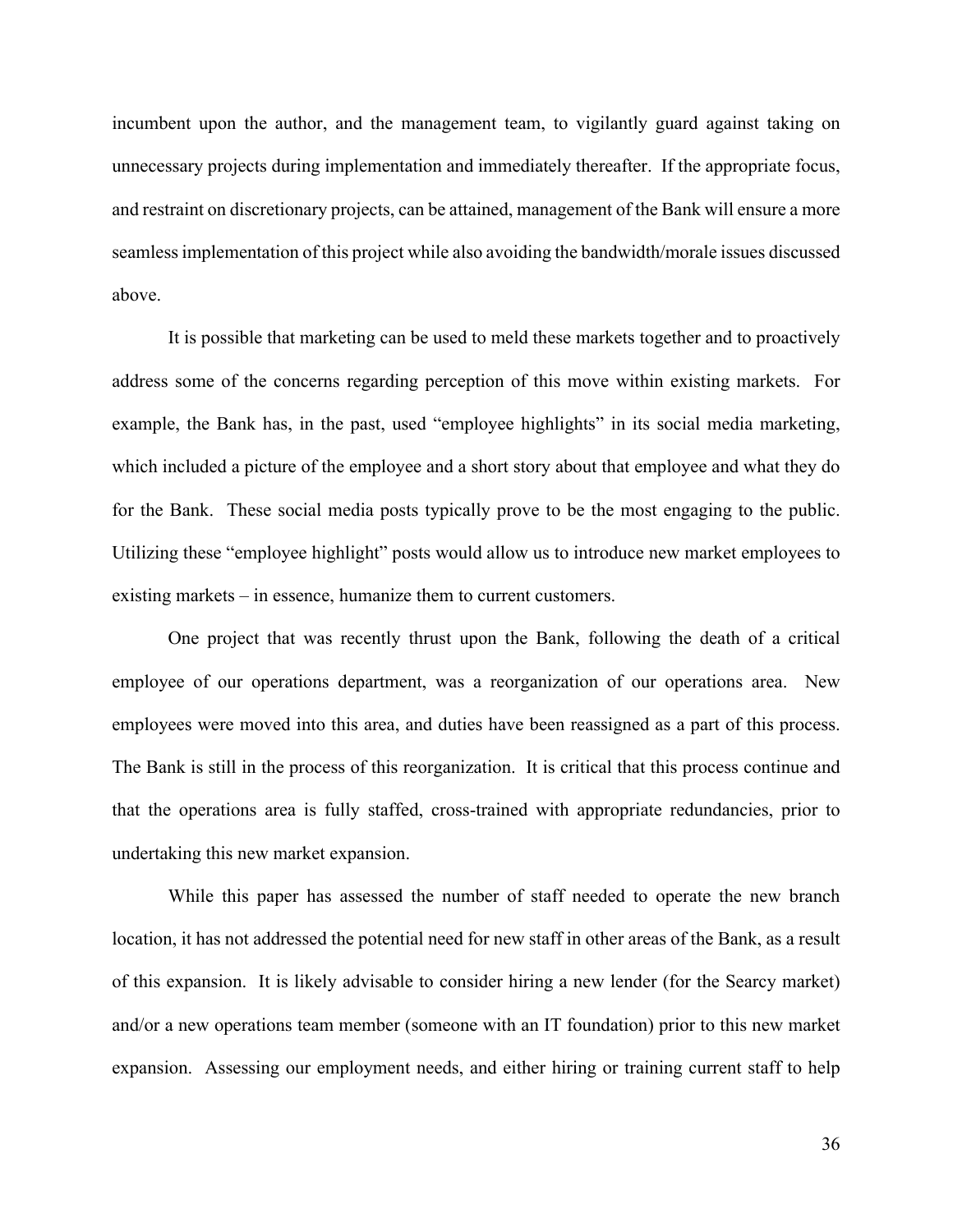with areas of deficiency, should commence immediately, inasmuch as these personnel moves take time.

The Bank has built a good network of customer relationships in the Beebe Market. To ensure appropriate staffing with employees with acceptable ties to the community, this network of individuals should be included in the potential identification and recruitment of employees. This process also has the positive side effect of creating buy-in with these individuals in the new market.

Prior to the COVID-19 pandemic, the Bank regularly had personnel meetings that included a meal, announcements and presentations by management and, most importantly, in-person interaction between staff outside of work hours. Camaraderie is forged in these meetings that is vital to workplace synergy. Virtual meetings have been utilized in lieu of these in-person meetings, but they leave much to be desired. Assuming vaccines are effective in the fight against COVID-19, it is crucial that in-person staff meetings occur prior to, and after, the implementation of this proposal. Conducting these meetings prior to the launch can provide current employees with information prior to the launch, help them understand how they are important to this new investment, and, ultimately, create buy-in with all employees going into implementation. Inperson meetings subsequent to the opening of the new location will allow the current employees and new-market employees to bond, which will assist in overcoming some of the cultural concerns noted above.

#### C. Measures to Evaluate Non-Financial Impact of Change:

It is imperative, in terms of monitoring the effect of this move on culture to provide employees with a means of providing anonymous feedback. If management is not aware of resentment, work overload, or other issues detrimental to employee morale and overall culture, we are powerless to adjust actions. There must be a means by which employees on the frontlines can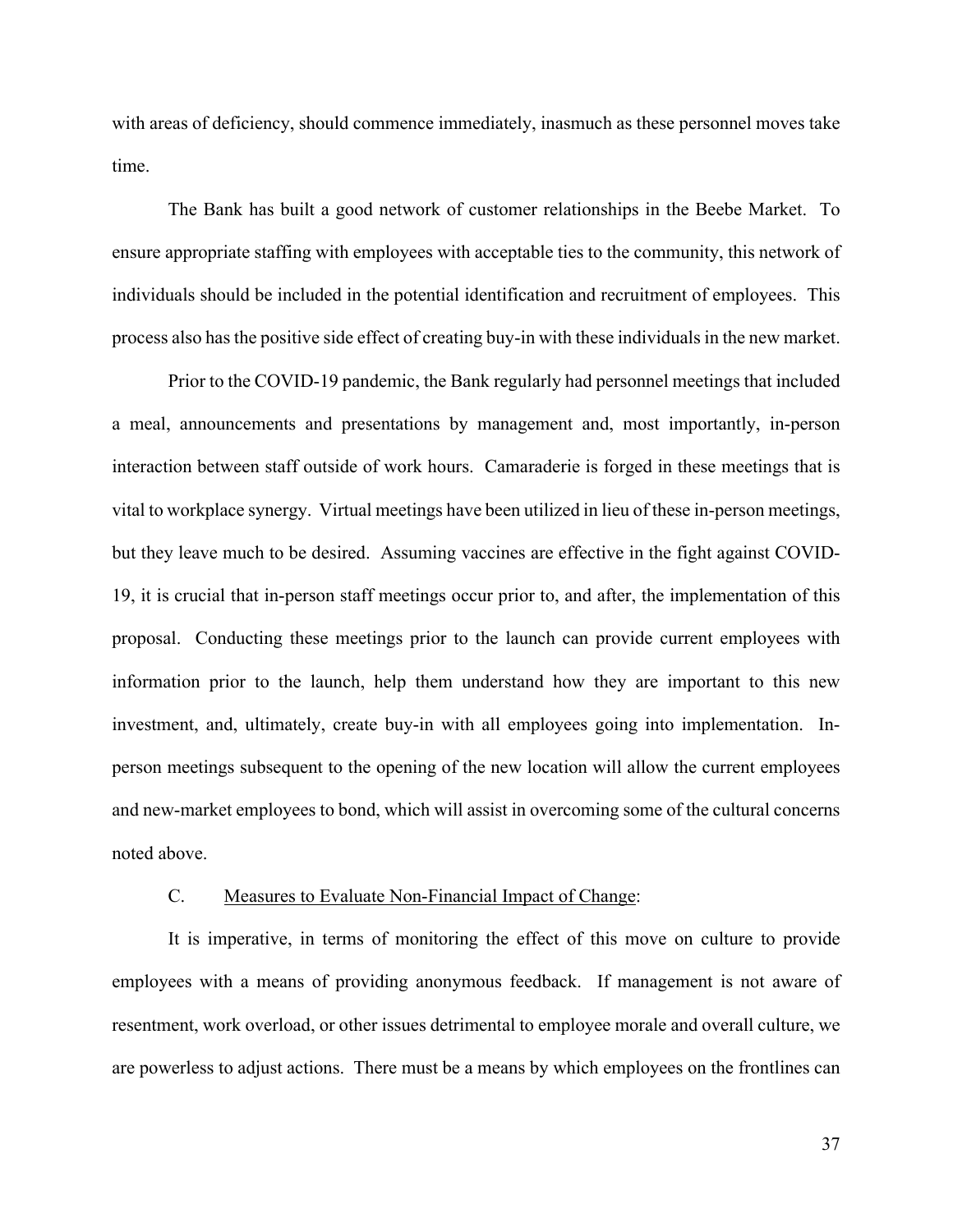access a "suggestion box" or be able to ring the proverbial bell. Equally important, in the opinion of the author, is that the employee must trust that they will not be punished for comments – thus, the need for the anonymity. Various methods exist to provide this – email inboxes that do not record the sender, online survey services (e.g., Survey Monkey), and the tried and true "suggestion boxes". Author is agnostic on the method, but it is imperative that a feedback loop be established.

Another means by which the Bank can continue to monitor some of the non-financial concerns identified above, and whether the mitigation tactics are working, is to create employee groups (consisting of non-management employees) that are tasked with assessing areas of particular concern or simply tasked with providing feedback to the management team on any areas of stress or strain created or amplified by this move. Allowing employees to voice concerns in surveys provides value, but it assumes management is asking the right questions, at the right times. Proactively tasking a group of employees to regularly meet and assess all non-financial aspects of this move, before and after the move is made, might provide management with more timely and relevant information, thereby avoiding potential blindspots.

One of the concerns with this move is the potential disenfranchisement of current customers. The best defense to this is a good offense, by being as present and visible in current markets with community service and advertising, but the Bank must also monitor the customer sentiment. Examples of ways to accomplish this include monitoring social media for complaints, holding targeted customer meetings to discuss the move, and establishing a customer sounding board to provide the Bank with feedback on customer perception. Ideal participants of this customer committee might include retired Bank employees who still live in the market.

It is also wise to consider assembling some current or potential customers from the Beebe market to advise the Bank on staffing of the new location, to ensure acceptance of the staff by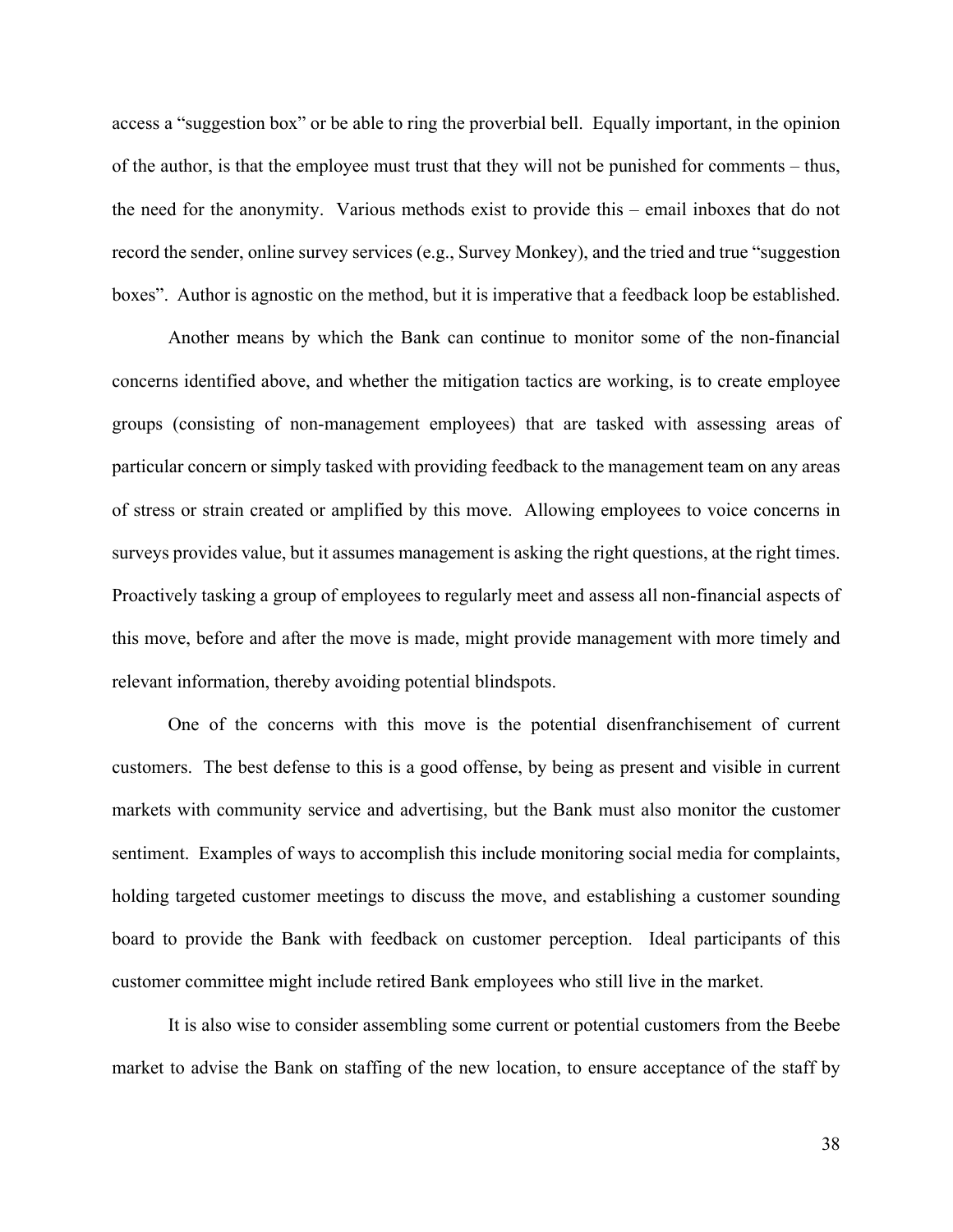locals, and other issues related to this move. It would be significantly beneficial for the Bank to obtain local advice on what community activities the Bank should be involved in (e.g., chamber events or other non-profits of importance), how the Bank may engage different segments of customers (e.g., students of the local community college), whether the products and services of the Bank are appropriate for the customers of this new Market, and, after opening, whether the culture of the new bank branch is consistent with the ideal culture of the Bank.

Aside from ensuring an appropriate launch of the new bank location, the attention placed on the Non-Financial factors noted herein will also provide long-term, financial benefits for the Bank. For some time, management of the Bank has discussed the need for culture-focused training, in addition to training for employee engagement, but has yet to devote the time and attention necessary to this endeavor. Moving to another market will be the catalyst needed to make culture and employee engagement training a priority. Provided this training is done correctly, and continuously hereafter, it will provide the basis, in the opinion of the author, for increased employee satisfaction/morale, a more efficient workplace, better customer service, and more visibility of the Bank in community affairs. The attention given to seeking out feedback, from employee surveys and focus groups, should also provide boosts to employee morale and buy-in. This could result in a paradigm shift that will provide the Bank with a more recognizable brand, leading to more business, the ability to transcend into future markets or the recognition of other financial institutions seeking strategic mergers or acquisitions. All of these can have a positive impact on the financial status of the Bank.

In addition to providing the spark that will ignite the culture/employee engagement brand of the Bank, the move will allow the Bank to recognize more benefit from economies of scale in the long-term, resulting in increasing margins. The streamlining of operations and processes, that

39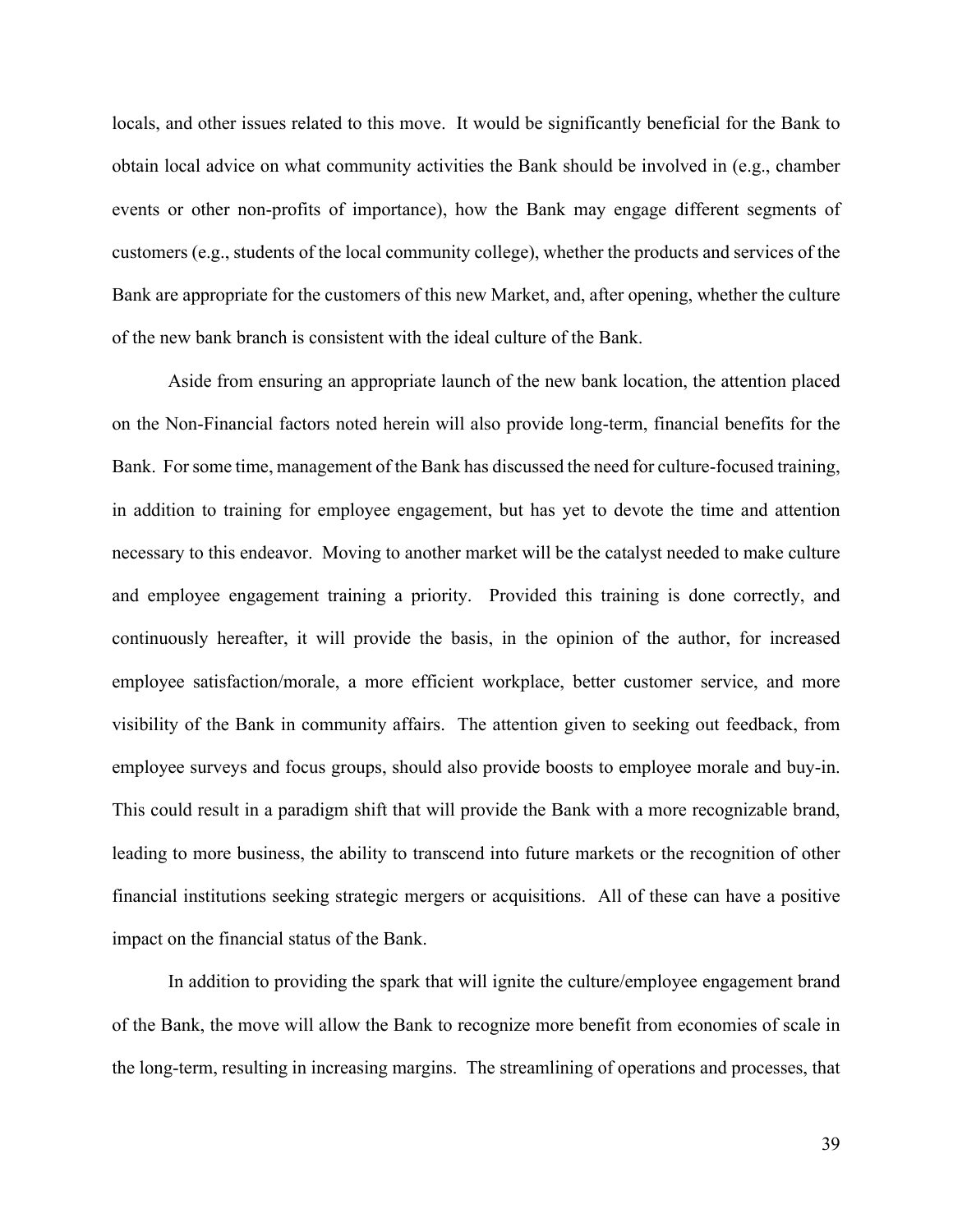will necessarily result from this move, will make the Bank more efficient and more profitable longterm. Additionally, building a foundation now of operational efficiency and appropriate redundancies will enable the Bank to potentially add another location in another market, thereby taking advantage of additional economies of scale, which would positively impact profitability long-term.

It is also likely that, with an increased focus on customers and communities, the Bank will endear itself even more to the existing markets. This should have the effect of cementing current relationships and providing future sources of referrals.

#### VI. CONCLUSION:

The Bank is uniquely positioned to capitalize on the opportunity that is Beebe. The residents of Beebe have been accustomed to small bank service, and they perceive they have lost this type of service from their local institutions. The Bank has been providing this small town, small bank service since it began in 1935, and, with this type of customer service, the Bank has recently acquired a slight market share in Beebe. Placing a branch in this market now will solidify these relationships, provide opportunities for core deposit and loan growth, enhance the profitability of the Bank, and provide future expansion opportunities towards the larger, growing markets of central Arkansas.

For these reasons, the Bank should expand into the Beebe market in the very near future. By implementing the strategies outlined in this proposal, the Bank can make this investment in a new market, reap the rewards associated with this investment and avoid some of the potential strains on current operations of the Bank.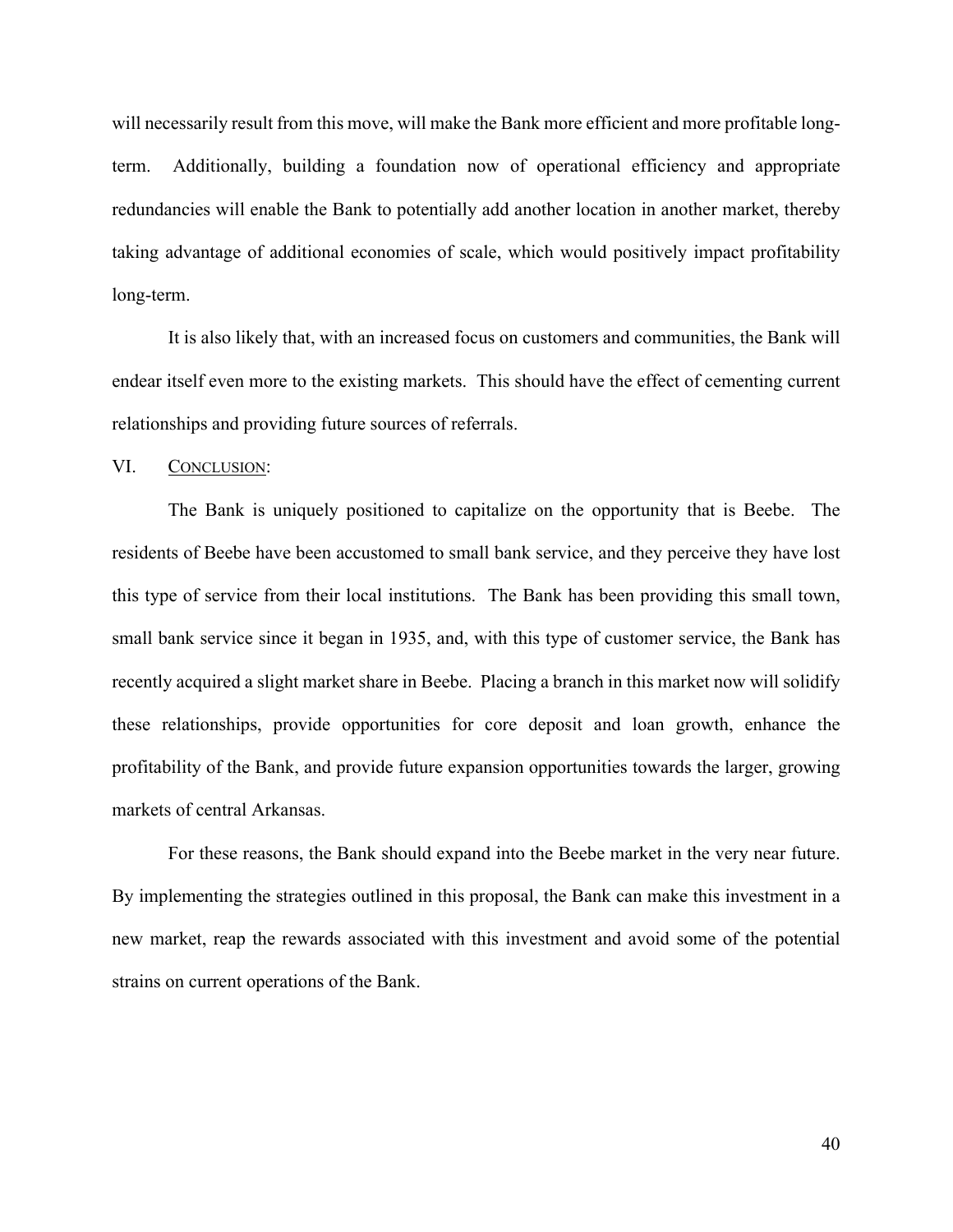# Appendix

- 1. Exhibit 1 Map of Proposed Site (attached)
- 2. Exhibit 2 Pro Forma 1 (attached)
- 3. Exhibit 3 Pro Forma 2 (attached)
- 4. Exhibit 4 Pro Forma 3 (attached)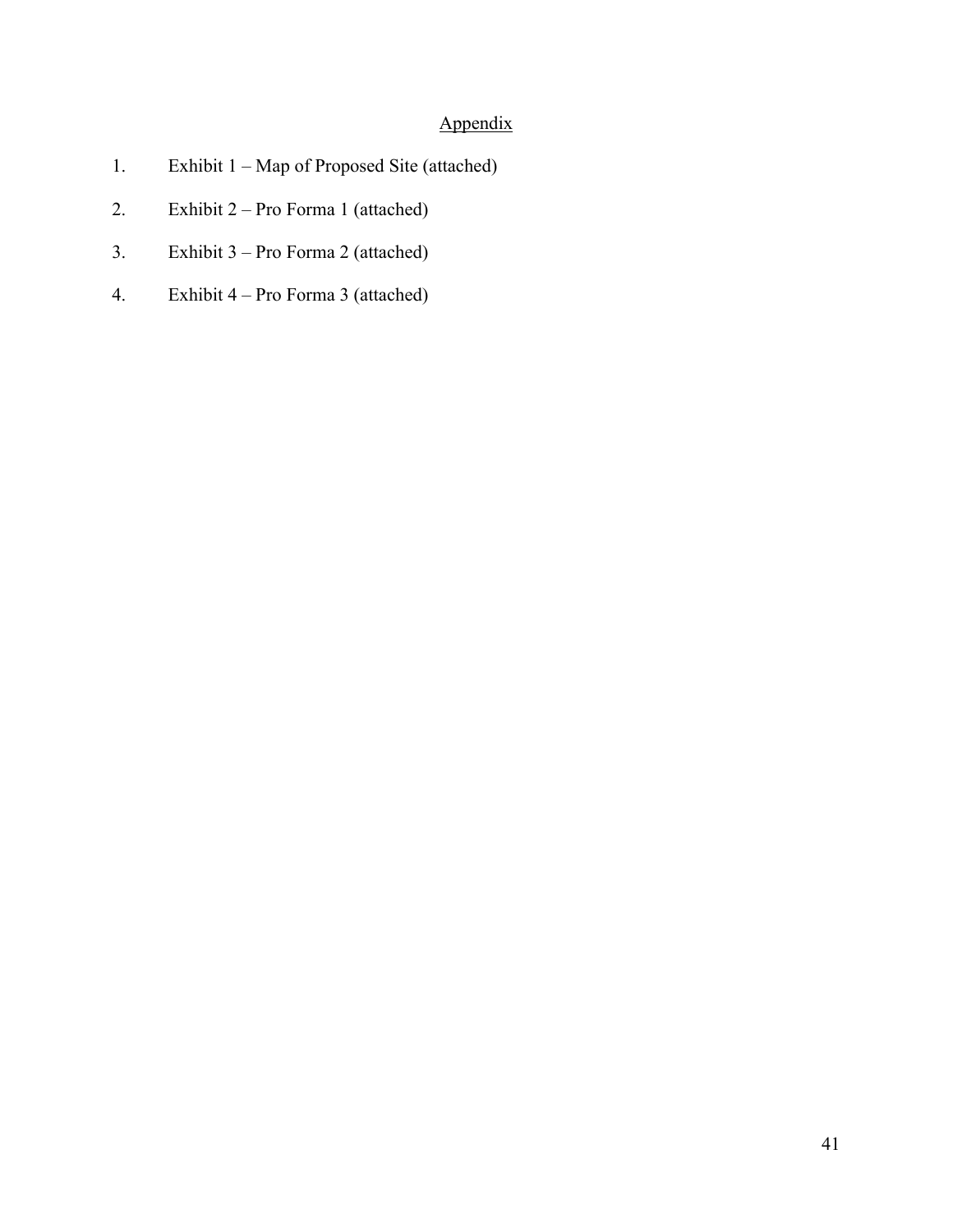# Exhibit 1 – Map of Proposed Site

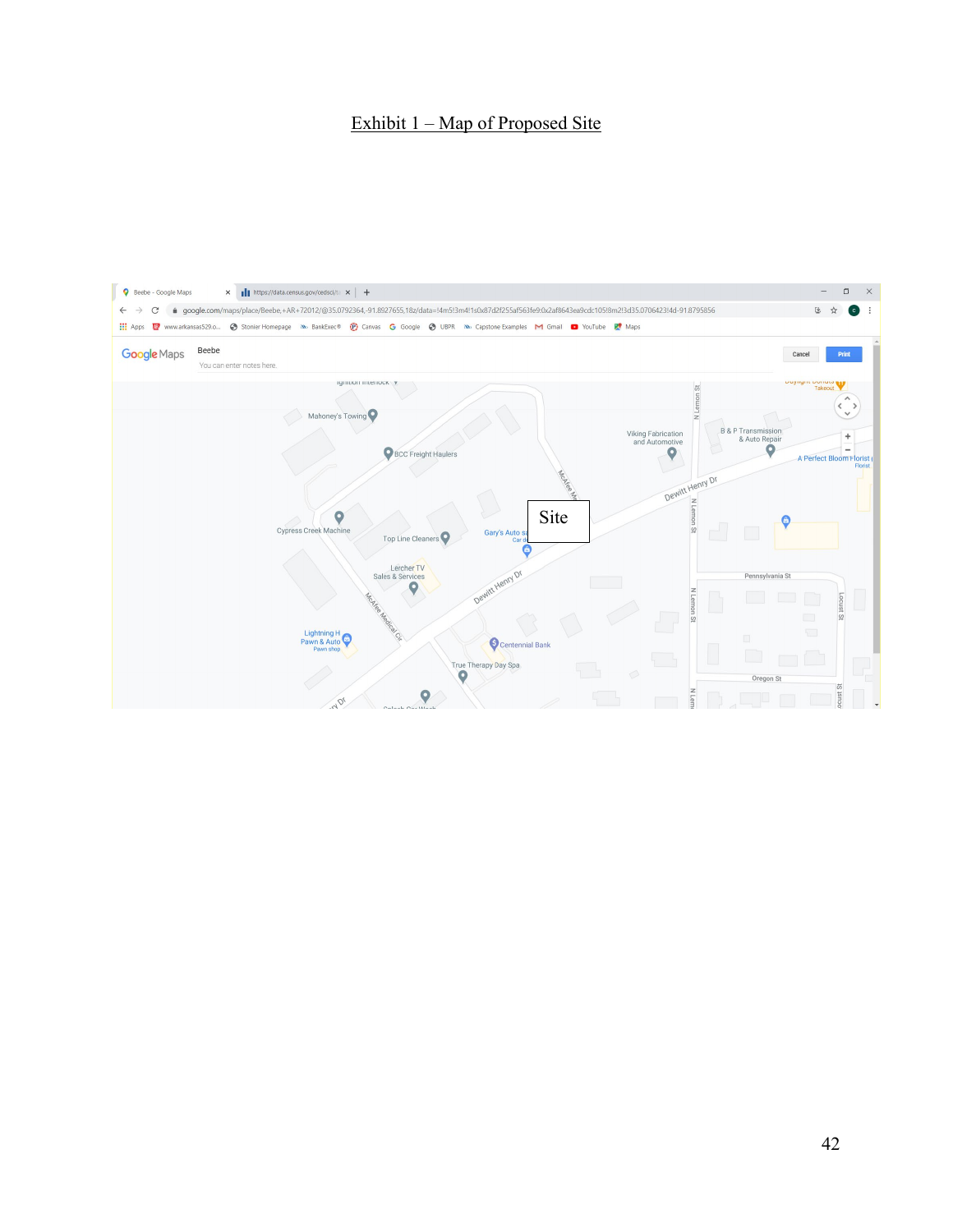### **Pro Forma 1**

## **Beebe Branch 5 Year Pro Forma**

| <b>Starting Loan Balance</b><br><b>Starting Deposit</b> | \$3,000,000.00  |                   |                 |                  |                  |
|---------------------------------------------------------|-----------------|-------------------|-----------------|------------------|------------------|
| <b>Balance</b>                                          | \$2,000,000.00  |                   |                 |                  |                  |
|                                                         | Year 1          | Year <sub>2</sub> | Year 3          | Year 4           | Year 5           |
| <b>Total Loans</b>                                      | \$4,500,000.00  | \$6,750,000.00    | \$10,125,000.00 | \$15,187,500.00  | \$22,781,250.00  |
| <b>Total Deposits</b>                                   | \$3,000,000.00  | \$4,500,000.00    | \$6,750,000.00  | \$10,125,000.00  | \$15,187,500.00  |
| Interest Income                                         | \$220,500.00    | \$330,750.00      | \$496,125.00    | \$744,187.50     | \$1,116,281.25   |
| <b>Interest Expense</b>                                 | ( \$28, 800.00) | (\$43,200.00)     | ( \$64, 800.00) | (597, 200.00)    | ( \$145, 800.00) |
| <b>Income</b>                                           |                 |                   |                 |                  |                  |
| Net Interest Income                                     | \$191,700.00    | \$287,550.00      | \$431,325.00    | \$646,987.50     | \$970,481.25     |
| Non Interest Income                                     | \$9,705.00      | \$14,557.50       | \$21,836.25     | \$32,754.38      | \$49,131.56      |
| <b>Total Income</b>                                     | \$201,405.00    | \$302,107.50      | \$453,161.25    | \$679,741.88     | \$1,019,612.81   |
| <b>Operating Expense</b>                                |                 |                   |                 |                  |                  |
| Salaries & Benefits                                     | ( \$190,000.00) | ( \$199,500.00)   | ( \$209,475.00) | ( \$219, 948.75) | ( \$230, 946.19) |
| Maintenance                                             | ( \$7,500.00)   | ( \$7,500.00)     | (57,500.00)     | (57,500.00)      | (57,500.00)      |
| Supplies & Furnishings                                  | (57,500.00)     | ( \$7,500.00)     | (57,500.00)     | (57,500.00)      | (57,500.00)      |
| Marketing                                               | ( \$5,000.00)   | ( \$5,000.00)     | ( \$5,000.00)   | ( \$5,000.00)    | ( \$5,000.00)    |
| Loan Loss Provision                                     | ( \$15,000.00)  | (\$22,500.00)     | ( \$33,750.00)  | ( \$50,625.00)   | (575, 937.50)    |
| <b>Utilities</b>                                        | ( \$2,000.00)   | ( \$2,000.00)     | ( \$2,000.00)   | ( \$2,000.00)    | ( \$2,000.00)    |
| Insurance                                               | ( \$2,500.00)   | ( \$2,500.00)     | ( \$2,500.00)   | ( \$2,500.00)    | ( \$2,500.00)    |
| Kalmer/Tech                                             | (\$1,000.00)    | (\$1,000.00)      | (\$1,000.00)    | (\$1,000.00)     | (\$1,000.00)     |
| Miscellaneous                                           | ( \$10,000.00)  | (\$10,000.00)     | (\$10,000.00)   | (\$10,000.00)    | (\$10,000.00)    |
| <b>Total Operating</b>                                  |                 |                   |                 |                  |                  |
| <b>Expense</b>                                          | ( \$240,500.00) | (\$257,500.00)    | (\$278,725.00)  | ( \$306,073.75)  | ( \$342, 383.69) |
| <b>Pre-Tax Cash Flow</b>                                | ( \$39,095.00)  | \$44,607.50       | \$174,436.25    | \$373,668.13     | \$677,229.13     |
| <b>Depreciation Expense</b>                             |                 |                   |                 |                  |                  |
| <b>Building &amp;</b>                                   |                 |                   |                 |                  |                  |
| Improvements                                            | (57,692.31)     | (57,692.31)       | (57,692.31)     | (57,692.31)      | (57,692.31)      |
| Furniture / Fixtures /                                  |                 |                   |                 |                  |                  |
| Equipment                                               | ( \$21,428.57)  | ( \$21,428.57)    | ( \$21,428.57)  | ( \$21,428.57)   | ( \$21,428.57)   |
| Computers / Tech                                        | ( \$8,000.00)   | ( \$8,000.00)     | ( \$8,000.00)   | ( \$8,000.00)    | ( \$8,000.00)    |
| <b>Total Depreciation</b>                               |                 |                   |                 |                  |                  |
| <b>Expense</b>                                          | ( \$37, 120.88) | ( \$37, 120.88)   | ( \$37,120.88)  | ( \$37, 120.88)  | ( \$37,120.88)   |
| <b>Taxable Income</b>                                   | (576, 215.88)   | \$7,486.62        | \$137,315.37    | \$336,547.25     | \$640,108.25     |
| <b>Taxes Attibutable to</b>                             |                 |                   |                 |                  |                  |
| Income                                                  | 0               | ( \$2,058.82)     | ( \$37,761.73)  | ( \$92,550.49)   | ( \$176,029.77)  |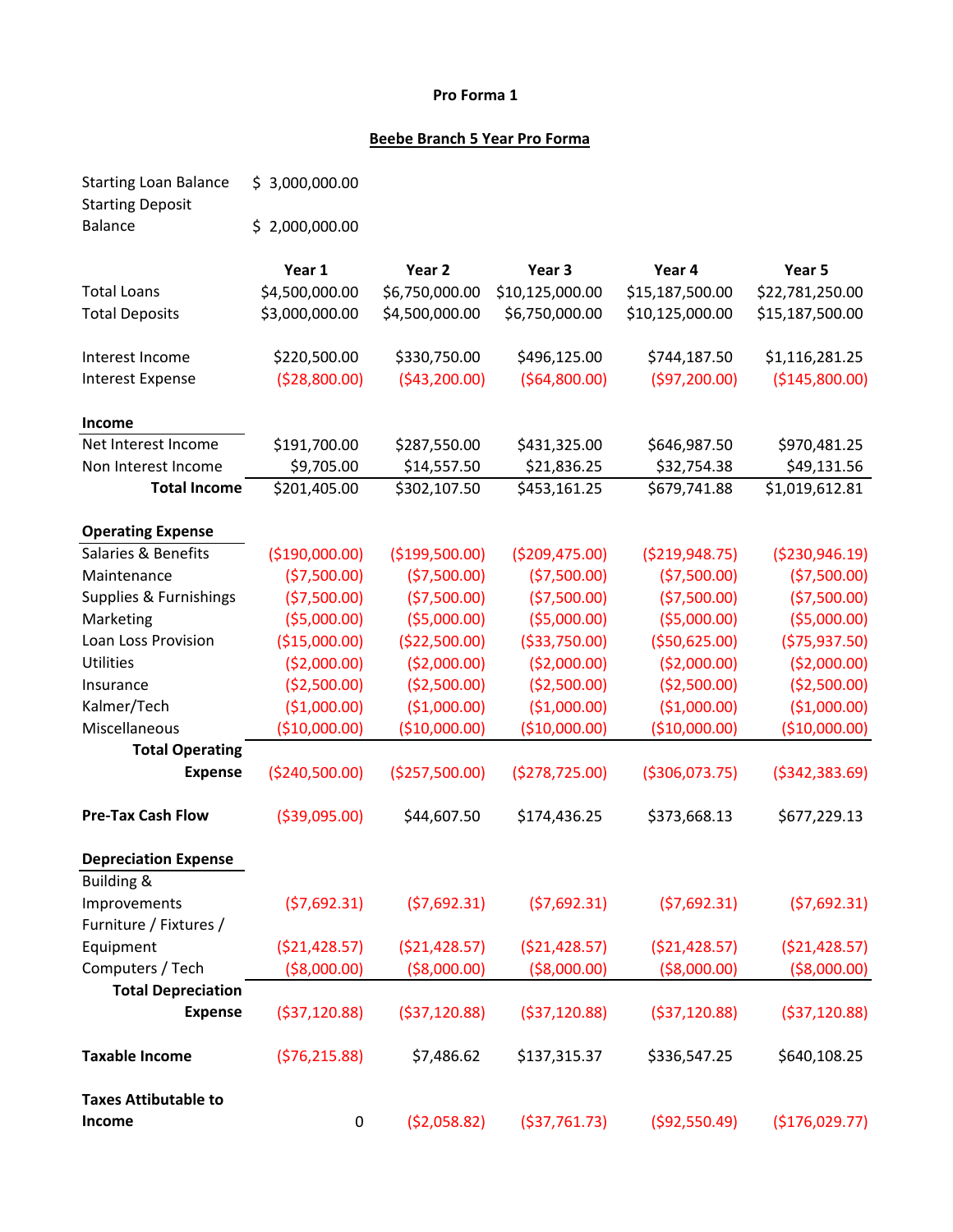| <b>Net Cash Flow</b>        | ( \$39,095.00) | \$42,548.68 | \$136,674.52 | \$281,117.63 | \$501,199.36 |
|-----------------------------|----------------|-------------|--------------|--------------|--------------|
| <b>Cumulative Cash Flow</b> | ( \$39,095.00) | \$3,453.68  | \$140,128,20 | \$421,245.83 | \$922,445.19 |

| Discount Rate | 5%              | Discount Rate | 5%              |
|---------------|-----------------|---------------|-----------------|
| Period        | Cash Flow       | Period        | Cash Flow       |
| Investment    | ( \$810,000.00) | Investment    | ( \$810,000.00) |
| Year 1        | ( \$39,095.00)  | Year 1        | ( \$39,095.00)  |
| Year 2        | \$42,548.68     | Year 2        | \$42,548.68     |
| Year 3        | \$136,674.52    | Year 3        | \$136,674.52    |
| Year 4        | \$281,117.63    | Year 4        | \$281,117.63    |
| Year 5        | \$501,199.36    | Year 5        | \$501,199.36    |
| Year 6        | \$501,199.36    |               |                 |
|               |                 |               |                 |
| <b>NPV</b>    | \$307,405.83    | <b>NPV</b>    | ( \$66, 596.85) |

| Period     | Cash Flow       |
|------------|-----------------|
| Investment | ( \$810,000.00) |
| Year 1     | ( \$39,095.00)  |
| Year 2     | \$42,548.68     |
| Year 3     | \$136,674.52    |
| Year 4     | \$281,117.63    |
| Year 5     | \$501,199.36    |
| Year 6     | \$501,199.36    |
|            |                 |
| IRR        | 12.09%          |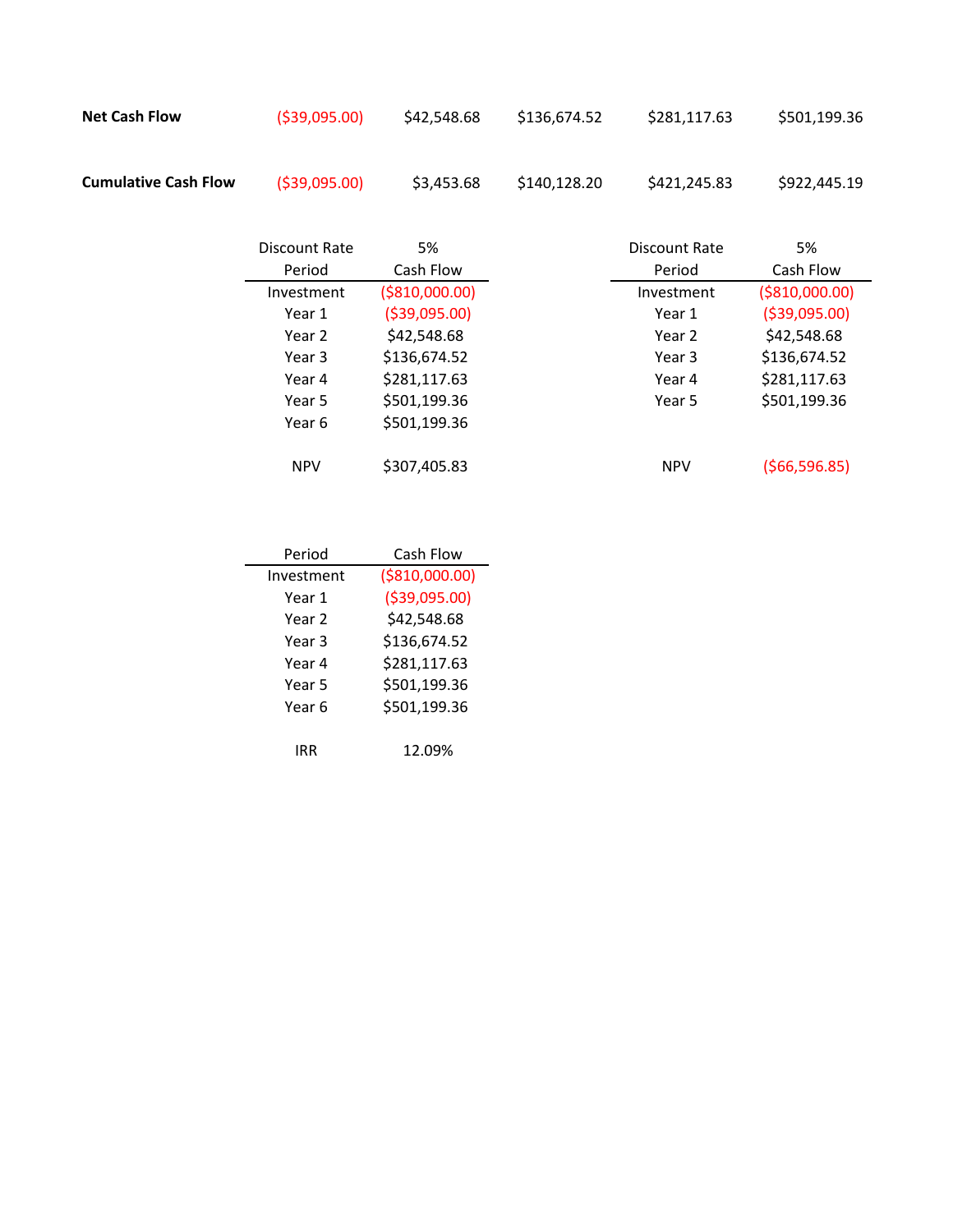#### **Pro Forma 2**

#### **Beebe Branch 10 Year Pro Forma -- 25% and 10% CAGR - 10 Year**

| <b>Starting Loan Balance</b><br><b>Starting Deposit</b> | \$3,000,000.00  |                |                             |                  |                  |                  |                  |                  |                  |                  |
|---------------------------------------------------------|-----------------|----------------|-----------------------------|------------------|------------------|------------------|------------------|------------------|------------------|------------------|
| <b>Balance</b>                                          | \$2,000,000.00  |                |                             |                  |                  |                  |                  |                  |                  |                  |
|                                                         |                 |                |                             |                  |                  |                  |                  |                  |                  |                  |
| <b>Compound Annual</b>                                  |                 |                |                             |                  |                  |                  |                  |                  |                  |                  |
| Growth Rate -- 5 Years                                  | 1.25            |                | This is used for Years 1-5  |                  |                  |                  |                  |                  |                  |                  |
| <b>Compound Annual</b>                                  |                 |                |                             |                  |                  |                  |                  |                  |                  |                  |
| Growth Rate -- 5-10                                     |                 |                |                             |                  |                  |                  |                  |                  |                  |                  |
| Years                                                   | 1.1             |                | This is used for Years 6-10 |                  |                  |                  |                  |                  |                  |                  |
|                                                         | Year 1          | Year 2         | Year 3                      | Year 4           | Year 5           | Year 6           | Year 7           | Year 8           | Year 9           | Year 10          |
| <b>Total Loans</b>                                      | \$3,750,000.00  | \$4,687,500.00 | \$5,859,375.00              | \$7,324,218.75   | \$9,155,273.44   | \$10,070,800.78  | \$11,077,880.86  | \$12,185,668.95  | \$13,404,235.84  | \$14,744,659.42  |
| <b>Total Deposits</b>                                   | \$2,500,000.00  | \$3,125,000.00 | \$3,906,250.00              | \$4,882,812.50   | \$6,103,515.63   | \$6,713,867.19   | \$7,385,253.91   | \$8,123,779.30   | \$8,936,157.23   | \$9,829,772.95   |
|                                                         |                 |                |                             |                  |                  |                  |                  |                  |                  |                  |
| Interest Income                                         | \$183,750.00    | \$229,687.50   | \$287,109.38                | \$358,886.72     | \$448,608.40     | \$493,469.24     | \$542,816.16     | \$597,097.78     | \$656,807.56     | \$722,488.31     |
| <b>Interest Expense</b>                                 | (\$24,000.00)   | ( \$30,000.00) | ( \$37,500.00)              | ( \$46, 875.00)  | ( \$58, 593.75)  | ( \$64,453.13)   | ( \$70, 898.44)  | (577,988.28)     | ( \$85,787.11)   | ( \$94, 365.82)  |
| Income                                                  |                 |                |                             |                  |                  |                  |                  |                  |                  |                  |
| Net Interest Income                                     | \$159,750.00    | \$199,687.50   | \$249,609.38                | \$312,011.72     | \$390,014.65     | \$429,016.11     | \$471,917.72     | \$519,109.50     | \$571,020.45     | \$628,122.49     |
| Non Interest Income                                     | \$9,705.00      | \$12,131.25    | \$15,164.06                 | \$18,955.08      | \$23,693.85      | \$26,063.23      | \$28,669.56      | \$31,536.51      | \$34,690.16      | \$38,159.18      |
| <b>Total Income</b>                                     | \$169,455.00    | \$211,818.75   | \$264,773.44                | \$330,966.80     | \$413,708.50     | \$455,079.35     | \$500,587.28     | \$550,646.01     | \$605,710.61     | \$666,281.67     |
| <b>Operating Expense</b>                                |                 |                |                             |                  |                  |                  |                  |                  |                  |                  |
| Salaries & Benefits                                     | (\$190,000.00)  | (\$199,500.00) | ( \$209,475.00)             | ( \$219, 948.75) | ( \$230, 946.19) | (5242, 493.50)   | ( \$254, 618.17) | ( \$267, 349.08) | (5280, 716.53)   | ( \$294, 752.36) |
| Maintenance                                             | ( \$7,500.00)   | ( \$7,500.00)  | ( \$7,500.00)               | ( \$7,500.00)    | (57,500.00)      | (57,500.00)      | (\$7,500.00)     | ( \$7,500.00)    | (57,500.00)      | ( \$7,500.00)    |
| Supplies & Furnishings                                  | ( \$7,500.00)   | (57,500.00)    | ( \$7,500.00)               | (57,500.00)      | (57,500.00)      | (57,500.00)      | (\$7,500.00)     | (57,500.00)      | (57,500.00)      | ( \$7,500.00)    |
| Marketing                                               | ( \$5,000.00)   | ( \$5,000.00)  | ( \$5,000.00)               | ( \$5,000.00)    | ( \$5,000.00)    | ( \$5,000.00)    | (55,000.00)      | ( \$5,000.00)    | ( \$5,000.00)    | ( \$5,000.00)    |
| Loan Loss Provision                                     | (\$15,000.00)   | (\$18,750.00)  | ( \$23,437.50)              | ( \$29, 296.88)  | ( \$36, 621.09)  | ( \$40, 283.20)  | (544, 311.52)    | ( \$48, 742.68)  | ( \$53,616.94)   | ( \$58, 978.64)  |
| Utilities                                               | ( \$2,000.00)   | ( \$2,000.00)  | ( \$2,000.00)               | ( \$2,000.00)    | ( \$2,000.00)    | ( \$2,000.00)    | ( \$2,000.00)    | ( \$2,000.00)    | (52,000.00)      | ( \$2,000.00)    |
| Insurance                                               | ( \$2,500.00)   | ( \$2,500.00)  | (\$2,500.00)                | ( \$2,500.00)    | (\$2,500.00)     | ( \$2,500.00)    | (\$2,500.00)     | (\$2,500.00)     | ( \$2,500.00)    | ( \$2,500.00)    |
| Kalmer/Tech                                             | (\$1,000.00)    | (\$1,000.00)   | (\$1,000.00)                | (\$1,000.00)     | (\$1,000.00)     | (\$1,000.00)     | (\$1,000.00)     | (\$1,000.00)     | (\$1,000.00)     | (\$1,000.00)     |
| Miscellaneous                                           | (\$10,000.00)   | (\$10,000.00)  | (\$10,000.00)               | (\$10,000.00)    | (\$10,000.00)    | (\$10,000.00)    | (\$10,000.00)    | (\$10,000.00)    | (\$10,000.00)    | (\$10,000.00)    |
| <b>Total Operating</b>                                  |                 |                |                             |                  |                  |                  |                  |                  |                  |                  |
| <b>Expense</b>                                          | ( \$240,500.00) | (\$253,750.00) | ( \$268,412.50)             | ( \$284, 745.63) | ( \$303,067.28)  | ( \$318, 276.70) | ( \$334, 429.70) | ( \$351, 591.76) | ( \$369, 833.48) | ( \$389, 231.00) |
| <b>Pre-Tax Cash Flow</b>                                | ( \$71,045.00)  | (541, 931.25)  | ( \$3,639.06)               | \$46,221.17      | \$110,641.21     | \$136,802.65     | \$166,157.59     | \$199,054.25     | \$235,877.13     | \$277,050.67     |
|                                                         |                 |                |                             |                  |                  |                  |                  |                  |                  |                  |
| <b>Depreciation Expense</b>                             |                 |                |                             |                  |                  |                  |                  |                  |                  |                  |
| <b>Building &amp;</b>                                   |                 |                |                             |                  |                  |                  |                  |                  |                  |                  |
| Improvements                                            | (57,692.31)     | (57,692.31)    | (57,692.31)                 | (57,692.31)      | (57,692.31)      | (57,692.31)      | (57,692.31)      | (57,692.31)      | (57,692.31)      | (57,692.31)      |
| Furniture / Fixtures /                                  |                 |                |                             |                  |                  |                  |                  |                  |                  |                  |
| Equipment                                               | ( \$21,428.57)  | (521, 428.57)  | (521, 428.57)               | (\$21,428.57)    | ( \$21,428.57)   | ( \$21,428.57)   | ( \$21,428.57)   | \$0.00           | \$0.00           | \$0.00           |
| Computers / Tech                                        | ( \$8,000.00)   | ( \$8,000.00)  | ( \$8,000.00)               | ( \$8,000.00)    | ( \$8,000.00)    | \$0.00           | \$0.00           | \$0.00           | \$0.00           | \$0.00           |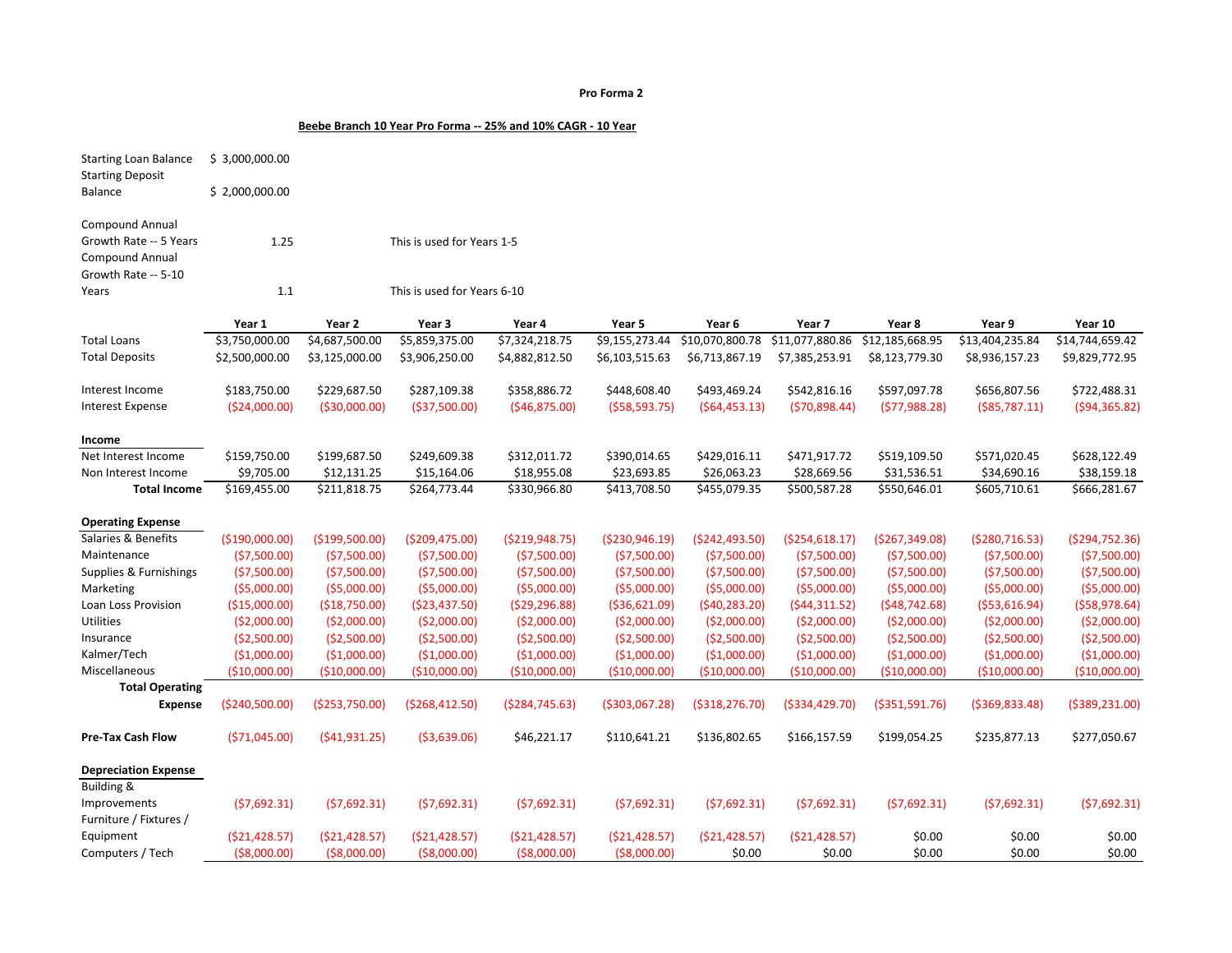| <b>Total Depreciation</b><br><b>Expense</b>                   | (\$37,120.88)     | (537, 120.88)           | (537, 120.88)         | (537, 120.88)              | (537, 120.88)                | (529, 120.88)                 | (529, 120.88)                  | (57,692.31)                   | (57,692.31)                  | (57,692.31)                   |
|---------------------------------------------------------------|-------------------|-------------------------|-----------------------|----------------------------|------------------------------|-------------------------------|--------------------------------|-------------------------------|------------------------------|-------------------------------|
| <b>Taxable Income</b>                                         | (5108, 165.88)    | (579,052.13)            | (540,759.94)          | \$9,100.29                 | \$73,520.34                  | \$107,681.77                  | \$137,036.71                   | \$191,361.94                  | \$228,184.82                 | \$269,358.36                  |
| <b>Taxes Attibutable to</b><br>Income<br><b>Net Cash Flow</b> | 0<br>(571,045.00) | \$0.00<br>(541, 931.25) | \$0.00<br>(53,639.06) | (52,502.58)<br>\$43,718.59 | (520, 218.09)<br>\$90,423.12 | (529, 612.49)<br>\$107,190.16 | ( \$37,685.09)<br>\$128,472.49 | (552, 624.53)<br>\$146,429.72 | (562,750.83)<br>\$173,126.30 | (574, 073.55)<br>\$202,977.12 |
| <b>Cumulative Cash Flow</b>                                   | (571,045.00)      | (\$112,976.25)          | ( \$116, 615.31)      | (572,896.72)               | \$17,526.40                  | \$124,716.56                  | \$253,189.05                   | \$399,618.77                  | \$572,745.07                 | \$775,722.20                  |

| Discount Rate | 5%              | Period     | Cash Flow       |
|---------------|-----------------|------------|-----------------|
| Period        | Cash Flow       | Investment | ( \$810,000.00) |
| Investment    | ( \$810,000.00) | Year 1     | (571,045.00)    |
| Year 1        | (571,045.00)    | Year 2     | (541, 931.25)   |
| Year 2        | (541, 931.25)   | Year 3     | ( \$3,639.06)   |
| Year 3        | (53,639.06)     | Year 4     | \$43,718.59     |
| Year 4        | \$43,718.59     | Year 5     | \$90,423.12     |
| Year 5        | \$90,423.12     | Year 6     | \$107,190.16    |
| Year 6        | \$107,190.16    | Year 7     | \$128,472.49    |
| Year 7        | \$128,472.49    | Year 8     | \$146,429.72    |
| Year 8        | \$146,429.72    | Year 9     | \$173,126.30    |
| Year 9        | \$173,126.30    | Year 10    | \$202,977.12    |
| Year 10       | \$202.977.12    |            |                 |
| <b>NPV</b>    | ( \$305,413.62) | <b>IRR</b> | $-0.50%$        |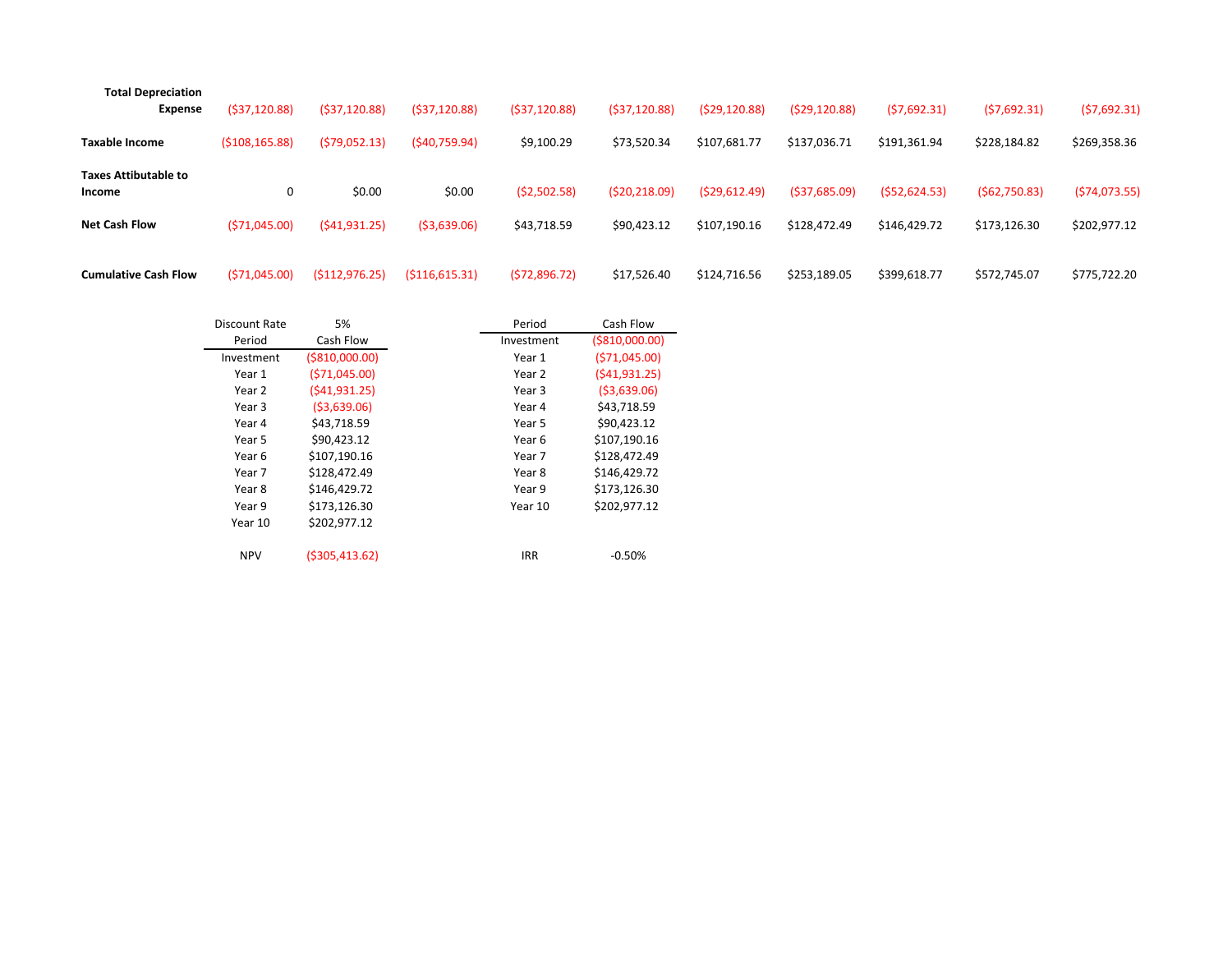#### **Pro Forma 3**

#### **Beebe Branch 10 Year Pro Forma -- 40% and 10% CAGR - 10 Year**

| <b>Starting Loan Balance</b><br><b>Starting Deposit</b> | \$3,000,000.00  |                 |                             |                  |                  |                  |                  |                  |                  |                  |
|---------------------------------------------------------|-----------------|-----------------|-----------------------------|------------------|------------------|------------------|------------------|------------------|------------------|------------------|
| <b>Balance</b>                                          | \$2,000,000.00  |                 |                             |                  |                  |                  |                  |                  |                  |                  |
| <b>Compound Annual</b>                                  |                 |                 |                             |                  |                  |                  |                  |                  |                  |                  |
| Growth Rate -- 5 Years                                  | 1.4             |                 | This is used for Years 1-5  |                  |                  |                  |                  |                  |                  |                  |
| <b>Compound Annual</b>                                  |                 |                 |                             |                  |                  |                  |                  |                  |                  |                  |
| Growth Rate -- 5-10                                     |                 |                 |                             |                  |                  |                  |                  |                  |                  |                  |
| Years                                                   | 1.1             |                 | This is used for Years 6-10 |                  |                  |                  |                  |                  |                  |                  |
|                                                         | Year 1          | Year 2          | Year 3                      | Year 4           | Year 5           | Year 6           | Year 7           | Year 8           | Year 9           | Year 10          |
| <b>Total Loans</b>                                      | \$4,200,000.00  | \$5,880,000.00  | \$8,232,000.00              | \$11,524,800.00  | \$16,134,720.00  | \$17,748,192.00  | \$19,523,011.20  | \$21,475,312.32  | \$23,622,843.55  | \$25,985,127.91  |
| <b>Total Deposits</b>                                   | \$2,800,000.00  | \$3,920,000.00  | \$5,488,000.00              | \$7,683,200.00   | \$10,756,480.00  | \$11,832,128.00  | \$13,015,340.80  | \$14,316,874.88  | \$15,748,562.37  | \$17,323,418.60  |
|                                                         |                 |                 |                             |                  |                  |                  |                  |                  |                  |                  |
| Interest Income                                         | \$205,800.00    | \$288,120.00    | \$403,368.00                | \$564,715.20     | \$790,601.28     | \$869,661.41     | \$956,627.55     | \$1,052,290.30   | \$1,157,519.33   | \$1,273,271.27   |
| <b>Interest Expense</b>                                 | (\$26,880.00)   | ( \$37, 632.00) | ( \$52,684.80)              | ( \$73,758.72)   | ( \$103, 262.21) | ( \$113,588.43)  | (\$124,947.27)   | (\$137,442.00)   | ( \$151, 186.20) | ( \$166, 304.82) |
|                                                         |                 |                 |                             |                  |                  |                  |                  |                  |                  |                  |
| Income                                                  |                 |                 |                             |                  |                  |                  |                  |                  |                  |                  |
| Net Interest Income                                     | \$178,920.00    | \$250,488.00    | \$350,683.20                | \$490,956.48     | \$687,339.07     | \$756,072.98     | \$831,680.28     | \$914,848.30     | \$1,006,333.14   | \$1,106,966.45   |
| Non Interest Income                                     | \$9,705.00      | \$13,587.00     | \$19,021.80                 | \$26,630.52      | \$37,282.73      | \$41,011.00      | \$45,112.10      | \$49,623.31      | \$54,585.64      | \$60,044.21      |
| <b>Total Income</b>                                     | \$188,625.00    | \$264,075.00    | \$369,705.00                | \$517,587.00     | \$724,621.80     | \$797,083.98     | \$876,792.38     | \$964,471.62     | \$1,060,918.78   | \$1,167,010.66   |
| <b>Operating Expense</b>                                |                 |                 |                             |                  |                  |                  |                  |                  |                  |                  |
| Salaries & Benefits                                     | (\$190,000.00)  | (\$199,500.00)  | ( \$209,475.00)             | ( \$219, 948.75) | ( \$230, 946.19) | ( \$242,493.50)  | ( \$254, 618.17) | (\$267,349.08)   | ( \$280, 716.53) | ( \$294, 752.36) |
| Maintenance                                             | ( \$7,500.00)   | ( \$7,500.00)   | (57,500.00)                 | ( \$7,500.00)    | ( \$7,500.00)    | (57,500.00)      | ( \$7,500.00)    | (57,500.00)      | ( \$7,500.00)    | ( \$7,500.00)    |
| Supplies & Furnishings                                  | (57,500.00)     | (57,500.00)     | (57,500.00)                 | (57,500.00)      | (57,500.00)      | (57,500.00)      | ( \$7,500.00)    | (57,500.00)      | (57,500.00)      | (57,500.00)      |
| Marketing                                               | ( \$5,000.00)   | (55,000.00)     | ( \$5,000.00)               | ( \$5,000.00)    | ( \$5,000.00)    | ( \$5,000.00)    | (55,000.00)      | ( \$5,000.00)    | ( \$5,000.00)    | ( \$5,000.00)    |
| Loan Loss Provision                                     | (\$15,000.00)   | (\$21,000.00)   | ( \$29,400.00)              | ( \$41,160.00)   | ( \$57,624.00)   | ( \$63, 386.40)  | ( \$69, 725.04)  | ( \$76, 697.54)  | ( \$84, 367.30)  | ( \$92, 804.03)  |
| Utilities                                               | ( \$2,000.00)   | ( \$2,000.00)   | ( \$2,000.00)               | ( \$2,000.00)    | ( \$2,000.00)    | ( \$2,000.00)    | (52,000.00)      | ( \$2,000.00)    | ( \$2,000.00)    | ( \$2,000.00)    |
| Insurance                                               | ( \$2,500.00)   | ( \$2,500.00)   | (\$2,500.00)                | ( \$2,500.00)    | (\$2,500.00)     | (\$2,500.00)     | (\$2,500.00)     | (\$2,500.00)     | ( \$2,500.00)    | ( \$2,500.00)    |
| Kalmer/Tech                                             | (\$1,000.00)    | (\$1,000.00)    | (\$1,000.00)                | (\$1,000.00)     | (\$1,000.00)     | (\$1,000.00)     | (\$1,000.00)     | (\$1,000.00)     | (\$1,000.00)     | (\$1,000.00)     |
| Miscellaneous                                           | (\$10,000.00)   | (\$10,000.00)   | (\$10,000.00)               | (\$10,000.00)    | (\$10,000.00)    | (\$10,000.00)    | (\$10,000.00)    | (\$10,000.00)    | (\$10,000.00)    | (\$10,000.00)    |
| <b>Total Operating</b>                                  |                 |                 |                             |                  |                  |                  |                  |                  |                  |                  |
| <b>Expense</b>                                          | ( \$240,500.00) | ( \$256,000.00) | (\$274,375.00)              | ( \$296, 608.75) | ( \$324,070.19)  | ( \$341, 379.90) | ( \$359, 843.21) | ( \$379, 546.62) | ( \$400, 583.83) | (\$423,056.39)   |
| Pre-Tax Cash Flow                                       | ( \$51, 875.00) | \$8,075.00      | \$95,330.00                 | \$220,978.25     | \$400,551.61     | \$455,704.08     | \$516,949.17     | \$584,924.99     | \$660,334.94     | \$743,954.27     |
| <b>Depreciation Expense</b>                             |                 |                 |                             |                  |                  |                  |                  |                  |                  |                  |
| Building &                                              |                 |                 |                             |                  |                  |                  |                  |                  |                  |                  |
| Improvements                                            | (57,692.31)     | (57,692.31)     | (57,692.31)                 | (57,692.31)      | (57,692.31)      | (57,692.31)      | (57,692.31)      | (57,692.31)      | (57,692.31)      | (57,692.31)      |
| Furniture / Fixtures /                                  |                 |                 |                             |                  |                  |                  |                  |                  |                  |                  |
| Equipment                                               | ( \$21,428.57)  | (\$21,428.57)   | (521, 428.57)               | ( \$21,428.57)   | ( \$21,428.57)   | ( \$21,428.57)   | ( \$21,428.57)   | \$0.00           | \$0.00           | \$0.00           |
| Computers / Tech                                        | ( \$8,000.00)   | ( \$8,000.00)   | ( \$8,000.00)               | (\$8,000.00)     | ( \$8,000.00)    | \$0.00           | \$0.00           | \$0.00           | \$0.00           | \$0.00           |